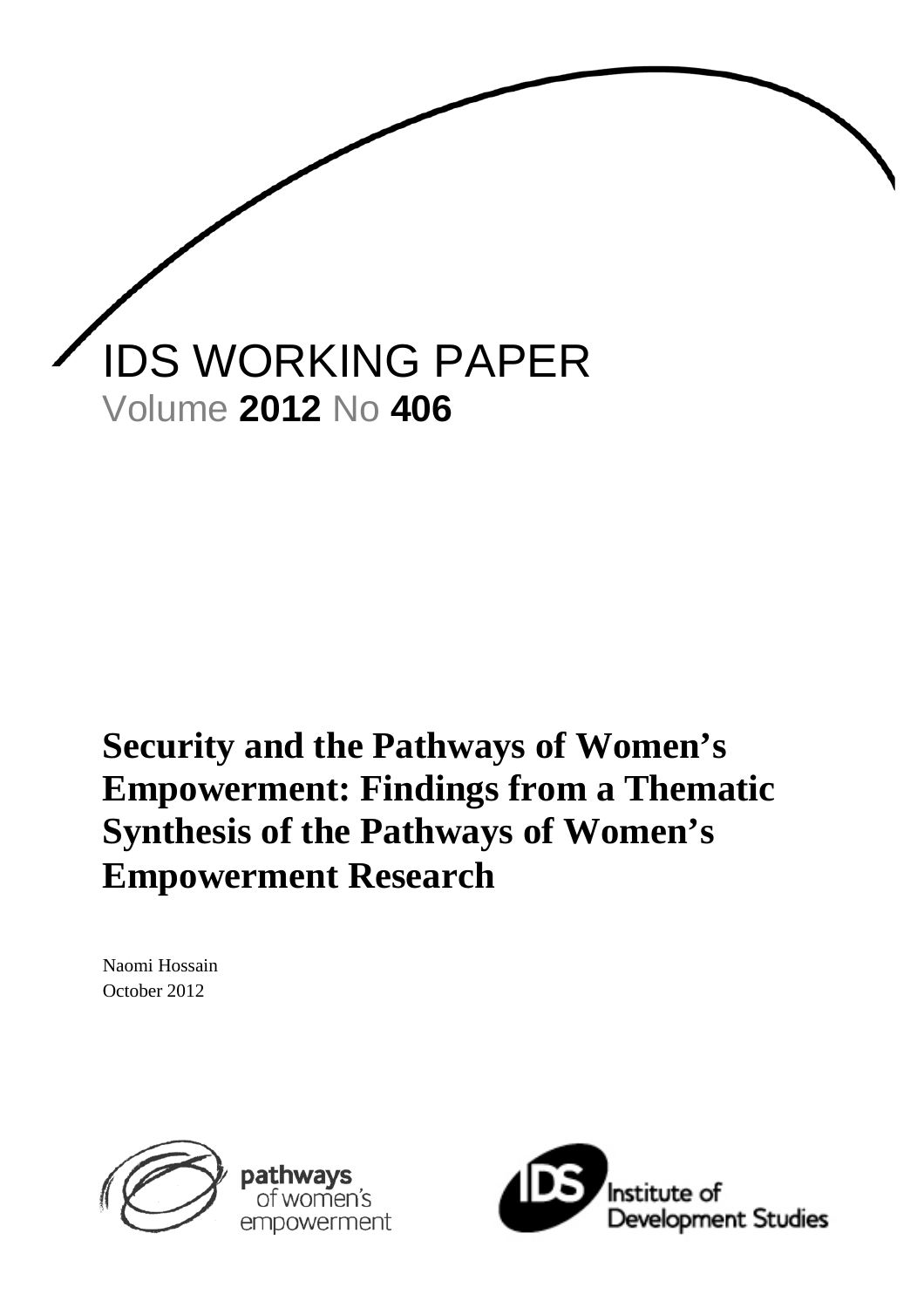Security and the Pathways of Women's Empowerment: Findings from a Thematic Synthesis of the Pathways of Women's Empowerment Research Naomi Hossain

IDS Working Paper 406 First published by the Institute of Development Studies in October 2012 © Institute of Development Studies 2012 ISSN: 2040-0209 ISBN: 978-1-78118-093-8

A catalogue record for this publication is available from the British Library. All rights reserved. Reproduction, copy, transmission, or translation of any part of this publication may be made only under the following conditions: • with the prior permission of the publisher; or • with a licence from the Copyright Licensing Agency Ltd., 90 Tottenham Court Road, London

W1P 9HE, UK, or from another national licensing agency; or

• under the terms set out below.

This publication is copyright, but may be reproduced by any method without fee for teaching or nonprofit purposes, but not for resale. Formal permission is required for all such uses, but normally will be granted immediately. For copying in any other circumstances, or for re-use in other publications, or for translation or adaptation, prior written permission must be obtained from the publisher and a fee may be payable.

Available from: Communications Unit, Institute of Development Studies, Brighton BN1 9RE, UK Tel: +44 (0) 1273 915637 Fax: +44 (0) 1273 621202 E-mail: bookshop@ids.ac.uk Web: www.ids.ac.uk/ids/bookshop IDS is a charitable company limited by guarantee and registered in England (No. 877338)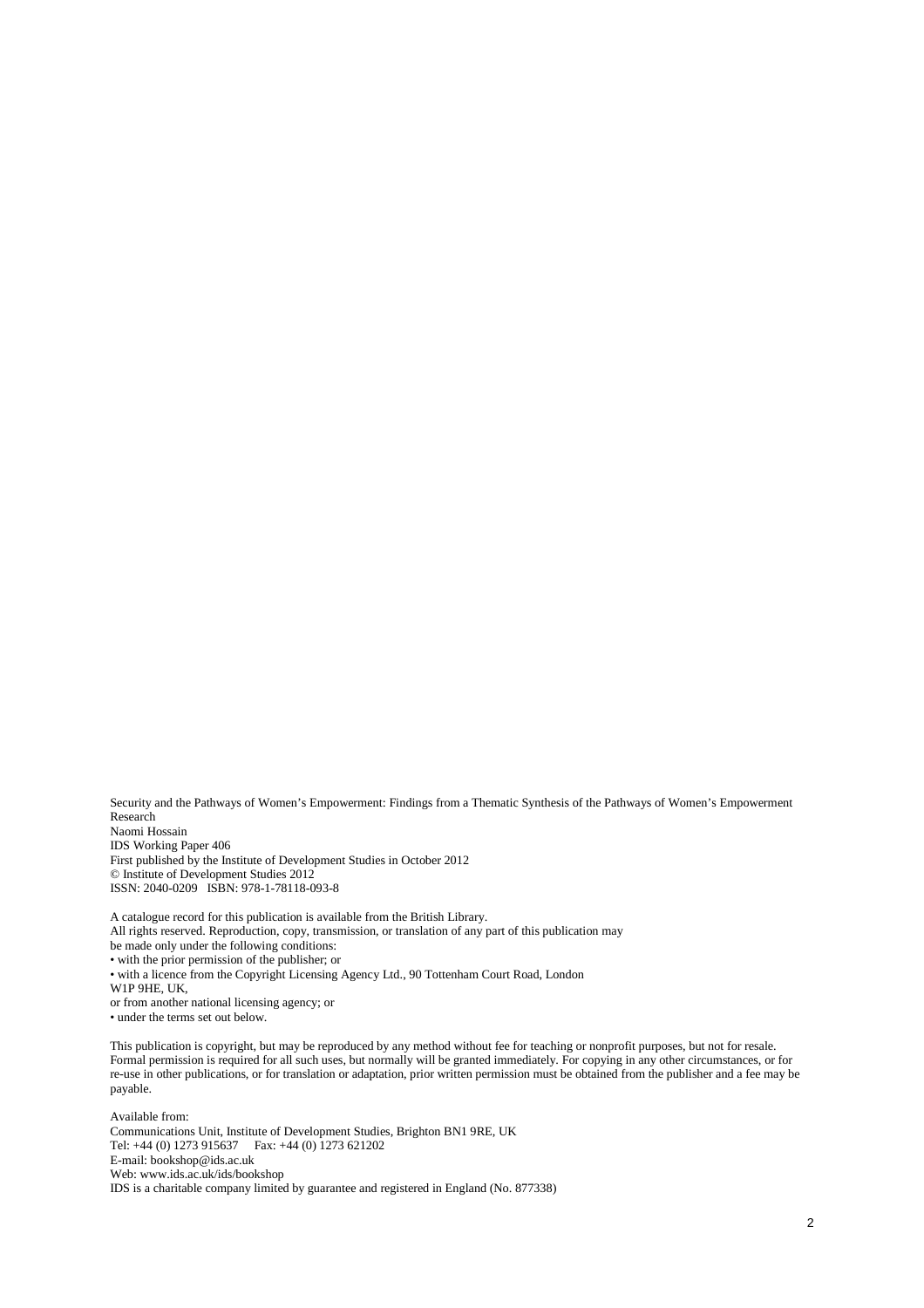## **Security and the Pathways of Women's Empowerment: Findings from a Thematic Synthesis of the Pathways of Women's Empowerment Research**

Naomi Hossain

### **Summary**

While security and women's empowerment are both prominent development concerns, there has to date been little sustained analysis of the relationship between the two. An unexamined assumption appears to be that insecurity – violence and rights abuses – prevent women from gaining power over their lives through full social, economic or political participation. But how and how much does insecurity structure women's agency? In which domains and contexts are these insecurities prominent? And what are the policy and practical implications of the relationship between women's security and processes of empowerment in contemporary developing countries?

This paper reports on an effort to derive lessons about how security and insecurity shape processes of women's empowerment in developing countries through a thematic synthesis of a collection of research outputs from a five-year programme of research on the Pathways of Women's Empowerment. The programme covered four broad thematic areas: voice (political mobilisation), paid work, body (or changing narratives of sexuality) and concepts of empowerment. Some 115 outputs, including both conceptual and empirical work, were included in the review. The synthesis is not a systematic review (it did not review work outside the Pathways collection nor select papers according to quality or other criteria) but drew on thematic synthesis methodologies as used in the systematic reviews of qualitative data.

The Pathways research was not focused on the issue of security, as the research consortium members had early on concluded that a focus on violence lent itself to victim narratives, which were inconsistent with its feminist approach to women's agency and power. However, as the research proceeded, security and insecurity issues recurred as issues, and the present synthesis was designed to extract interpretive and empirical findings about how security and insecurity shape processes of empowerment. The findings of the synthesis were ultimately grouped into three categories: findings about 1) how security features within the meaning and conceptualisation of empowerment in this collection, covering the issue of victim narratives in conceptions of empowerment and insecurity and concepts of agency in which security is constitutive; 2) the different sources and forms taken by insecurity in the Pathways research contexts, including armed conflict and authoritarian rule, sanctioned forms of violence or insecurity, cultural constructions of gender and sexuality, and 'everyday' forms, including harassment, domestic violence, and fear; 3) responses to insecurity within the processes of empowerment, including opportunities for change in post-conflict and military regimes; violence as a locus for women's mobilisation; and more individualised responses that enable women to negotiate and resist insecurity.

The paper arrives at two broad conclusions and three implications for policy and practice about how insecurity features on the pathways of women's empowerment:

• **Insecurity cross-cuts the pathways of women's empowerment in developing countries.** Insecurity in a range of forms, levels, and degrees of severity and varying across place and time indelibly shape the processes of women's empowerment. Yet this does not mean that violence and rights abuses are absolute obstacles or that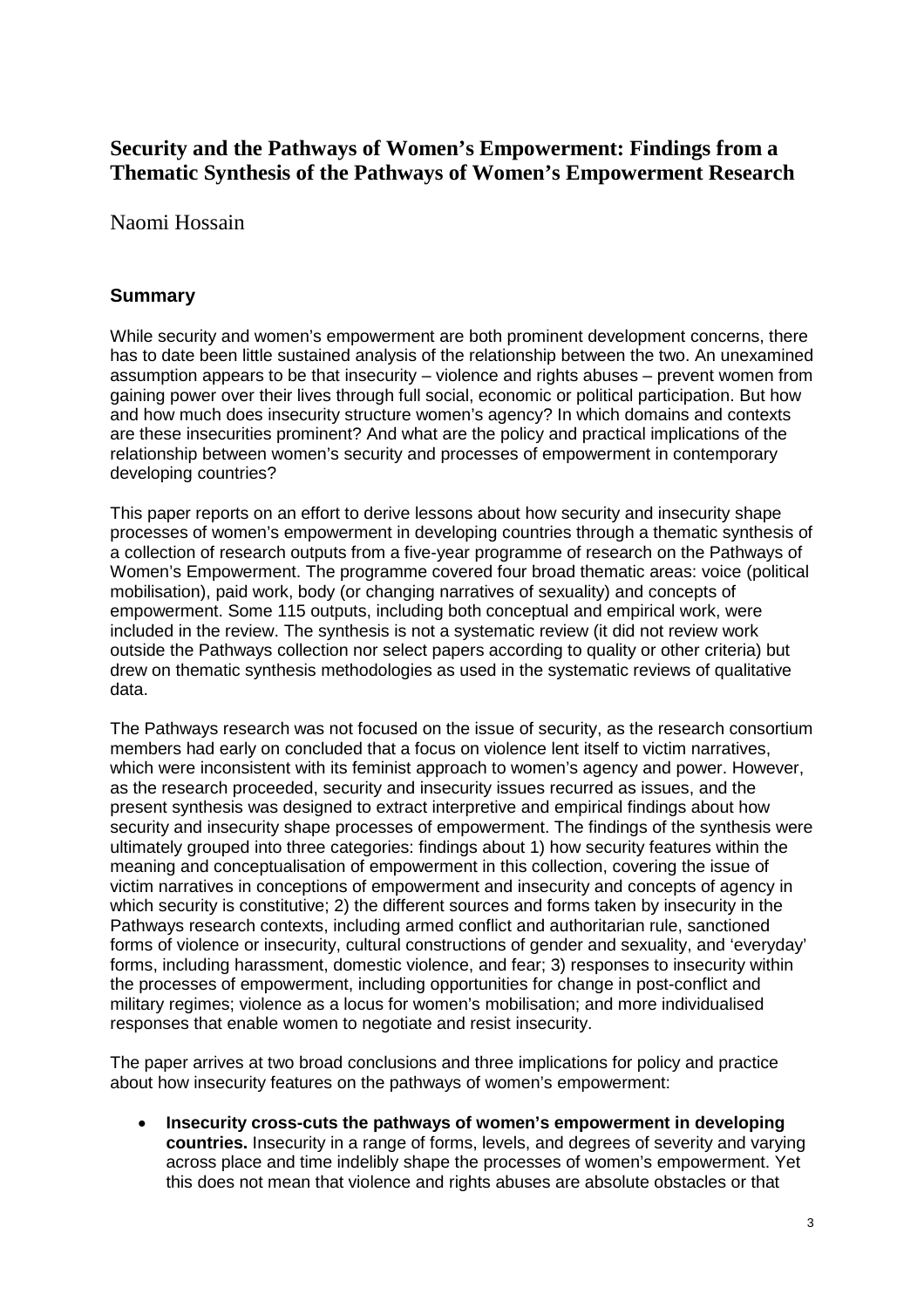women cower before such threats: instead, it is a reminder of the core basic features of context, structure and power relations within which women's lives are lived. Specifically, it is a reminder that empowerment is irreducibly multidimensional, and does not take place in economic and social settings which are insulated from conflict, domination, and the exercise of other forms of power. Some of the insecurities that shape empowerment are subtle and often ignored forms such as sexual harassment, gendered and sexuality norms, and control of women's mobility.

• **It is in opposing and resisting insecurity that some of the most powerful instances of women's individual and collective agency are found.** While women's agency is shaped and constrained by belligerence and fear and by unlawful and sanctioned abuses of their rights, women (people) also become agents through such experiences. The Pathways collection highlights the individual resistance and collective contestation that violence and abuses have evoked, signalling these struggles as important political apprenticeships for the women's movement in many developing countries. Instead of these structural insecurities, fears, aggression and abuses preventing women's empowerment, it is often precisely the abrogation of 'entry-level rights' to bodily integrity that triggers empowering forms of mobilisation, and around which women's political agency and organisation is built.

#### *Policy and practice implications*

- 'Securitising' women's empowerment: More effective policymaking and interventions around women's and girls' empowerment should be attuned to how the sources of insecurity in the particular context shape women's prospects for personal, social, political and economic empowerment. This is partly a matter of being better equipped to operationalise the multi-dimensional nature of women's empowerment within interventions. Approaches to gender in relation to security, fragility and peacebuilding could also be sensitive both to how insecurity constrains women's economic, social and political power, and to the opportunities for them to gain power that may arise in post-conflict societies where norms and policies sometimes become more open to favourable shifts in power.
- Measuring empowerment. If processes of women's empowerment are cross-cut by violence and abuses and galvanised by efforts to negotiate and resist them, efforts to accurately track or measure empowerment should take this into account. This has implications for development results measurement, for instance to understand better how violence and empowerment interact along the pathways of change, to ensure indicators are fit for purpose. For example, gains in women's empowerment are not always matched by decreases in the prevalence of violence against women: a better indicator of women's empowerment may be a measure of the extent to which women can resist, report or mobilise against violence, rather than of its prevalence.
- Investing in empowering responses to insecurity. The focus on resistance and mobilisation against violence and abuses demonstrated the scope for responses to insecurity that individually and collectively empower, and which institutionalise official accountability towards women's concerns. This suggests investment in the police and justice sectors (formal and non-formal) could successfully integrate a women's empowerment approach, not by burdening women with uncompensated participation in accountability activities but focusing on the provision of security in sectors that matter to women's empowerment: safety at work (e.g. in petty trading, vending, domestic or sex work); tackling sexual harassment in public spaces and institutions (e.g., schools and colleges, government offices); and protecting women's rights to participate in politics without fear of violence.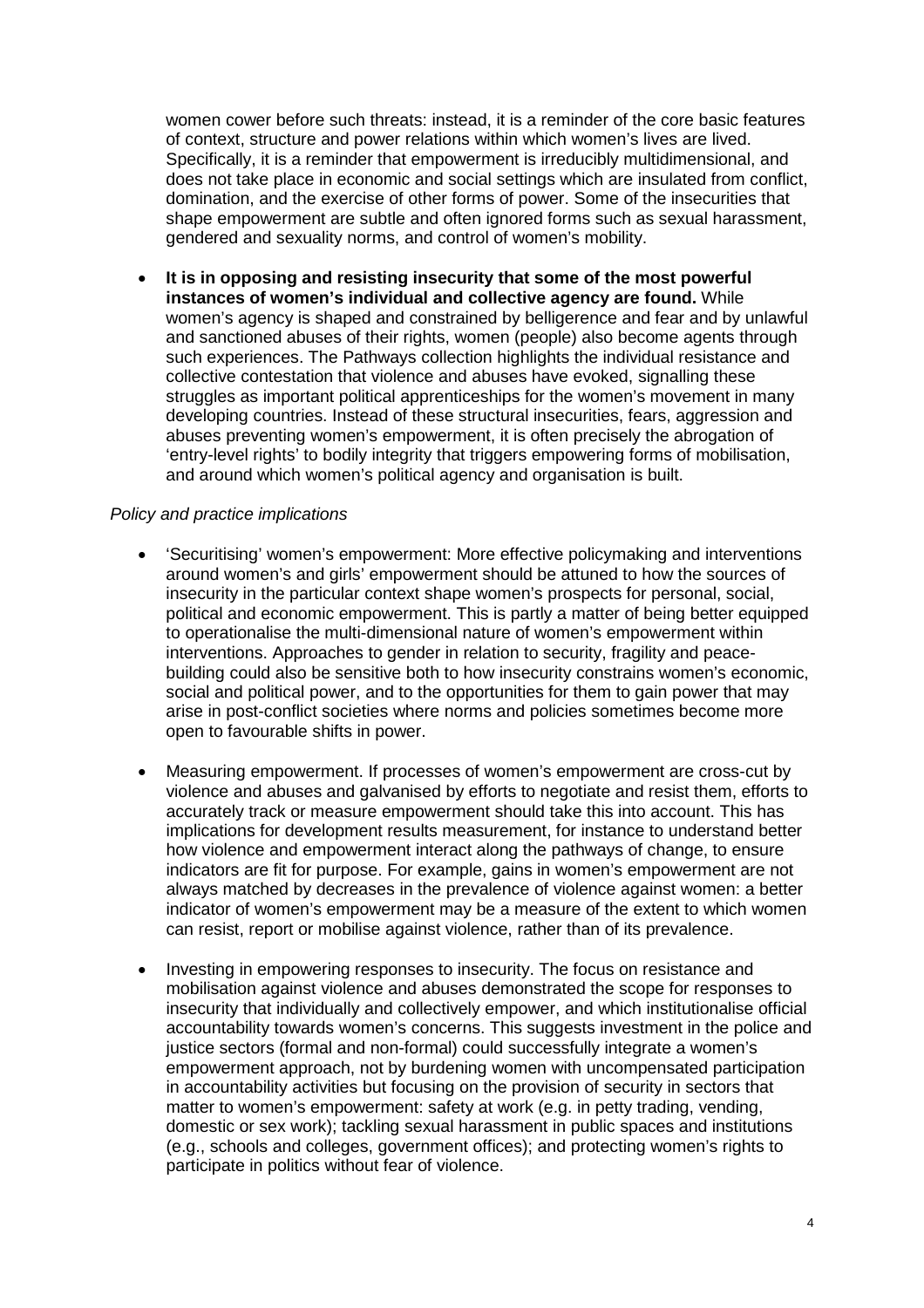**Keywords:** insecurity, security, women's empowerment, violence, agency

**Naomi Hossain** is a Research Fellow in the Participation, Power and Social Change team at the Institute of Development Studies, currently based in Indonesia. She is a political sociologist specialising in the politics of poverty and pro-poor public services. Key areas of interest over nearly two decades of development research have included elite perceptions of poverty and the politics of public service provision, and more recently informal accountability and unruly politics, crime and insecurity, and the social impacts of global economic crises.

Author contact: N.Hossain@ids.ac.uk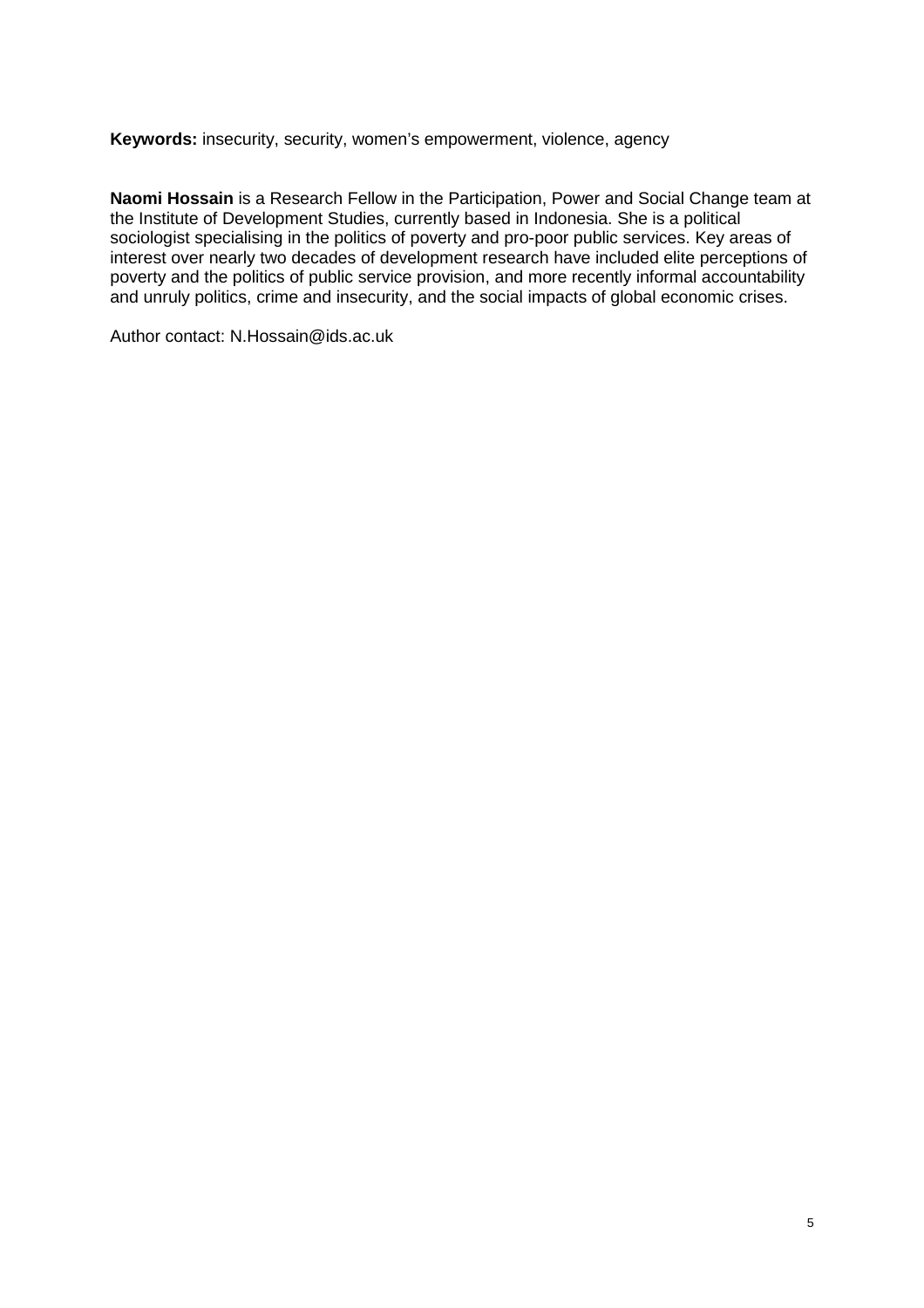## **Contents**

|                | Summary                                                                                                                                     | Acknowledgements                                                                                                                                                                                                                                                             | 3<br>$\overline{7}$        |
|----------------|---------------------------------------------------------------------------------------------------------------------------------------------|------------------------------------------------------------------------------------------------------------------------------------------------------------------------------------------------------------------------------------------------------------------------------|----------------------------|
|                | <b>Introduction</b>                                                                                                                         |                                                                                                                                                                                                                                                                              |                            |
| 1              |                                                                                                                                             | <b>Methods and Approach</b>                                                                                                                                                                                                                                                  |                            |
| $\overline{2}$ | <b>Findings</b><br>2.1                                                                                                                      | Security and the meaning of empowerment<br>2.1.1 Beyond victimhood: locating security within empowerment<br>2.1.2 Security as a determinant of women's agency                                                                                                                | 12<br>13<br>13<br>14       |
|                | 2.2                                                                                                                                         | Sources of security/insecurity along the pathways of empowerment<br>2.2.1 Armed conflict and authoritarian rule<br>2.2.2 Sanctioned forms of structural violence or insecurity<br>2.2.3 Cultural constructions of gender and sexuality<br>2.2.4 Everyday forms of insecurity | 16<br>17<br>18<br>21<br>23 |
|                | 2.3                                                                                                                                         | Empowering responses to women's insecurity<br>2.3.1 Opportunities for change in conflict and authoritarian settings<br>2.3.2 Violence as a locus for women's mobilisation<br>2.3.3 Responses and resistance                                                                  | 25<br>25<br>27<br>30       |
| 3              | <b>Conclusions and Implications for Policy and Practice</b><br>Key findings: insecurity cross-cuts processes of empowerment but also<br>3.1 |                                                                                                                                                                                                                                                                              |                            |
|                | 3.2                                                                                                                                         | triggers responses that empower<br>Policy and practice implications                                                                                                                                                                                                          | 30<br>34                   |
|                |                                                                                                                                             |                                                                                                                                                                                                                                                                              |                            |
|                |                                                                                                                                             | <b>References</b>                                                                                                                                                                                                                                                            | 36                         |
| <b>Tables</b>  |                                                                                                                                             |                                                                                                                                                                                                                                                                              |                            |

|  | Table 1.1 Descriptive coding used for thematic synthesis |  |
|--|----------------------------------------------------------|--|
|--|----------------------------------------------------------|--|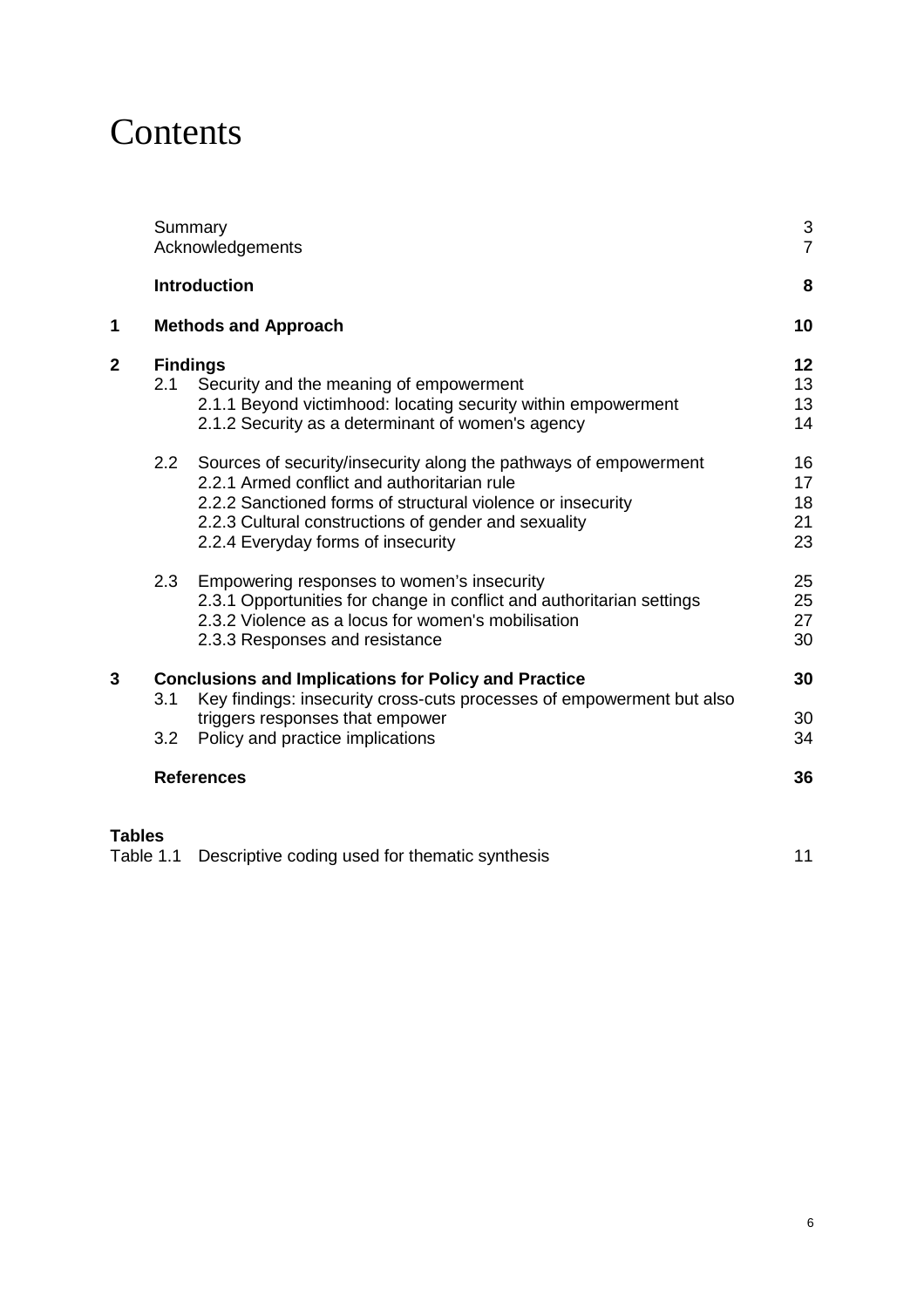# Acknowledgements

Many thanks are due to the Pathways of Empowerment Research Programme Consortium members, in particular to Andrea Cornwall, for enabling this review and being so patient about how long it took. A draft version of this paper was reviewed by Rosemary McGee and Joanna Wheeler, and the author is also very grateful for their suggestions. All errors and omissions are mine alone.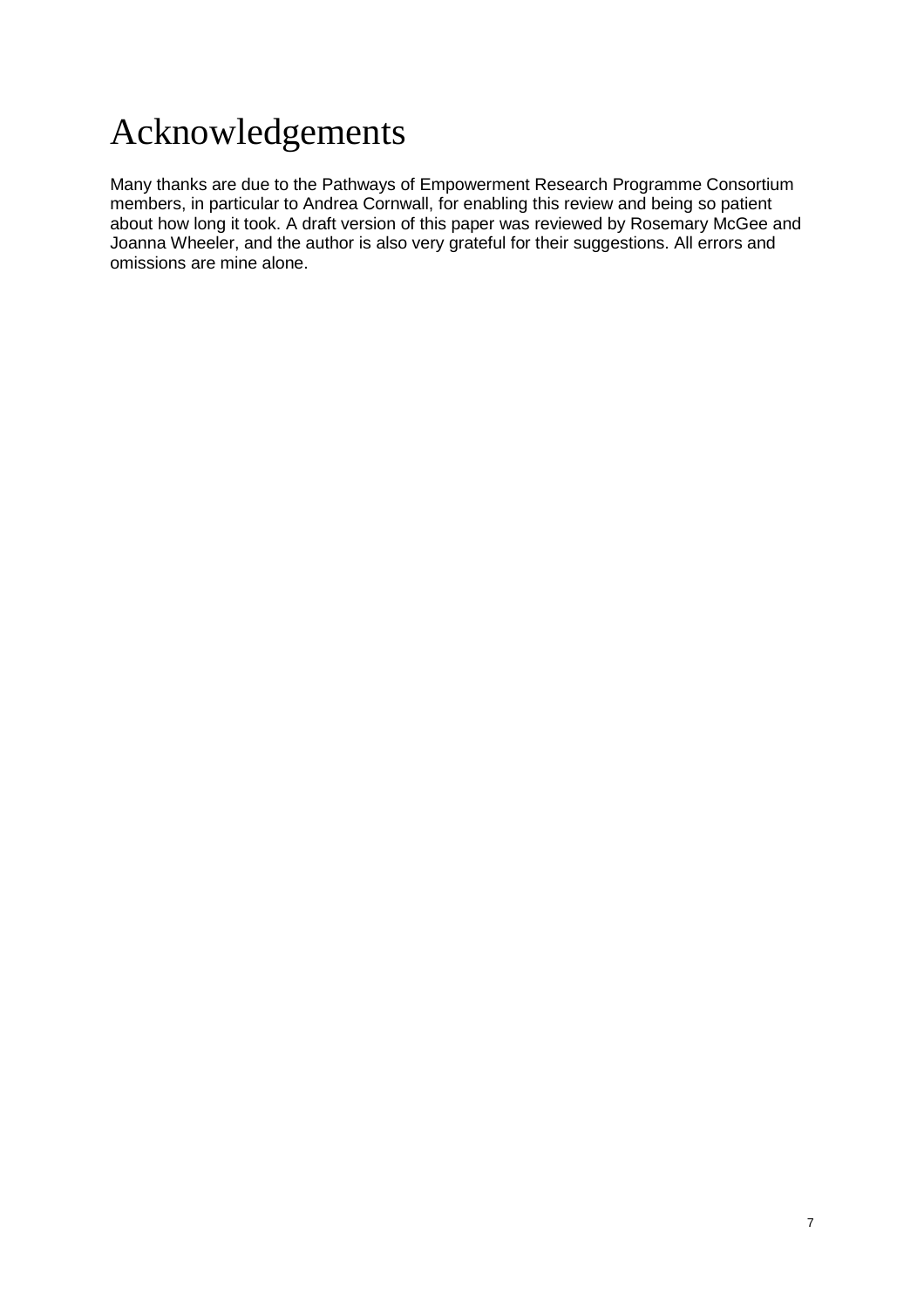## Introduction

## **Background**

While security and women's empowerment are both prominent concerns of international development policy, there has to date been little sustained analysis of the relationship between the two. An unexamined assumption appears to be that insecurity – violence and rights abuses affecting women – constitutes an obstacle to empowerment that impede women's capacities for political participation or economic activity, or that as victims of violence and rights abuses, women's full human capacities remain unrealised. But to what extent and through which channels does insecurity structure women's agency? What forms of insecurity actively constrain or reverse processes of gaining power? In which domains and contexts are these most prominent? How well do we understand the lived experience of violence and rights abuses? And what are the policy and practical implications of the relationship between women's security and processes of empowerment in contemporary developing countries?

This paper sets out to address these questions. It does so by examining how security concerns ranging from full-scale national conflict to everyday domestic violence shape pathways of women's empowerment in a diverse range of country contexts, and in relation to a) the conceptualisation of and mobilisation around empowerment, b) bodily integrity and sexuality, c) voice and political participation, and d) paid work and other economic activity. It is the product of a thematic synthesis of the research outputs from the Pathways of Women's Empowerment Research Programme Consortium (Pathways). It is a selective synthesis, in that it focuses on how a particular set of concerns features in the empirical evidence and analysis, rather than a more comprehensive synthesis of the full range of findings.

This paper is a unique contribution to the evidence base for two reasons. First, it synthesises findings from a large body of current, original, multi-country and inter-disciplinary research designed to understand processes through which women are gaining power in developing countries. Second, the body of work on which it draws explicitly eschews a view of women as victims, and gives prominence instead to their agency, both collective and individual. This intellectual and political position on women's agency is part of the reason that the research is organised around documenting positive pathways of change rather than the impediments (such as insecurity) women face.

While the Pathways programme was deliberately focused on positive pathways of change, by the time of the mid-term review, it was clear that across the body of research, issues of security were emerging as aspects of women's lives that interact closely with their political, economic and personal strategies for advancement. This thematic synthesis was intended to gather lessons about the relationship between security and empowerment arising from this work. The aim of this review was not merely to provide another catalogue of the harms done to women or even to trace their effects on empowerment processes, but to strengthen understanding of how women resist and mobilise against and around security issues; how empowerment in economic, social, sexual and political domains of women's lives shape such efforts and strategies; and how resistance and mobilising interact with underlying processes of social change and public action.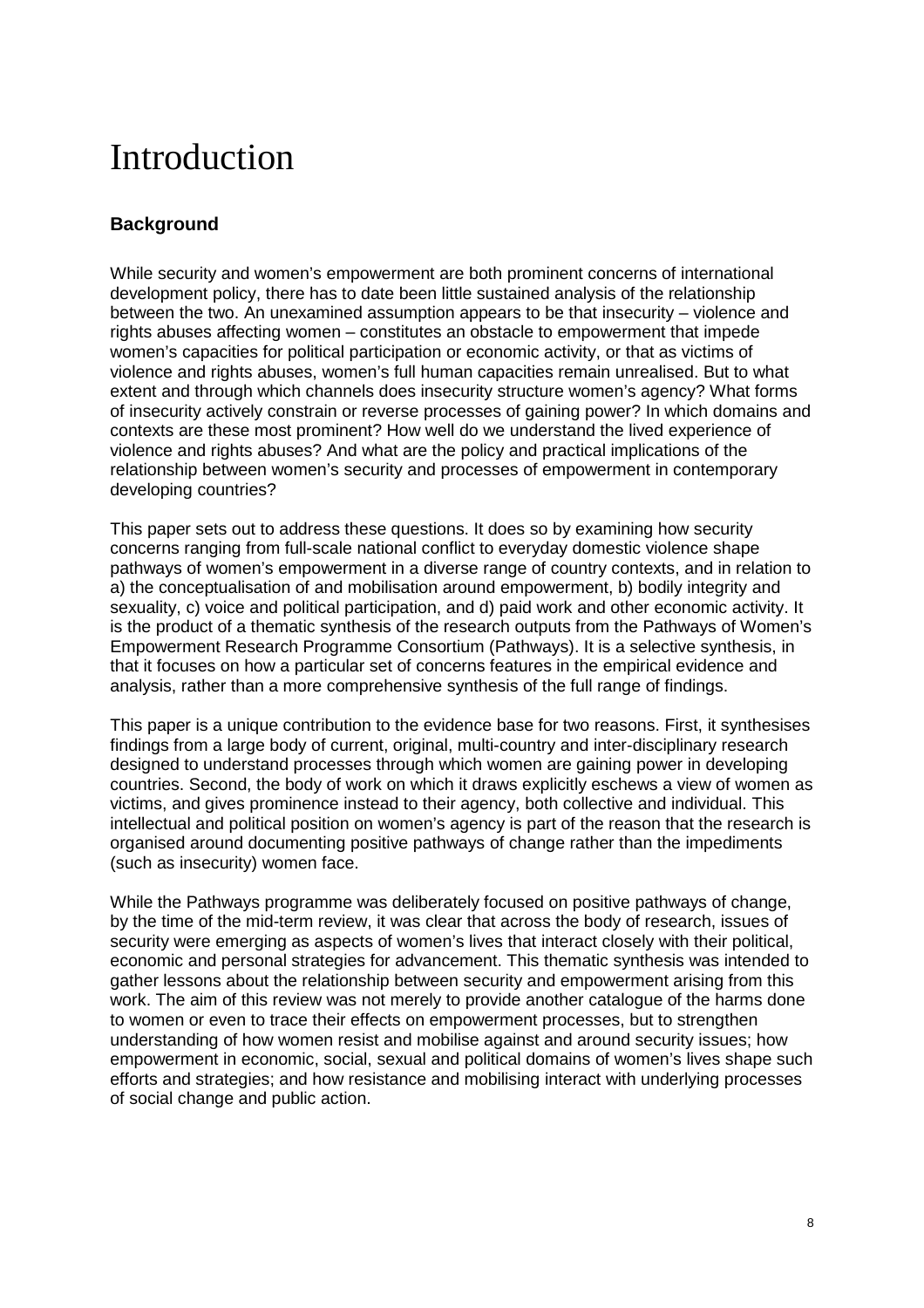#### **Understanding security in relation to empowerment**

The focus on security – or more accurately of insecurity - as experienced by women arises because it represents an extreme, concentrated manifestation of unequal power with the potential to highlight some of the most acute practices of oppression and obstacles to women's empowerment. The concept of 'security' being used here is that of a narrow version of the standard conceptions of 'human security' which connect freedom from fear (or violence) with freedom from want (or poverty) (see review in Alkire 2003). The present focus is on a variety of human security in its focus on individuals, non-military and non-state domains of insecurity, and with a still-emerging gendered conception of human security in which security must be linked to empowerment of the individual: 'victimization and agency are seen as two parts of a reality that should be addressed together rather than as opposites, as is usually the case' (Basch, cited in Hoogensen and Stuvøy 2006: 211).

In practice, this means a focus on the legal and institutional regimes that shape body integrity and human (or women's) agency and so includes all forms of violence, including threats of violence, state-sanctioned or lawful (or structural) violence, and unlawful behaviour that violate women's rights or limit or constrain women's agency, collectively and individually. In the interests of focus in a large and complex collection of material, the present synthesis paper does not include poverty or economic or food or other forms of material insecurities except as these are explicitly connected to violence or unlawful behaviour.

Insecurity as analysed here thus represents the risk of domination with impunity, manifested through violence or the threat of violence and the systemic abrogation of economic, civil and political rights. Insecurity can be a fact of women's lives at different levels and extremes, ranging from structural forms of insecurity such as conflict and war, post-conflict violence, and authoritarianism, to everyday forms of insecurity such as social tolerance of violence against women and sexual and gender based violence. Gender-biases in legal and judicial systems can mean that violent and unlawful acts against women's person or property take place with impunity and are endemic. And socio-cultural norms of sexual purity and appropriate women's behaviour are often underpinned by insecurity, with in some contexts the threat – or hint - of sexual transgression a serious reputational risk.

#### **Organisation of the review**

The following section briefly discusses the methods used to organise and synthesise the material. Section 2 groups the findings into three: concepts and meanings, sources of insecurity on the pathways of empowerment, and empowering responses to insecurity. Section 2.1 explores how security features within the meaning and conceptualisation of empowerment in this collection, and covers the issue of victim narratives in discussion of violence against women, and concepts of agency in which security is constitutive. Section 2.2 discusses the different sources and forms taken by insecurity in the Pathways research contexts. These include armed conflict and authoritarian rule, sanctioned forms of violence or insecurity, cultural constructions of gender and sexuality, and 'everyday' forms, including harassment, domestic violence, and fear. Section 2.3 addresses responses to insecurity that feature in women's routes to power, including the opportunities for change that sometimes open up in post-conflict of military regimes; violence as a locus for women's mobilisation, and the more individualised responses that enable women to negotiate and resist insecurity. Section 3 concludes with some thoughts on the implications of the findings for policy and practice in relation to gender and security and women's empowerment.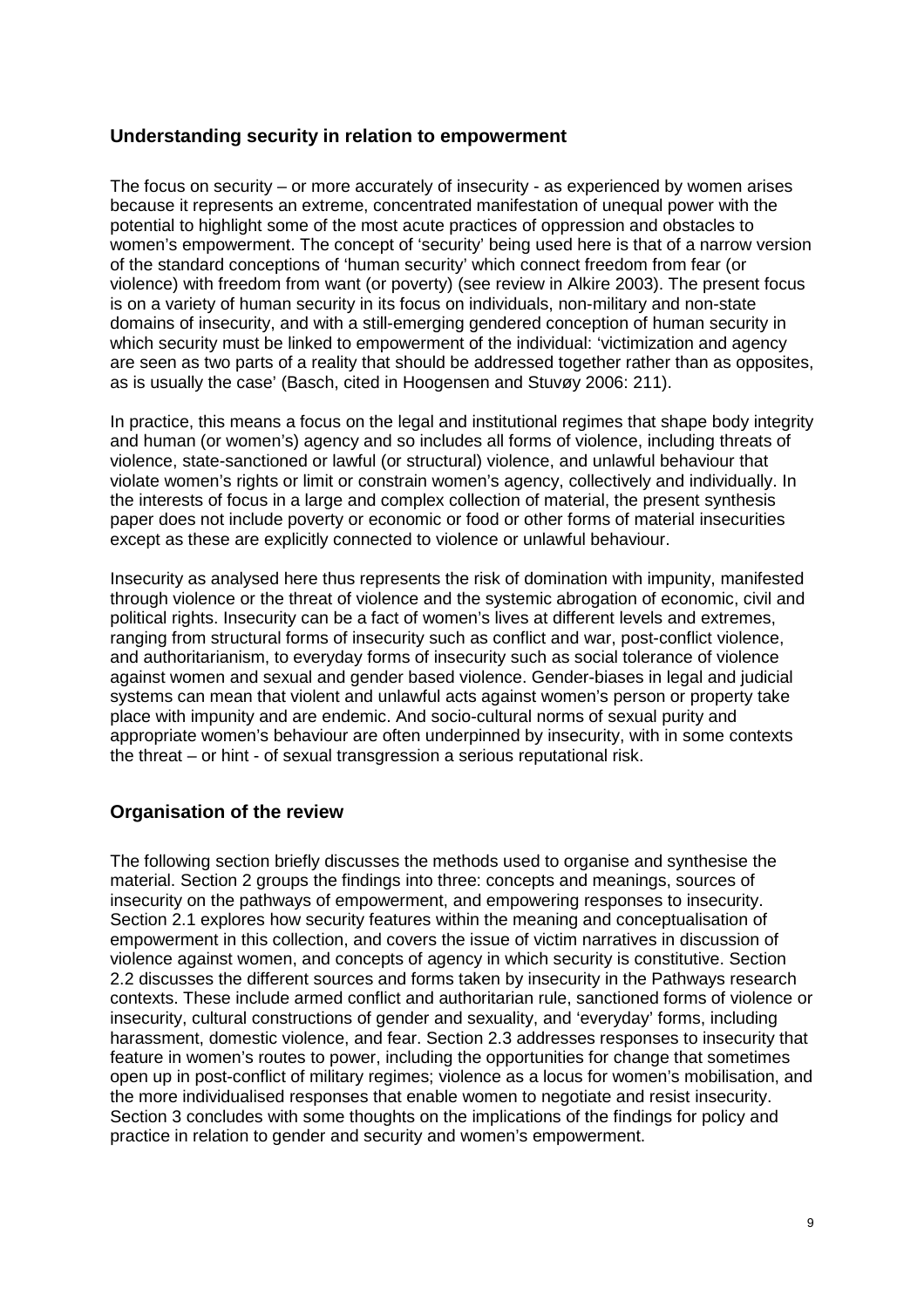# 1 Methods and approach

The purpose of the review was to distil learning about how security affects women's empowerment across a large body of diverse research and policy engagement work, partly in order to make it more digestible and useable for policymakers and practitioners. The approach taken recognises the need to synthesise a wide and varied set of findings for this audience, while at the same time 'preserving and respecting its essential context and complexity (Thomas and Harden 2008: 3). The methods adopted here thus aimed to introduce some of the advantages of synthetic review and meta-ethnography methodologies used in qualitative systematic reviews (see Barnett-Page and Thomas 2009 for a review of the applicability of different methodologies). However, it was also important to retain the emphasis on setting findings within their context that is valued within Pathways. It thus avoided trying to impose a logic or set of research questions about security that the Pathways work had not initially set out to explore, and instead worked on locating 'security' issues within the broad themes and questions the work had in fact set out to address. It also aimed to avoid de-contextualising the findings in ways that would imply universal application, in recognition of the context-specificity of pathways of women's empowerment (Kabeer 1999).

The approach drew on the methodology detailed by Thomas and Harden (2008) for the synthesis of qualitative research but is not a systematic review, as it involves a pre-selected collection of literature, which was not subject to quality or other assessment. Of 142 documents, some 115 were included in the review on the basis that they included some reference (however small) to 'security'.

As noted above, 'security' issues were taken to refer to:

- all aspects of violence and violent conflict, from full-scale war to domestic violence, that affect women's lives and agency
- theft and other abrogation of women's property and resource rights involving unlawful activity and/or force
- the effects of socio-cultural institutions and norms underpinned by perceived threats to women's bodily integrity (or moral purity) that restrict women's agency (e.g. norms of seclusion and exclusion from the public sphere)
- legal and institutional norms that routinely push women into risky or illegal responses (e.g. lack of a legal right to safe abortion).

An initial level of coding categorised the collection work into the four thematic groups into which Pathways organises its research: concepts, body (or changing narratives of sexuality), voice and work. These were inputted into the Eppi Reviewer software for further coding and data management, to enable the translation of concepts and ordering of material. After an initial scan of the literature, the analysis proceeded by applying a set of descriptive codes to the material according to its main thematic relevance. These are summarised in the Table 1.1 below.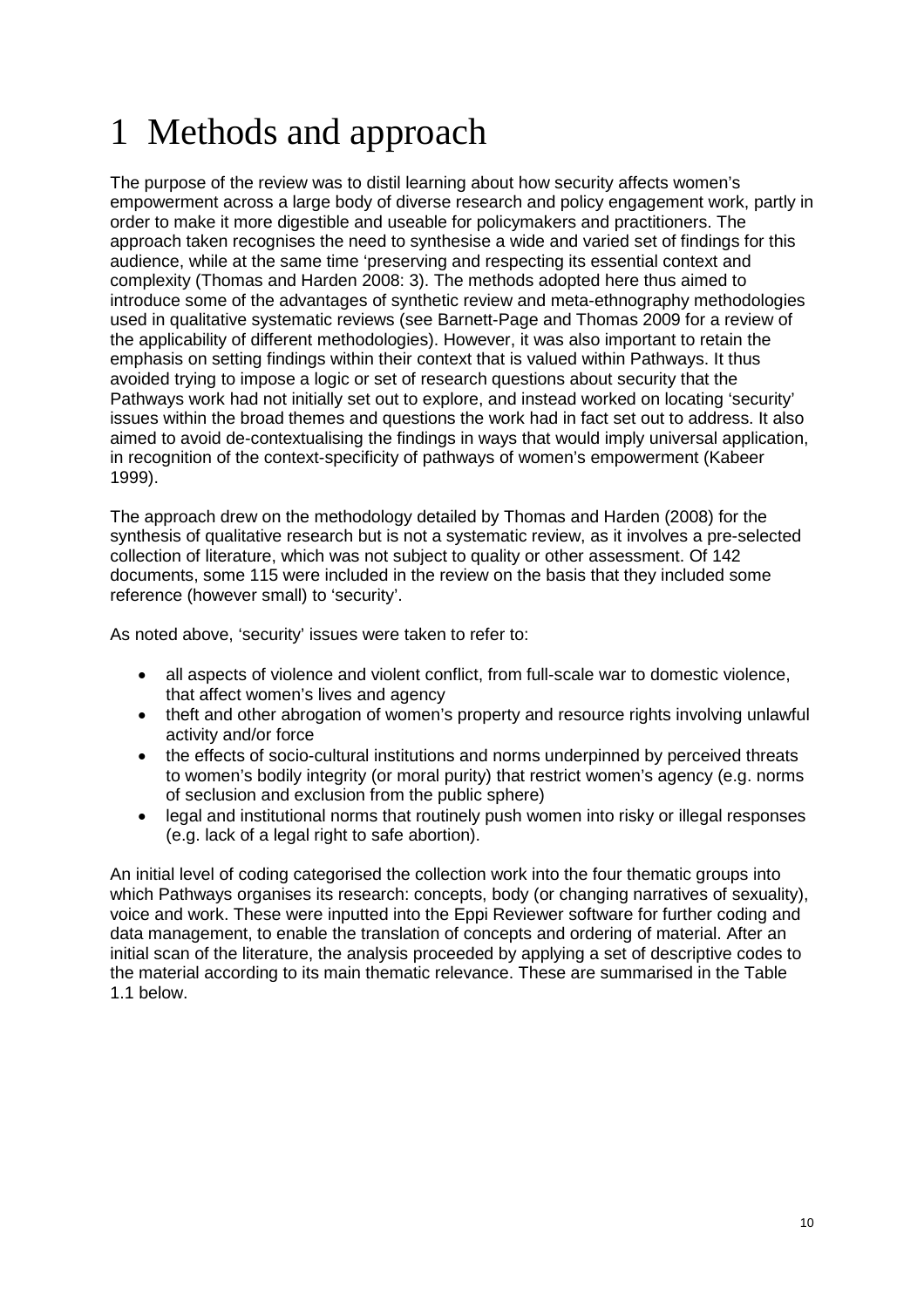| <b>Concepts</b>                                                                                                                                                                             | <b>Body</b>                                                                                                                                                                                                                                                                                 | Voice                                                                                                                                                                                                                                  | Work                                                                                                                                                            |
|---------------------------------------------------------------------------------------------------------------------------------------------------------------------------------------------|---------------------------------------------------------------------------------------------------------------------------------------------------------------------------------------------------------------------------------------------------------------------------------------------|----------------------------------------------------------------------------------------------------------------------------------------------------------------------------------------------------------------------------------------|-----------------------------------------------------------------------------------------------------------------------------------------------------------------|
| Forms and sources of<br>insecurity: Locations,<br>sources and types of<br>insecurity are identified<br>and/or discussed                                                                     | Forms and sources of<br>insecurity: locations,<br>sources and types of<br>insecurity are identified<br>and/or discussed                                                                                                                                                                     | Forms, sources and<br>meanings of insecurity:<br>Forms and sources of<br>insecurity in this work on<br>voice. Particular emphasis<br>on the relationship between<br>insecurity, resistance and<br>voice. Also concepts and<br>meanings | Forms and sources of<br>insecurity                                                                                                                              |
| Actors and institutions that<br>reinforce or address<br>security: the paper contains<br>discussion of how security<br>features in the discourses of<br>different actors and<br>institutions | The law and security<br>services: how the law and<br>judiciary and security<br>services shape women's<br>security<br>Other actors and institutions<br>that reinforce security<br>concerns: economic and<br>social institutions and<br>practices and groups that<br>mediate women's security | Women's security as a<br>political issue: Discusses<br>how women's insecurity is<br>treated as a political issue,<br>the connection between<br>politics and insecurity for<br>women, and social<br>mobilisation around<br>insecurity   | Actors and institutions: the<br>main actors and institutions<br>that are important in<br>mediating women's security<br>in their paid work                       |
|                                                                                                                                                                                             | Personal violence and<br>constrained agency: Does<br>the form or nature of<br>personal violence or<br>physical threats constrain<br>women's agency?                                                                                                                                         | Security and pathways of<br>political empowerment: Do<br>security concerns affect<br>women's capacities for<br>political participation and<br>leadership?                                                                              | Paid work and security: how<br>does paid work affect<br>women's security?                                                                                       |
|                                                                                                                                                                                             | Resistance and insecurity:<br>Resisting insecurity as an<br>empowering experience;<br>women's strategies for<br>addressing security                                                                                                                                                         |                                                                                                                                                                                                                                        | Resistance and mobilising:<br>Efforts to resist and mobilise<br>around women's security,<br>with a focus on security in<br>relation to their economic<br>lives. |

### **Table 1.1 Descriptive coding used for thematic synthesis**

An additional level of coding was then undertaken for some sections of text, including that under the 'forms and sources' and 'actors and institutions' and 'legal and security institutions' headings. Child codes for these categories were developed on the basis of reading the text under the parent codes, and included:

- Forms and sources: armed conflict, authoritarian rule, 'everyday' forms of violence (e.g., sexual harassment, domestic violence, abuse), sanctioned and/or legal forms of rights abuses or structural violence (e.g., laws restricting abortion, '*urfi*' and other forms of forced or unequal marriage, customary conflict resolution practices such as rapist marriage; dowry), socio-cultural norms that restrict women's agency on grounds of perceived insecurity threats, trauma and psychological harm from chronic or acute insecurity, and occupational safety from violence, abuse and rights abrogation.
- Actors and institutions (that feature both as contributing to and tackling women's security concerns): armed combatants, state laws and actors, employers and economic actors, religious institutions and actors, authoritarian regimes, international organisations and the international community, media, popular culture, technology, family and kin, masculinities, norms that limit women's agency (e.g. purdah, seclusion, segregation, the construction of public spheres as masculine spaces), gender stereotypes and socio-cultural norms about femininity; heteronormativity.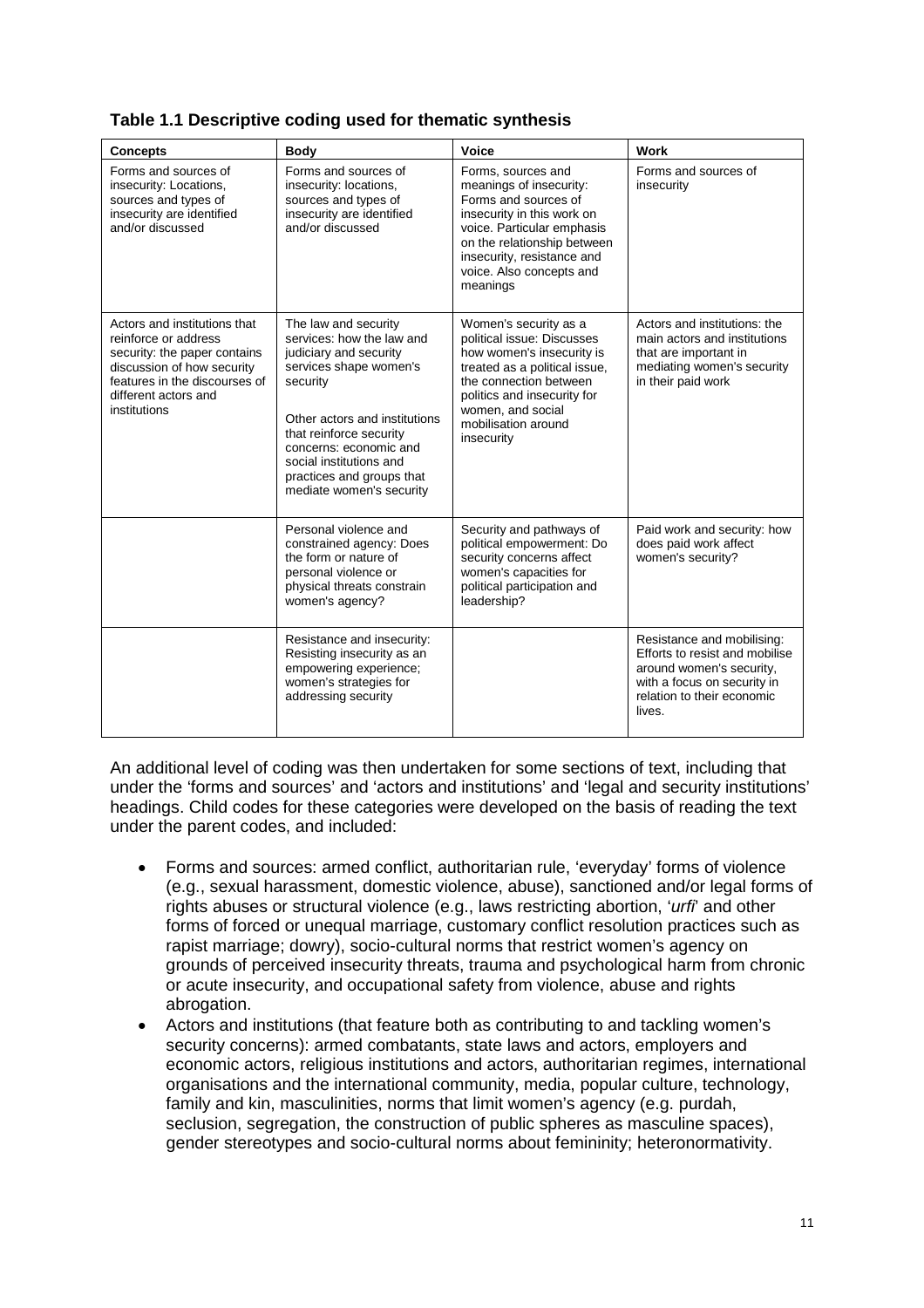Finally, relevant extracts from the outputs were reviewed and given analytical codes manually. This final set of codes provides the basis for the analysis used in the findings section, which follows, and evolved out of a reasonably lengthy process of reviewing and revisiting the texts.

# 2 Findings

The findings have been organised under three headings. The first covers the main conceptual and theoretical findings about what security means for women's empowerment, and sets out findings relating to how the fear or threat of violence or rights abuses (insecurity, in short) feature in how empowerment is conceptualised and what it means. This section focuses on how, whether and to what extent insecurity is constitutive of women's agency or capacities for purposive action, and what that therefore means for their empowerment. This section includes a focus on what the psychological dimensions of insecurity mean for women's efforts to gain power over their own lives. It then discusses the related idea that the struggle for security – for control over one's body and against violence or rights abuses – is itself integral to processes of women's empowerment, and cannot meaningfully be separated from it.

These findings about how security features in the meaning of empowerment are elaborated and illustrated by the two sets of empirical findings. The first of the empirical findings addresses the sources of insecurity and security that appear to matter to women in their struggles for empowerment. This looks at the forms that insecurity takes and at the actors and institutions that contribute to security and insecurity. This is not an exhaustive catalogue of all the sources and forms of insecurity which women in these developing country contexts experience, but an analysis of the kinds of insecurity and sources of safety that emerge as shaping key processes of empowerment in relation to bodily integrity, voice and work in these specific settings. The analysis explores findings about what empowerment means under the most acute forms of violent domination such as armed conflict and authoritarian rule and in the context of legal or sanctioned forms of structural insecurity that constrain women's agency or expose them to violence or abuse. This section also explores how new and old cultural and religious institutions – e.g., masculinities, popular culture, revivalist religious ideologies – can contribute to insecurity but can also enable them to negotiate safer and more equitable relationships and to gain power over the sources of violence or abuse. This section also looks at how the everyday sources of insecurity affect the power women can exert over their own bodies and lives, particularly in relation to work, sexuality, and political participation.

The final section looks at how responding to insecurity can be empowering for women. Here we look at the spaces sometimes created in conflict and post-conflict situations for new kinds of political agency for women – as freedom fighters or peace-builders or through political quotas or other forms of affirmative action. They also include a range of emergent sites of resistance and solidarity in the face of insecurity and violence – in popular mass media, the university classroom, positive assertions of women's sexuality, customary dispute resolution, through female friendships, etc. Finally, the findings conclude with some analysis of how violence can become a locus for women's mobilisation and therefore of their political apprenticeship and agency and collective empowerment: this last point provides some empirical illustrations of the earlier conceptual and theoretical point about how processes of women's empowerment are integrally women's struggles against violence and the impunity with which their rights are abused.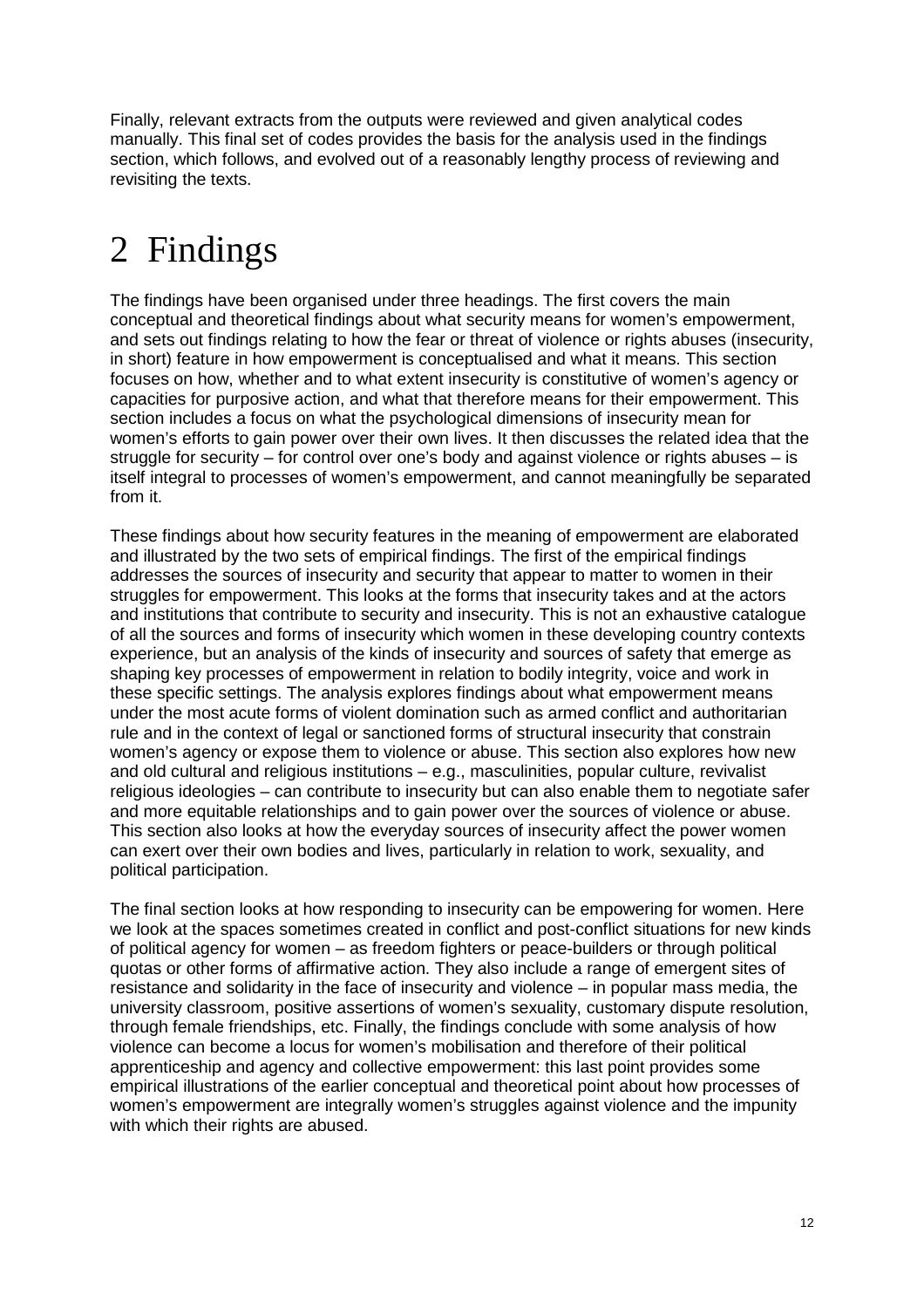### **2.1 Security and the meaning of empowerment**

#### *2.1.1 Beyond victimhood: locating security within empowerment*

The Pathways research is attuned to the risk that incorporating security concerns within concepts of empowerment can result in an unrealistic and disabling narrative of victimhood. An emphasis on violence as constitutive of understandings of empowerment can be seen as part of the:

…language of vulnerability and marginalisation that has come to be associated with 'gender' [which] runs the risk of infantilising women, lumping them together with children as the deserving objects of intervention ... Any vestige of a more dignified way of talking about women who are living in poverty falls away. The stereotypical woman that these discourses evoke is always heterosexual, usually either with an abusive or useless husband or a victim of abandonment struggling to survive as a female-headed household. She is portrayed as abject and at the same time as eager to improve herself and her situation if only she could be 'empowered' (Cornwall, Gideon and Wilson 2008: 5).

Because violence and abuses women experience are often related to sexuality, the concern that a focus on insecurity in relation to empowerment will result in a victim narrative of women's sexuality is particularly likely. This is even more problematic because sexuality remains a development taboo:

Talk about putting more women into work and getting more women into politics has become relatively uncontroversial, at least in the domain of secular development policy. But when it comes to sexualities, there is no such ready consensus. There are those for whom sexuality is a private matter, those for whom the only sexuality issues that matter are sexually transmitted infections and sexual violation, and those who advocate women's empowerment at the same time as denying women the rights to exercise choices over their own sexual and reproductive lives. How difficult it remains to articulate a perspective on gender and sexuality that refuses to treat all women as victims, to be protected from male predation. What does it take to shift understandings of female sexuality in ways that recognise - and indeed celebrate the positive and the pleasurable? (Cornwall 2007a: 3).

The conflation of sexuality with sexual violence is counter-productive for women's empowerment:

Discourses of gender and development, HIV/AIDS, and health often focus on protecting women from violence and coerced sex … Combating violence is indeed hugely important. However, this focus on the negative subsumes women's sexuality under violence and fear in a way that allows no space for exploring their own desires. This emphasis can be disempowering, both on the level of individual relationships and ease with one's own body, and on an organizational level of mobilizing around what women want (Jolly 2010: 227).

Criticism of the victim narrative also includes that 'there has been more interest in aspects of the body that are specifically female than those which are not, but which could be a deep source of disempowerment and distress for women' such as mental health, occupational well-being, non-reproductive health risks and the hazards of migration, urbanization, environmental degradation, pollution and poverty (Sholkamy 2008: 92).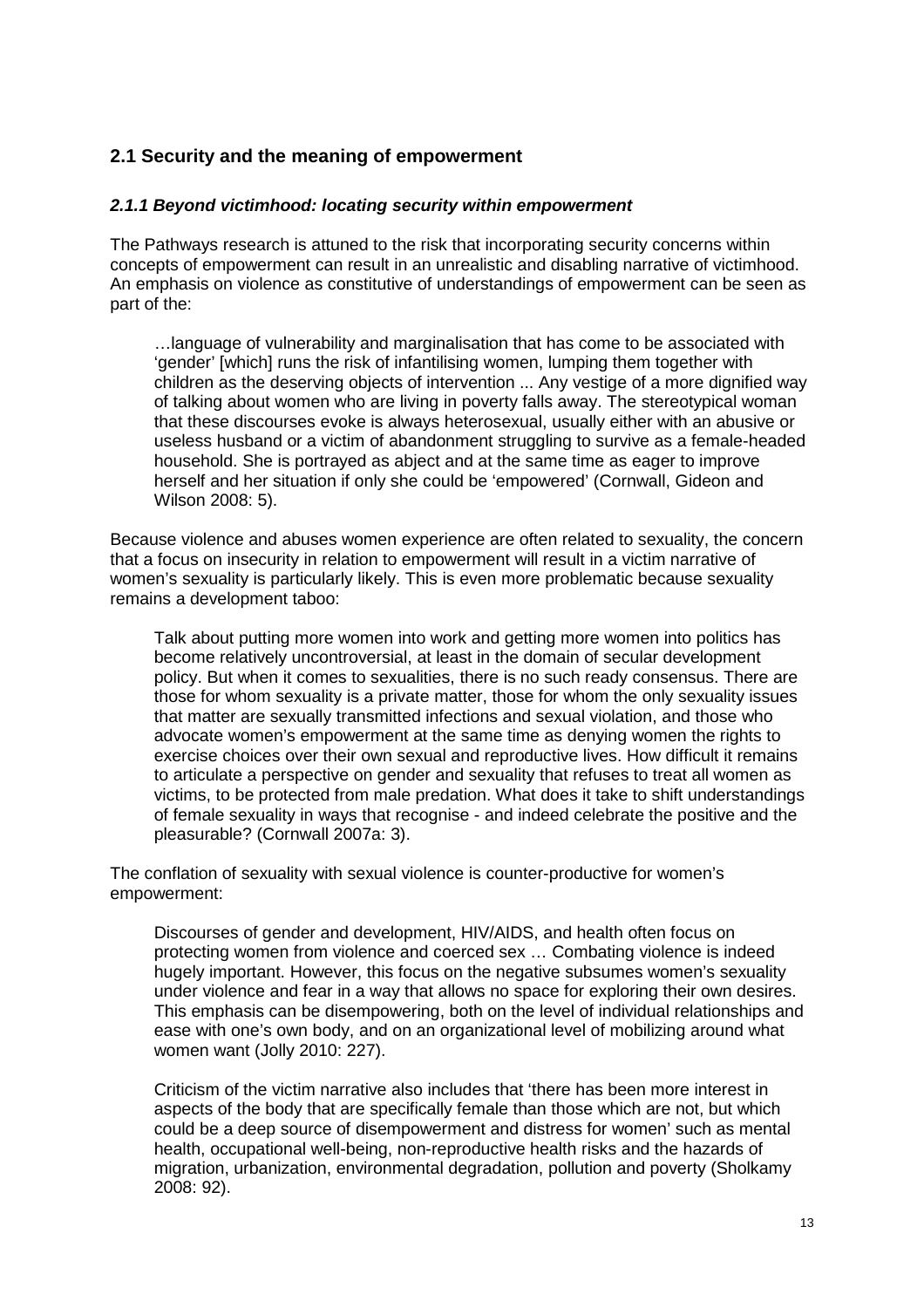Rather than conceptualising insecurity as an obstacle that impedes women's empowerment by turning them into helpless victims, Pathways researchers view it as the site of struggle itself: it is through the struggle for freedom from violence that power is won. Drawing on Judith Butler, Kuttab argues that in the context of Palestine, acts of resistance to authoritarian rule, oppression or violence may themselves be the source or site of agency. Empowerment is about everyday resistance in this context, 'framed within coping strategies and steadfastness' (2010: 248). In a paper on 'Conceptualising empowerment and the implications for pro poor growth' for the DAC Poverty Network, Eyben *et al* explain social empowerment as:

a process whereby people develop a sense of and capacity for agency – 'individual power within' and 'collective power with others' – to improve the quality of their social relationships and to secure respect, dignity and freedom from violence, leading purposively or otherwise to changes in the institutions and discourses that are keeping them in poverty (Eyben, Kabeer and Cornwall 2008: 8).

The vital distinction here is between a perspective which sees empowerment as a process through which women are freed from violence, and one which sees empowerment as a process through which women secure their own freedom from violence, through both individual and collective power.

While there is concern that the conceptualisation of empowerment around issues of violence may produce victim narratives, there is also recognition that there are pragmatic and tactical payoffs from connecting women's security concerns with an acceptably depoliticised concept of women's empowerment. Several papers reflect on the history of the concept, with some identifying a sequence behind the emergence of violence within the women's empowerment agenda. Part of this history is that a depoliticised concept of women's empowerment, consistent with neoliberal development policies 'has brought a new acceptability, an urgency even, to issues that were once barely countenanced as 'development' issues', such as violence against women (Cornwall and Anyidoho 2010: 145-6). Yet the concept of women's empowerment has often been operationalised to fit a liberal policy agenda and not in ways that would imply substantial shifts in power. For this reason, women's empowerment is often conceptualised in ways that fail to take into account the realities of conflict and structural violence in women's lives; this is true even of post-conflict settings in which violence and security have been fundamental to women's life chances and empowerment prospects, such as 1980s Bangladesh and contemporary Sierra Leone (Nazneen *et al.* 2010, Abdullah and Fofana-Ibrahim 2010).

#### *2.1.2 Security as a determinant of women's agency*

Although the Pathways approach explicitly rejected a victim perspective on violence against women, security (or insecurity) nonetheless emerged as a foundational dimension of power and empowerment because of its influence on women's agency. Several of the definitional and conceptual discussions make this point. Cornwall describes women's rights over their bodies as one of two 'entry-level' rights or preconditions for achieving all other rights (no date) (the other is the right to participate in decisions that affect their lives). Reviewing the experience of struggles to legislate against domestic violence in sub-Saharan Africa, Manuh writes that '[v]iolence, including domestic violence, deprives women of their ability to achieve their full potential by threatening their safety, freedom and autonomy' (2007: 4).

Review papers from South Asia all drew direct lines between women's experiences of violence and their agency and power: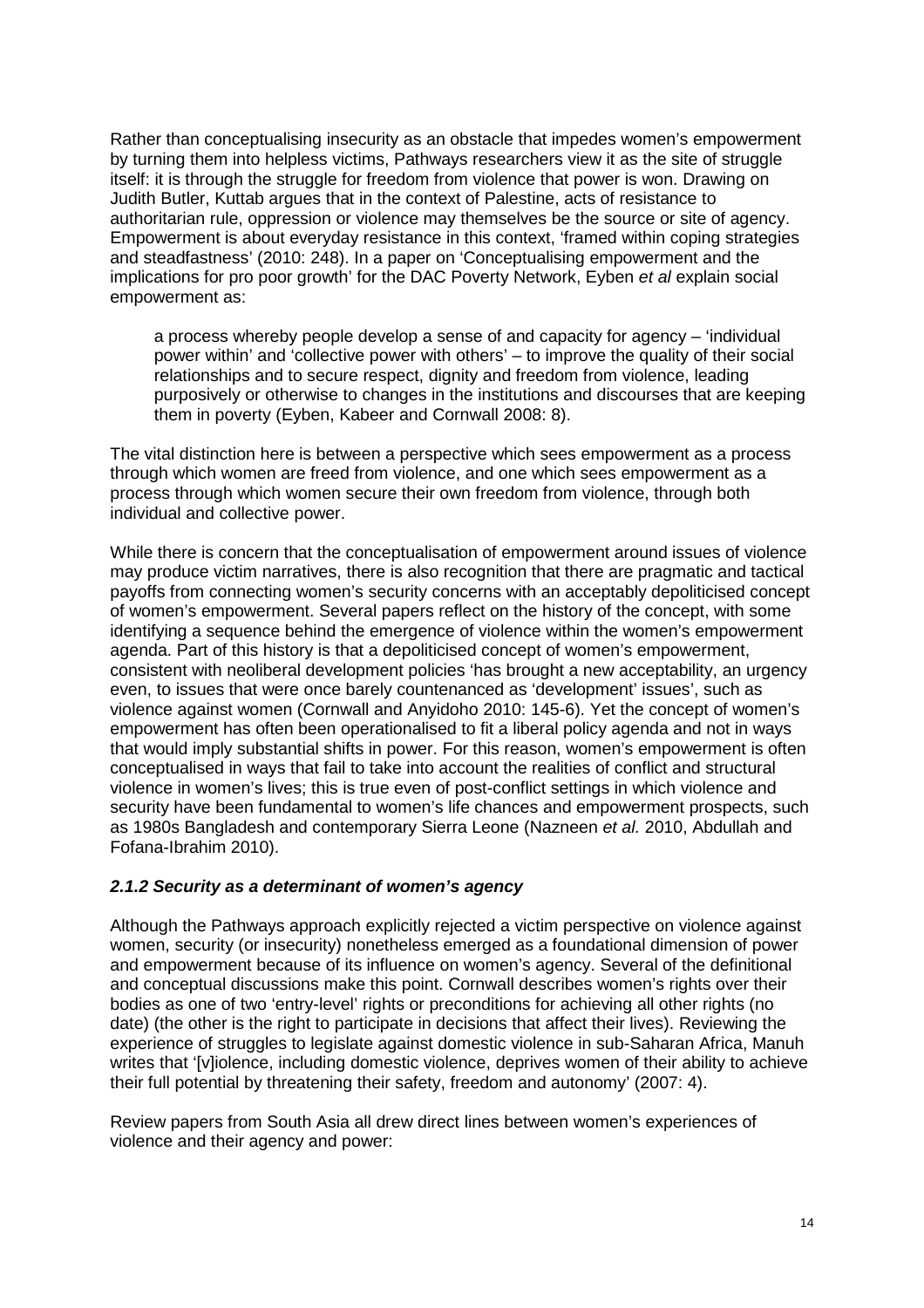Women live in constant threat of violence; are discriminated against and exploited, are denied the right to spatial mobility, right to make informed choices over their bodies and sexuality. Societal control over and regulation of these spaces violates bodily integrity rendering them powerless. Respect for bodily integrity is therefore a prerequisite for women's empowerment in any context (Kanchan, scoping paper for India, no date: 1-2)

Violence against women, domestic violence and rape, female genital mutilation are seen as violations affecting women's health and posing lifelong risks. Fear of violence is as potent a dimension of bodily integrity as violence itself (Mumtaz 2010: 239)

Bodily integrity therefore primarily implies a sound and whole physical self and an atmosphere (physical, social, economic, psychological, political) that helps to promote and protect that self … The right to live in safety underscores women's right not to be subjected to physical, sexual, or emotional violence inside or outside the home, either by private individuals or by people acting on the part of the state (Mahmud 2006: 3-4).

These explorations of what bodily integrity means to women in South Asian contexts of widespread and routine violence and fear of violence suggest a serious - in some cases complete - obstacle to empowerment for many women, under usual (i.e., not 'conflict') circumstances. Yet the obstacle to empowerment posed by insecurity is rendered less tangible by the idea of the force of an 'atmosphere' or 'fear of violence', variants of which are in all three extracts above. For Mumtaz, the generalised likelihood of such violence 'is as potent' a threat as the facts of violence, while Mahmud argues that bodily integrity requires not only physical wholeness but also a set of physical, social, economic, psychological and political conditions - an 'atmosphere' - that helps to promote and protect the self. This suggests that insecurity impinges on women's agency not only as tangible physical violence, but also as a latent threat or an environment that sanctions violence and abuses of women's rights. This important point is reinforced forcefully by other parts of this body of work, which assert that these effects arise both from the facts of and *the threat* of personal violence and rights abuses: women do not need to experience harassment or violence for their capacities to imagine or act to be shaped by the realistic risk of such experiences.

There are two points that need to be made about threats to women's insecurity in relation to their agency and power. The first is relevant from a policy and practice perspective: an atmosphere or threat of violence may be a potent deterrent against empowerment, but it may not be obvious nor easily measurable. The second relates to the psychological effects on agency and power: such fears can limit what people can even imagine as alternatives. As Goetz and Musembi put it:

If women are locked into relations of dependency from which they have no realistic exit option, if they are also oppressed by violence, exploitation and economic marginalisation, how reliable are their expressed preferences if they have no alternatives ... ? (2008: 14)

At the same time, women's capacities to act evidently do not depend on the absence or eradication of the insecurities they face. Instead, their agency is itself formed through those experiences. Drawing on Foucault and Saba Mahmood to conceptualise how changing narratives of sexuality are shaping women's power, Pereira explains that:

[M]odes of agency are not the residual aspects of an undominated self that existed before the operations of power but are themselves produced through those very power relations … the processes and conditions that undergird a subject's subordination are also the route to her becoming a self-conscious agent (2008: 21-22).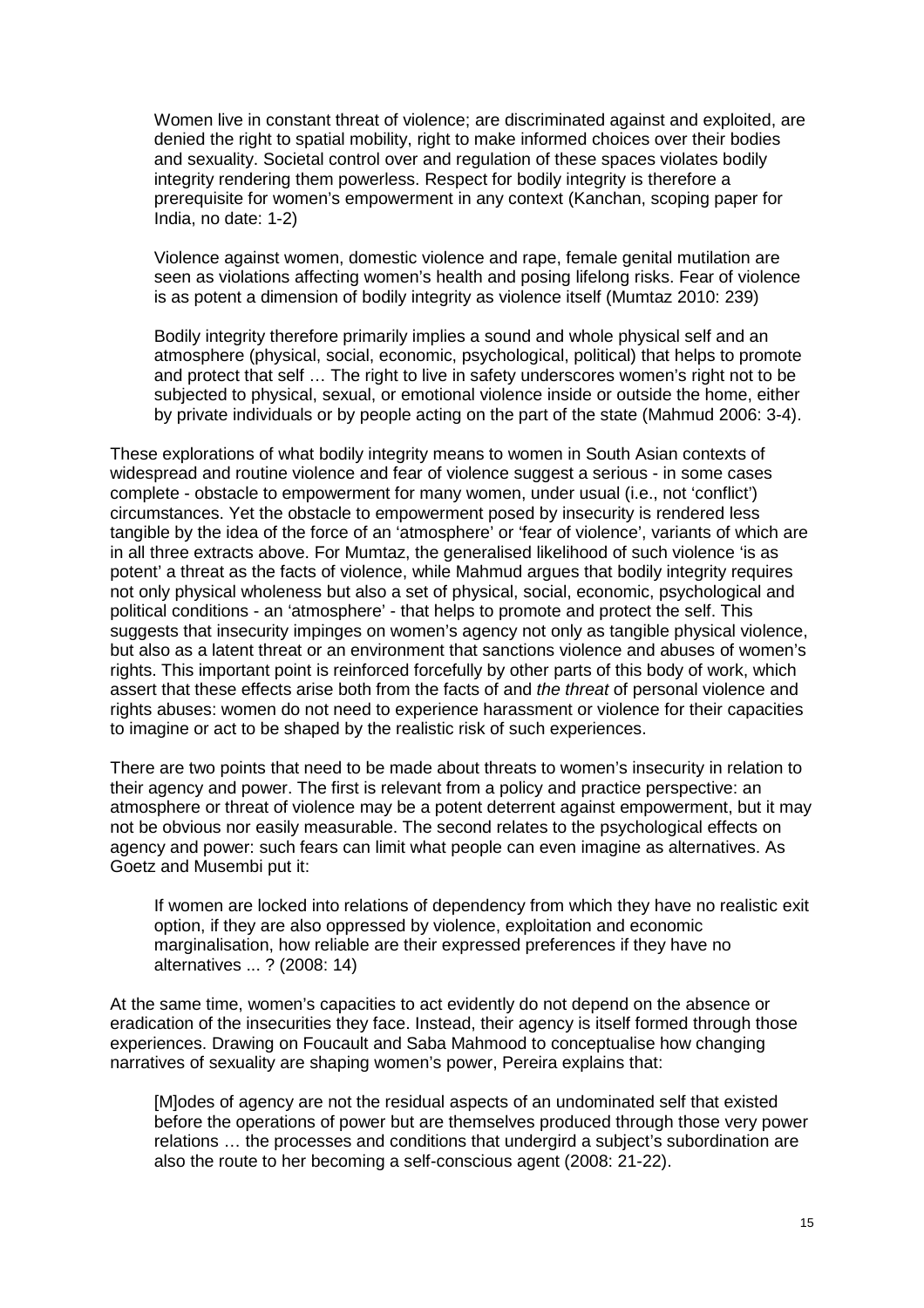Women's agency is not the capacity to act of violence-free 'undominated selves', but of people whose lived experiences, relationships and imaginaries are imbued with power relations, including the risk or reality of violence or abuse.

In settings of acute conflict, women's security is more plainly central to the meaning of empowerment:

When the Sierra Leone civil war was declared over in January 2002, the concept of women's empowerment was firmly entrenched in development discourse and practice. The aftermath of the brutalities of rape, gang rape, sexual slavery, forced pregnancy, abduction, among other atrocities that women and children, especially girls, were subjected to during Sierra Leone's eleven years civil war was firmly on the post-war agenda. There was a groundswell of protest from women's NGOs and activists demanding the protection and promotion of women's rights as part of peace negotiations, post-conflict reconstruction and peace consolidation processes. (Abdullah and Fofana-Ibrahim 2010: 259)

In conflict settings, insecurity can be constitutive of the substance and meaning of women's choices and power. In her study of unmarried women in Palestine, Johnson asks: 'How do young unmarried women negotiate boundaries and understand and enact choice in the context of a society experiencing prolonged insecure and warlike conditions, political crisis and social fragmentation and where the high number of unmarried women can be an increasing locus of moral panic?' (2010: 106). Johnson finds that the boundaries between physical bodies and 'political bodies' is blurred during conflict, so that women's bodily integrity or physical agency is imbued with a specific content and meaning in this conflict context (2009). Azim writes similarly of the centrality of women's bodies to conflict, noting that in the Afghan context, '[t]he conflict seems to be over the body of the woman' (Azim 2006: 3):

What is interesting is that the image of the woman remains central in all these debates – can she go to school, can she walk without a veil and so forth. Whole societies are judged according to the status of their women. It is this centrality of the image of the woman that needs more analysis and probing, to understand what this means actually in the lives of women.

Experiences of conflict tend to destabilise social norms and reconfigure gender relations. In some contexts this has resulted in a more receptive discursive space for women's empowerment. Rwanda witnessed a 'paradigm shift' as an 'outcome of the changing socioeconomic roles of women after the genocide' (Kantengwa 2010: 71). In Sierra Leone, war time atrocities against women and girls formed the background to the goals of women's empowerment within national development in the reconstruction period (Abdullah and Fofana-Ibrahim 2010; Abdullah, Fofana-Ibrahim and King 2010).

#### **2.2 Sources of security/insecurity along the pathways of empowerment**

A wide range of types of insecurity have direct effects on women's lives in the societies included in the Pathways body of research. At one end of the spectrum of intensity are regional conflicts and national wars, associated with the presence of armed combatants, extreme socio-political disruption, rape and torture, displacement and economic hardship, as well as high levels of property and violent crime, organised and sporadic. At the other end are the more diffuse and indirect effects of security on women's empowerment through socio-cultural institutions that 'protect' women against perceived threats of insecurity, particularly against sexual violence and associated reputational threats, chiefly by restricting their mobility or interactions in the public sphere. In between these extremes of intensity and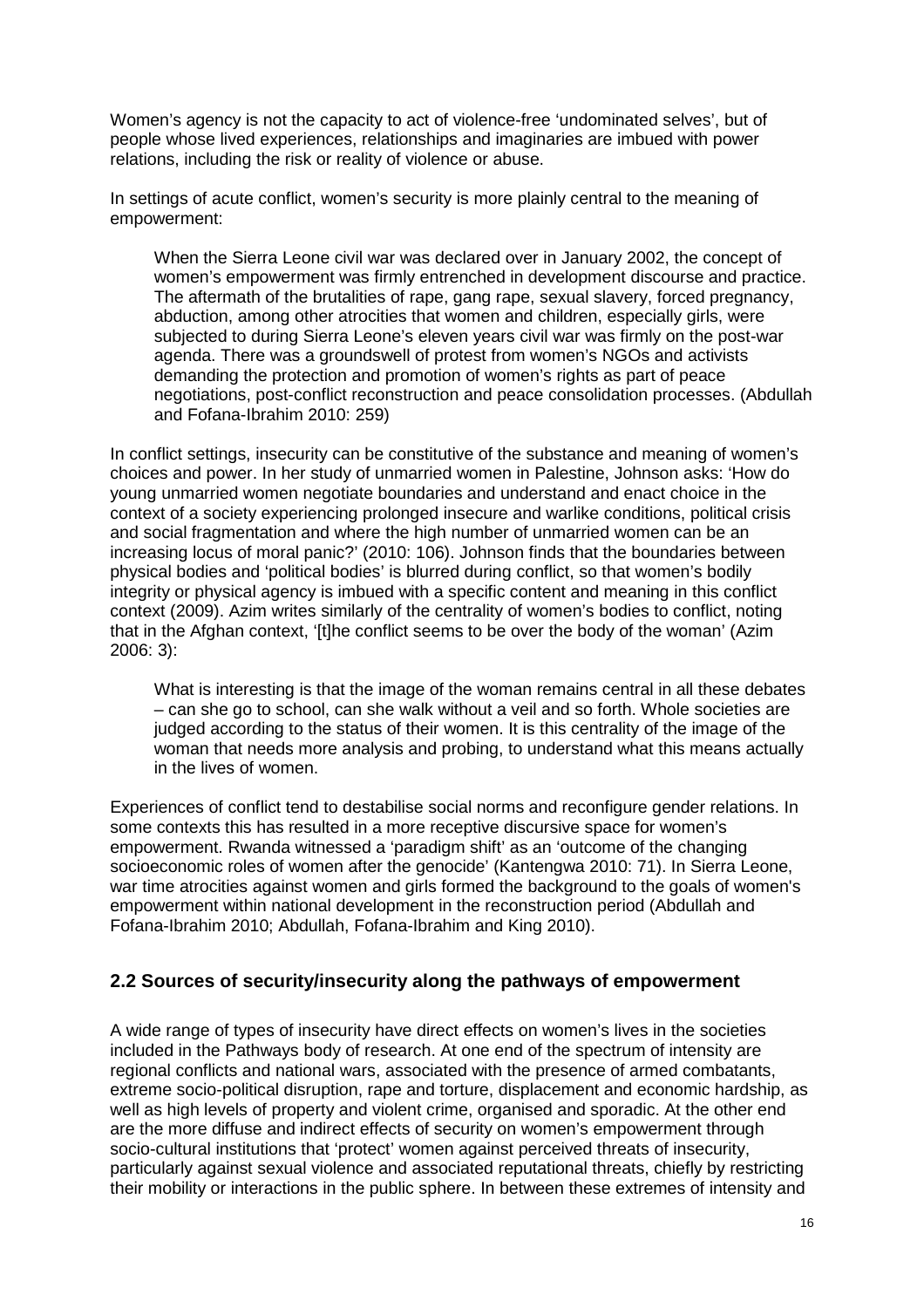direct effects are various forms of domestic and sexual violence, the norms and legal structures that underpin these and permit their enactment with effective impunity and social acceptance, and legal and institutional arrangements that systematically or routinely violate women's rights, again with effective impunity.

#### *2.2.1 Armed conflict and authoritarian rule*

Armed conflict and war results in the most serious forms of violence against women, as in this account of women's and girls' experiences of the war in Sierra Leone:

The violations that women and girls experienced during the war were characterised by the most extraordinary inexplicable acts of violence, leaving many women permanently scarred ... Women and girls were tortured as various objects such as firewood, sticks, and guns were inserted into their private parts. Some women were forced to have sex with other male members of their families such as their sons and wards. There were also a few reports of disembowelment of pregnant women and torture and killing of babies in their mother's presence. Some women and girls had their arms and limbs amputated. Abducted women and girls experienced sexual slavery and forced marriage. An estimated 58 per cent of women suffering sexual violence were repeatedly violated by multiple perpetrators. Furthermore, to instil fear and deter abductees from escaping, the different warring factions often tattooed or marked their victims with knives, blades and other sharp instruments on various parts of their bodies. The abuse of women was indeed a weapon of war and a strategy designed to destroy the norms and values of the society. The violations committed against women and girls continue to have a negative impact on their lives in postwar Sierra Leone. Because of societal sanctions against abortions and lack of access to proper healthcare, a lot of women had to carry unwanted pregnancies and have become single mothers in a postwar society in which life can be unbearably difficult ... Some women suffer permanent or irreparable injury as there has been an increase in sexually transmitted diseases including HIV/AIDS. In effect, widowhood, ostracism and forced pregnancies have led to an increase in female-headed households where families live in very poor conditions. (Abdullah, Fofana-Ibrahim and King 2010: 42-3)

During the Rwanda genocide,

women suffered the most horrible and dehumanising acts. Along with men and children, women were targeted and killed, often after witnessing the brutal killings of their family members (husbands, children, sisters, brothers, parents, friends and other relatives). Rape was used as a weapon of destruction and means of spreading HIV/AIDS to defenceless victims. (Kantengwa 2010: 73)

In Palestine, the Israeli occupation has used sexual violence and the threat of sexual violence as a weapon in a context of social conservatism:

[G]irls and women detained and accused of nationalist activities were sexually assaulted or threatened with such violence, especially during interrogations; secondly, Israeli interrogators frequently threatened sexual violence against daughters, sisters, or wives as a method of extracting information or 'confessions' from male detainees. (Jad 2008: 35)

Despite the high levels of violence perpetrated against women in armed conflict, it is only relatively recently that women's rights activists and feminist legal scholars have successfully argued for war tribunals to recognise 'women's experiences of war – and particularly sexual violence – as a major category of war crime and in some contexts even a genocidal tactic' Goetz and Musembi (2008: 8).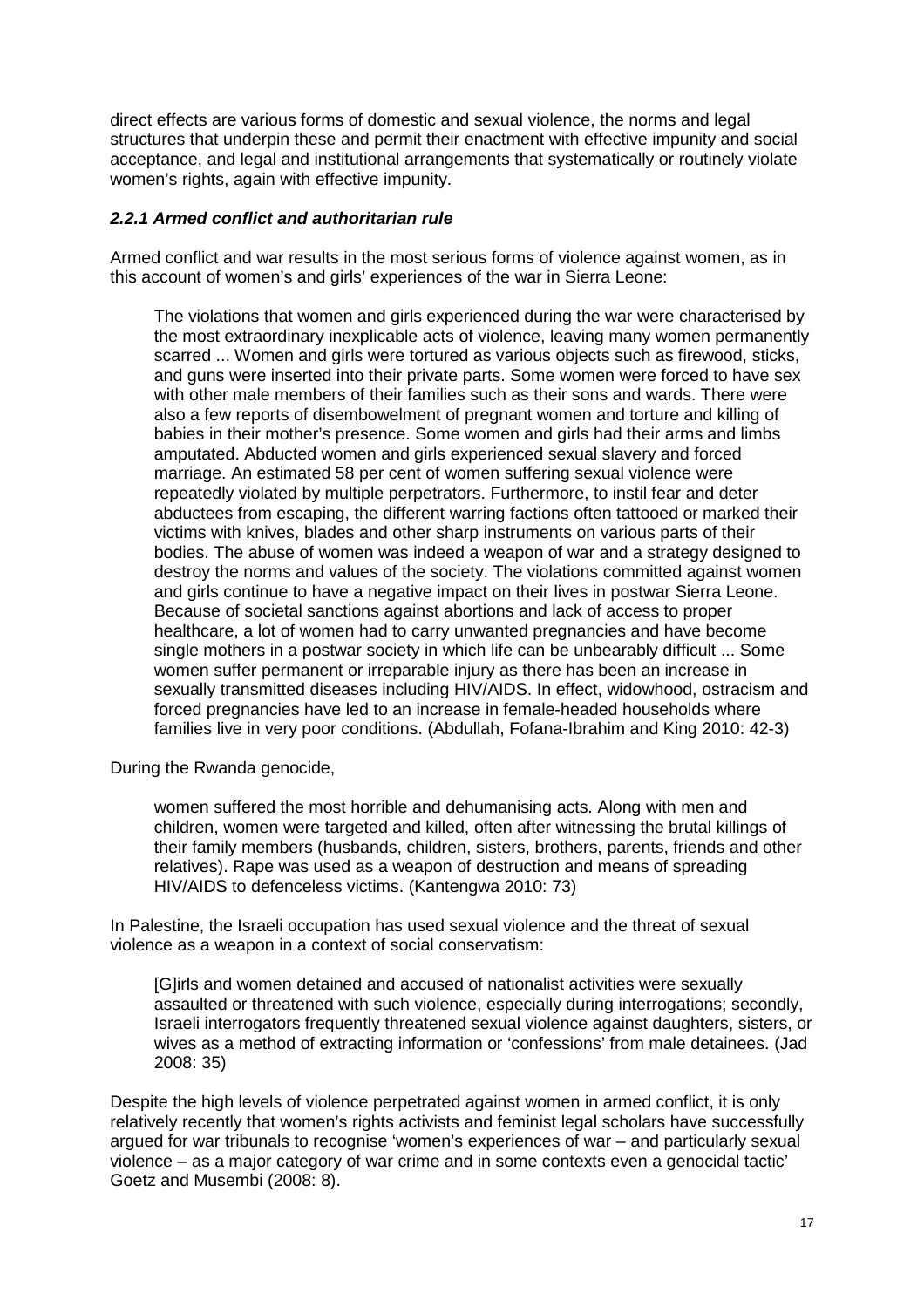Two points are directly relevant to an understanding of women's empowerment in postconflict contexts. The first is the symbolic and relational significance of violations of women's bodies as a 'weapon of war and a strategy designed to destroy the norms and values of the society': in war, women's bodies can come to bear a heavy symbolic burden in addition to the physical costs they bear as casualties of conflict. The psychosocial dimensions of these experiences are known to be profound for both women's and men's sense of agency. This means that conflict and post-conflict gender relations are likely to be fractured and fragile, particularly where strategies of destroying social norms and values succeed and social relations are damaged or disrupted. The trauma of gender-based violence in conflict and the damage to the social fabric that follow may make the pathways of women's empowerment more uncertain and challenging; it may also, however, mean that spaces open up for new ways of relating between men and women, and between women and the state. We will look at some of these in more detail in the following section. However, the second point that bears reinforcing is the enduring material effects of gender-based violence in conflict settings. There are clear practical issues here to do with the kinds of support that women may value and benefit from in post-conflict conditions. The lesson for policy and practice is that postconflict settings typically mean vast practical challenges and unstable prospects for women to gain power, but also new opportunities for them to do so.

War also affects women's power over the everyday aspects of life. War makes many livelihoods less secure, and increased pressure on economic security can push women into unsafe and illegal occupations. In Sierra Leone, war zones became a space in which women could engage in looting and other lucrative but dangerous and illegal economic activities, in a context in which 'safe' spaces such as refugee camps offered limited options (Abdullah, Fofana-Ibrahim and King 2010). In Palestine, Israeli controls on Palestinian mobility reinforce societal restrictions on women's mobility, particularly those of young unmarried women (Johnson 2010). In Bangladesh, the authoritarian response to the conflict in the Chittagong Hill Tracts has been implicated in rape and sexual harassment of women from ethnic minority groups (Mohsin 2010). Mahmud cites research findings that indigenous women have faced harassment and criticism of their behaviour and dress, pushing them to adopt the dominant Bengali Muslim social behaviour and attire, in addition to social relationships that are more dependent on men than customary indigenous forms of matriliny (2006: 16).

International organisations and international human rights frameworks feature in these accounts of how the sources of insecurity shape women's empowerment. These global dimensions feature primarily but not exclusively as actors engaged in supporting and protecting women's security, or providing standards around which to mobilise. However, Abdullah and Fofana-Ibrahim (2010) note that other than the women's agency UNIFEM, UN agencies had tended to marginalise women in the post-conflict policy process. In Palestine, Kuttab notes that donor support for women's organisations has not been universally experienced as empowering (2010).

#### *2.2.2 Sanctioned forms of structural violence or insecurity*

A second category of insecurity encountered on the pathways of empowerment is structural or systemic rights abuses and forms of violence, which are backed by law and/or social sanction. These are somewhat more complex in their forms and in the status of the main actors and institutions involved. Unlike the fairly straightforward negative impact of armed conflict and authoritarian rule on women's power, there is likely to be more ambivalence about institutions backed by religious, cultural and customary practices and laws. They include institutions such as forced, child and '*urfi*' marriages; customary conflict resolution practices such as honour killings, exchanges of women, or rapist marriages; practices of dowry, which routinely result in violence against women; female excision; violence and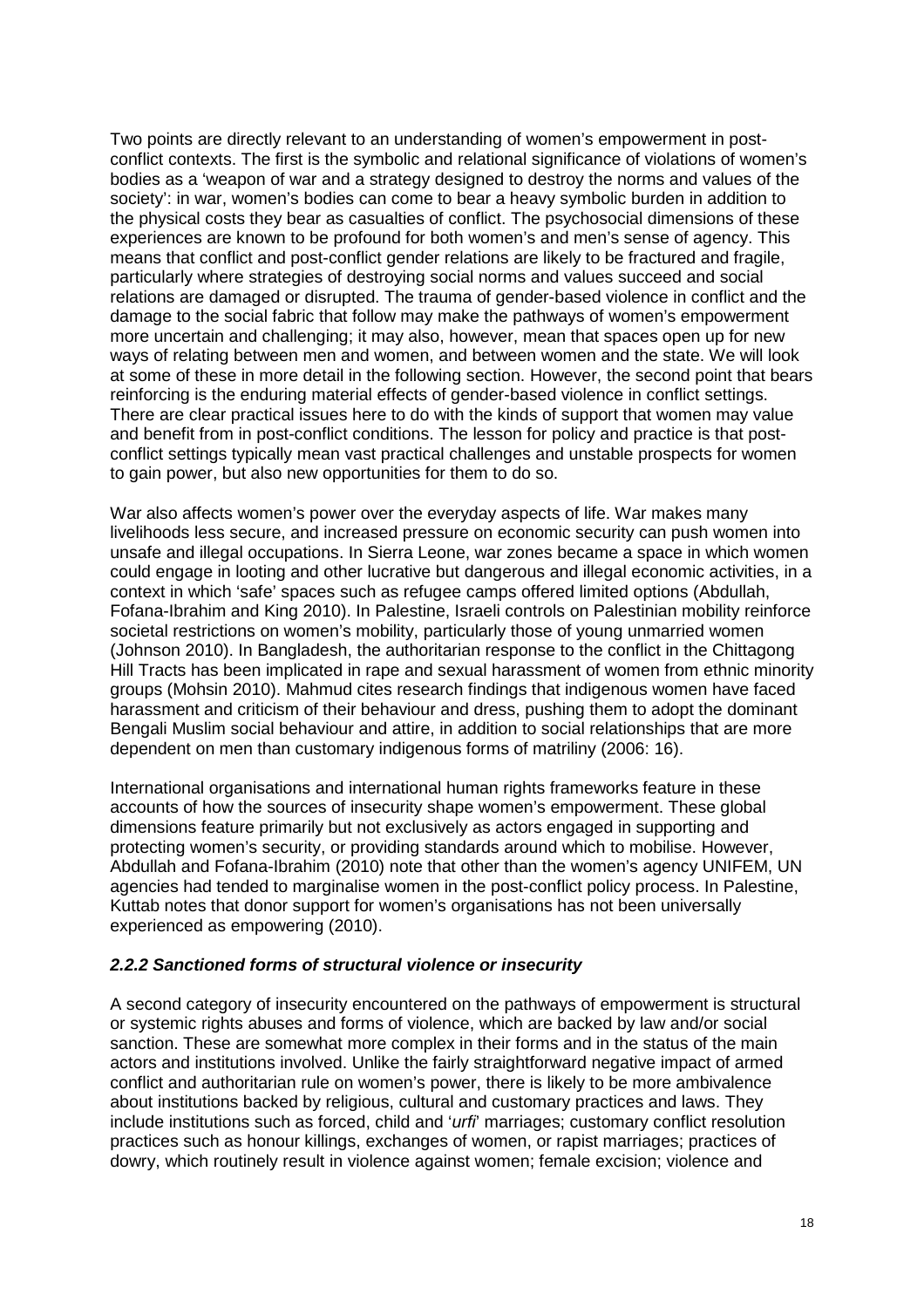discrimination against sexual minorities; and laws restricting abortion which systematically force women into dangerous - and illegal - responses.

Abdullah *et al.* note that forced marriage of girls to far older men persist in Sierra Leone even after the war, and are rarely challenged (2010: 42; also Fofana-Ibrahim and King 2007). Kadiatu, who was 16 when forced to marry a man of 50 gave the following account of her marriage:

My husband made me have a child every year. We had a total of  $six - 2$  boys 4 girls. There is virtually no space between my children. I was often breastfeeding one baby and pregnant with another. He was always demanding sex. My husband was very jealous. Because he was much older than me, he always felt that I would be interested in younger men. Whenever he saw me talking to a man he would beat me up. He never wanted me to make friends or to trade. The only decisions I was allowed to make were about cooking and buying household stuff. He never wanted anything good for me. Sometimes I want to believe that he treated me badly because I had no formal education. I lost my husband when I was 37 and I was left with six children and no help from relatives and friends… To make matters worse I had no formal education or skills to take care of my children. (Fofana-Ibrahim and King 2007: 6)

Al-Sharmani notes that in Egypt, widowed women can be forced into unregistered or *urfi*  marriages in which they lack legal rights to financial support from their second husbands, so that they keep the pensions of their first husbands (2010). In Palestine, an area not known for the prevalence of informal marriage, women noted the rise of *zawaj urfi* or unregistered marriage without a formal contract as a new danger, one which they saw as more serious than the physical peril faced as a result of the occupation (Johnson 2010: 111). *Urfi*  marriages are illegal under *sharia* law, and women interviewed by Johnson gave accounts of women committing suicide as a result of the situation in which these unregistered marriages placed them. The example from Palestine of this new form of marriage, and indications from Sierra Leone that attitudes towards female excision are shifting (Fofana-Ibrahim and King 2007) underline the critical point that socially-sanctioned forms of structural violence and rights abuses against women may be neither customary (in the sense of deeply-rooted in cultural history and tradition) nor static. The policy and practice implications of this include the need for research and testimony that can counter claims of custom or cultural tradition where these are used to justify practices that entrench structural violence against women.

Cornwall, Standing and Lynch (2008) explain why the lack of access to safe abortion constitutes a legal sanction of women's insecurity:

We know that whether or not abortion is permitted or prohibited by law, women will seek abortion services and obtain abortions. They will seek them because of their social, economic, health or other personal circumstances. They will seek them because they have experienced rape and sexual assault. If safe services are not available, they will turn to unsafe ones. Even in countries with the most punitive of laws, there are flourishing markets in providers who offer abortion services; this leaves poorer women more vulnerable to impairment, illness through infection and death than middle-class women who are able to pay for safer options. For the poorest women, and for young women with no money and no access to information about what services might be available, the only option is self-abortion, despite the steep risks it involves. Women stand a massively higher risk of dying as a result of pregnancy in countries with restrictive abortion laws than in countries where safe services are legal and available. (Cornwall *et al.* 2008: 2)

Sardenberg and Costa describe the situation in Brazil, where abortion has been legal only when pregnancy is the result of rape or when pregnancy endangers the life of the mother.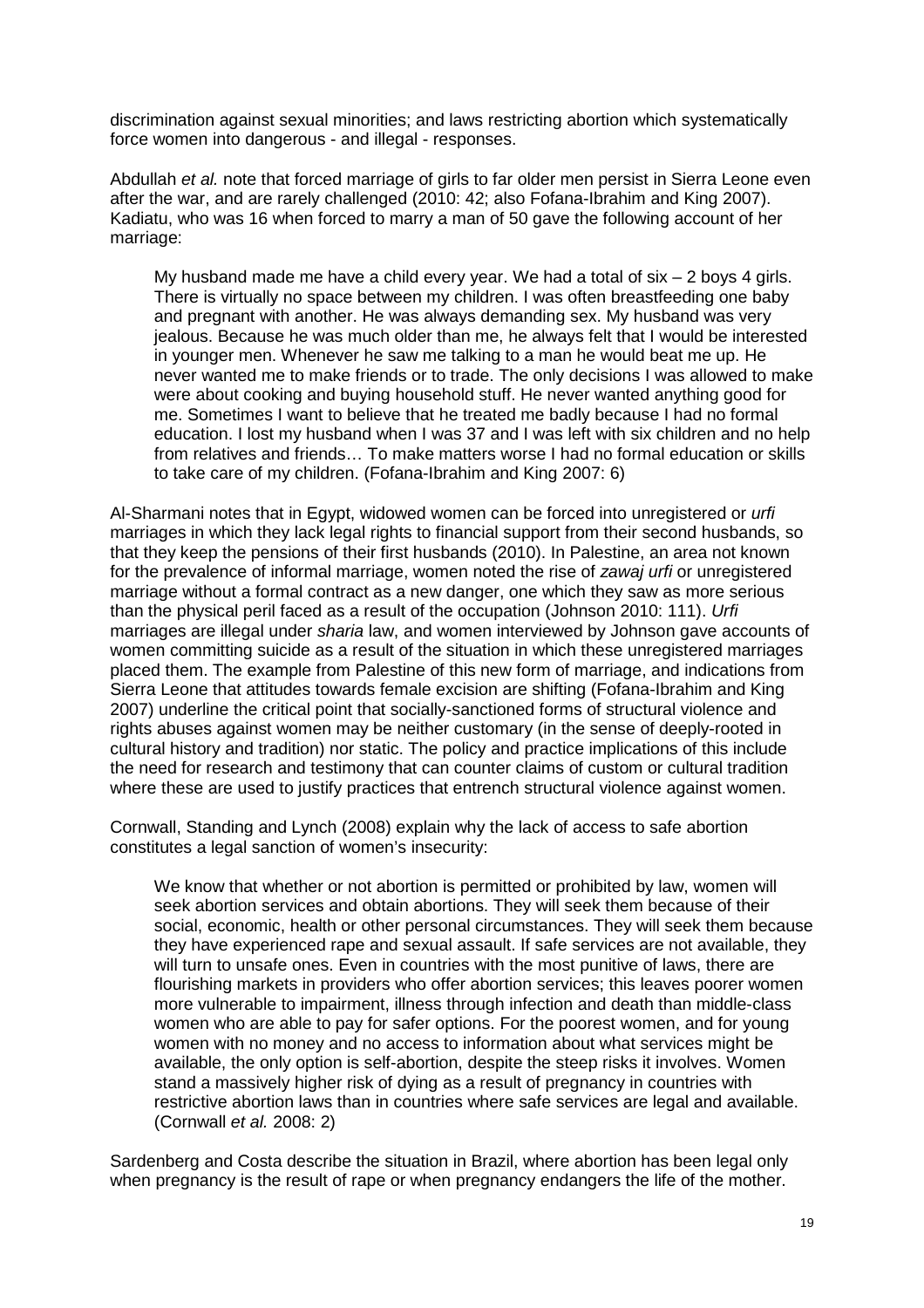They estimate that between 750,000 and 1,000,000 clandestine abortions are performed in Brazil annually, and nearly 250,000 women are admitted into public hospitals as a result of abortion-related complications; nearly 10 per cent of these die as a result, and almost 20 per cent are left with damage to their reproductive organs. They note that these women are mainly black and poor, as other women can afford the costly services of safe illegal clinics (2009).

One of the forms that pervasive insecurity threats (or perceived or constructed threats) take is socio-cultural norms that dictate women's behaviour, particularly their mobility and relationships. The best example of this is *purdah* or the practice of seclusion or segregation, as found mainly in Muslim Asia and the Arab world. In the Pathways work, this relates mainly to the 'strongly corporate forms of patriarchy' in the belt of countries from the Middle East and North Africa and the northern plains of the South Asian subcontinent, including Pakistan and Bangladesh (Kabeer 2008: 8). Elements of restrictions on women's movements, dress and general behaviour are also found in other contexts.

The significance of socio-cultural institutions such as *purdah* in cementing the link between women's security and their prospects for empowerment is highlighted in several analyses. In Pakistan, Khan notes that:

The relationship between women's work and the political environment, and women's work and the sexual politics of Pakistani society is also very close. As the policy environment deteriorated during the 1980s and women were discouraged from participating in the public sphere there was a lack of political commitment … to implement the changes required to mainstream women within the development process and certainly recognize their economic productivity. The issues discussed earlier in this paper regarding purdah, have possibly gained in stature in policy-making circles over the last decades politically due to the ideologies of the government. While politically the government has been promoting segregation, particularly under General Zia ul-Haq, it is understandable that it would defer to culture and traditions regarding purdah as an explanation for women's inability to take greater part in employment outside the home and access social sector services or have greater political participation. And the sexual violence that has been the darker side of social norms, the threat that has helped to keep women obedient and indoors, has also grown in visibility as this political culture has taken over society. (2006: 21-22)

In Egypt, violence and threats of violence against prospective women politicians has effectively deterred all but those with strong political connections from participation. One woman candidate explained why in her view she lost the 2000 election:

I was exposed to a lot of violence: they brought the police on horses and with police dogs and the worst [thing] was they brought the women from prison with microphones and they were swearing at the women going into the voting office and harassing them. They prevented my husband from going into the electoral voting booth … and they tried to stop me and I said I will go inside in spite of you because I am one of the nominees and one of the policemen attacked me with a stick, breaking my finger. (Tadros 2010b: 94)

Violence and harassment of women politicians and candidates were also noted as deterrents for women's political participation in Bangladesh (Nazneen and Tasneem 2010) and Pakistan (Khattak 2010).

There is little evidence from this body of work that religious organisations have been prominent supporters of women's rights to protection against security in their struggles for empowerment. By contrast, Batliwala (2007) notes a 'disturbing trend' for ideas about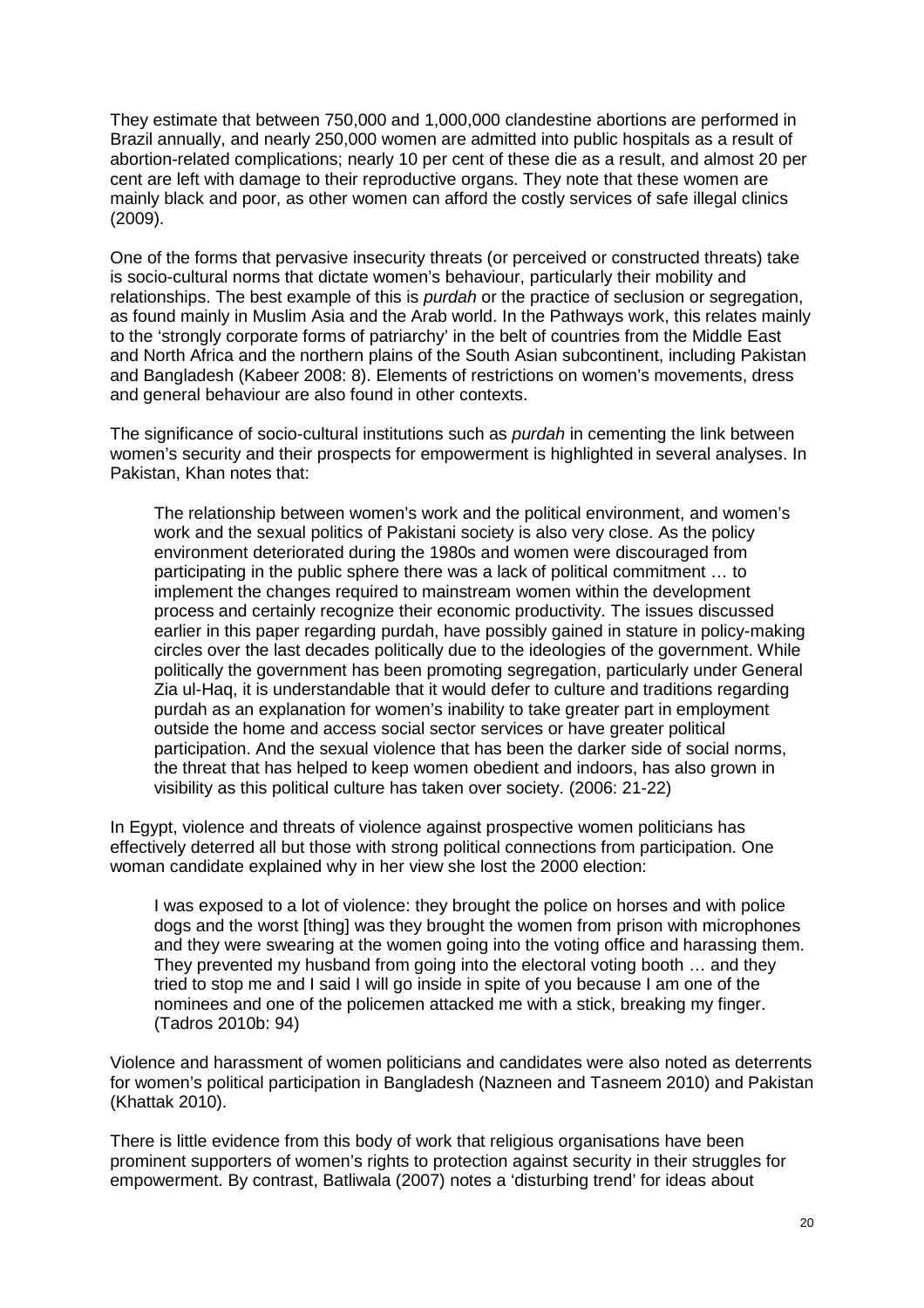women's empowerment to become co-opted into the ideological frameworks of fundamentalist Hinduism, even while these 'remain deeply hostile to the questioning of the disempowerment and subjugation of millions of women with the spread of particular regional and upper-caste Hindu practices such as dowry, female foeticide through sex-selective abortions' (2007: 3). In Uganda in 2005, hundreds of hijab-wearing women marched against proposed legislation on domestic relations on grounds that it was a 'coup against family decency' (Manuh 2007). In Pakistan, a 2006 bill against domestic violence was opposed by the Minister of Parliamentary Affairs as un-Islamic and because Islam gives men the right to beat their wives (Mumtaz 2010). Similar efforts to mobilise against progressive national women's legislation in Bangladesh were led by groups declaring common cause with the religious right (Huq 2009). In Nicaragua, coalitions between church organisations and political parties have mobilised to restrict abortion, even at the risk to women's lives (Bradshaw 2008), and faith-based institutional resistance to safe abortion is by no means restricted to Nicaragua. However, based on her work with urban Muslim women in Bangladesh, Huq argues the need to avoid simple correlations and assumptions that religious expressions cannot be empowering for women:

we need to look at different situations and assess whether these correlations are true for every case, and the particular cultural factors and power structures that place intolerance, violence and conservative sexuality in the same box. Much probing and analytical thinking needs to take place before we discredit the appreciation for and appropriation of certain religious forms based on the assumption that they automatically accompany intolerance and violence. (2010: 104)

#### *2.2.3 Cultural constructions of gender and sexuality*

Cultural and social constructions of masculinity and femininity are also implicated as among the sources of insecurity that affect women's power over their lives. Social constructions of masculinity feature in examples of efforts to protect male privilege against women's legal empowerment. Mumtaz notes that in Pakistan:

Social conditioning with reference to women is so strong that legislators from across the political parties united to oppose the government's "honour killing" Bill 2005 epitomising the mindset regarding women's lives and male control over them. Seeking to outlaw adjudication from jirgas and panchayats on murders in the name of honour the Bill got watered down by making it possible for the murderer to get pardoned by the family of the killed woman. Given that most of the so called "honour killings" are by family members, pardon from the heirs of the dead woman is easy. (Mumtaz 2010: 242)

Manuh notes that in Kenya a sexual-offences bill that sought harsher penalties for perpetrators of sexual violence 'became mired in controversy when a legislator (male, as were 204 of the 222 expected to vote on the bill) alleged that some provisions would criminalise men's advances towards women' (2007).

One of the innovations of the Pathways work has been its inclusion of concerns about masculinities in discussions of empowerment and security. This has led to some criticism of the 'overwhelming focus on sexual health and violence' within masculinity studies (Esplen 2008), and of the pathologisation of men as 'the main oppressor of wives and daughters' (Vera-Sanso 2008: 53). A conference on 'Politicising Masculinities' included discussion of human rights work to address the 'harmful links between militarism and masculinity' and oppressive cultures of violence within police forces (Esplen and Greig 2008: 44). The need to rethink men and masculinity in relation to violence and women's empowerment is urgent but difficult: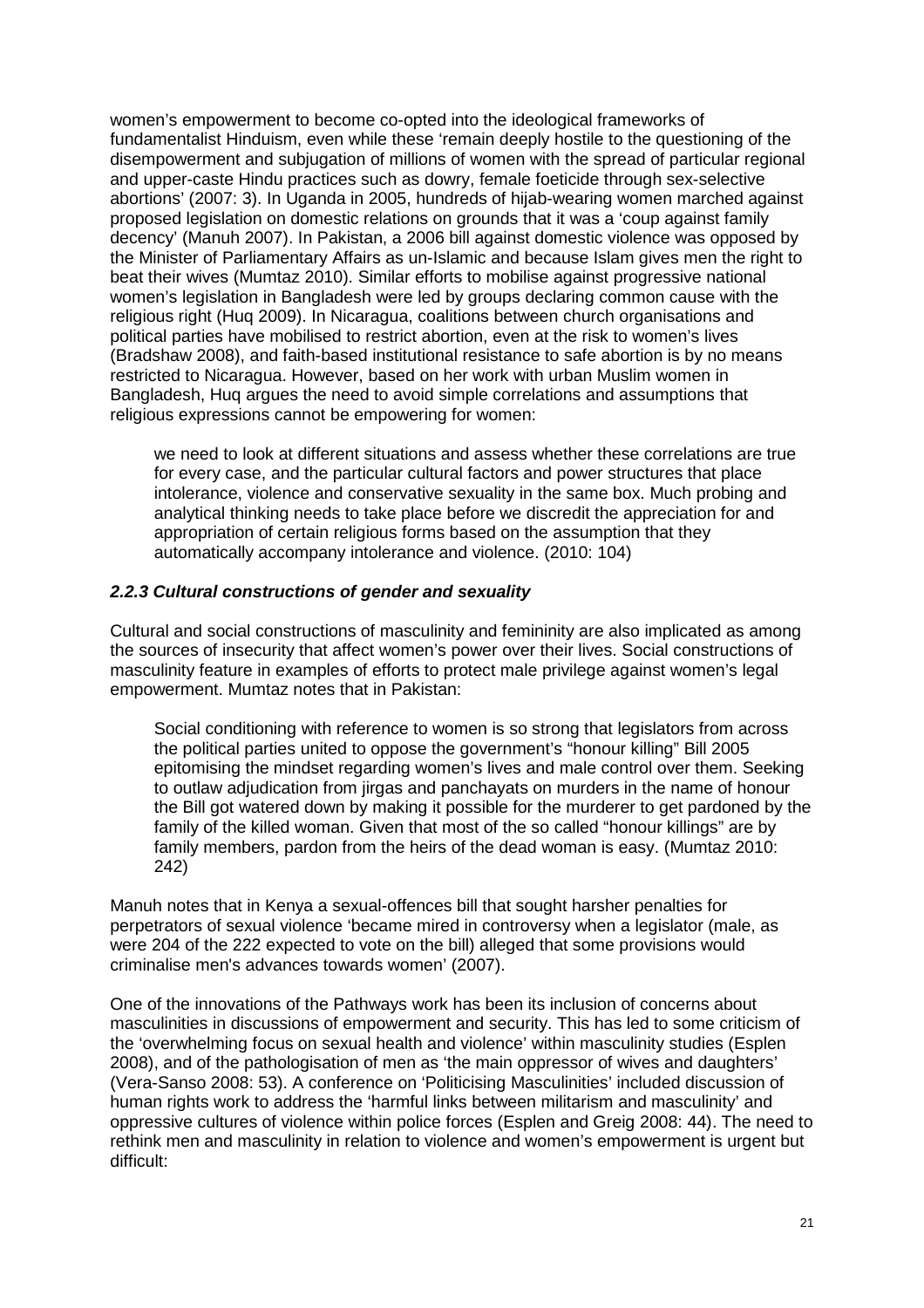Men are so pervasively cast as the problem and patriarchal prerogative is so naturalised in gender discourse as a benefit that accrues to all men that there is barely space to raise let alone answer this question ... Greig urges us to look beyond simplistic narratives of masculinity and into the complex constraints of heteronormative masculinity. He calls for an approach that asks fundamental questions about autonomy and accountability, and that does not shy away from highlighting the role heterosexual men have to play in 'the social and sexual revolution that will secure sexual rights not simply for themselves, but for all'. (Cornwall and Jolly 2006: 8)

Strategies for addressing masculinity and its connections to violence (including men's exposure to violence) include incorporating such concerns within conditional cash transfer programmes, with a specific focus on Mexico and Latin America:

Among the additional issues that need attention is first that of the increasing problem of violence, in both the public and private spheres, which particularly afflicts women and children (and in different ways, young men) in many parts of Mexico and other parts of Latin America. Inequality combined with poverty, the drugs trade and irregular employment is the lethal mix that feeds social desolidarisation, crime and violence. Recognising the importance of safety – whether in the public sphere (going to schools, clinics, meetings, collecting stipends) or in the private realm of the household, indicates that violence should be included as part of the behaviour-changing element of programme design. If violence against women and children is to be tackled in the domestic unit, and other forms of 'masculine' violence outside it, relations of power and authority and cultures of masculinity and femininity, along with the normative conducts associated with them, need effective and creative policy responses. This implies that men and boys need to be integrated into the work of the programme and fathers in particular should cease to be treated as marginal figures or hopeless cases. (Molyneux no date: 60-1)

Some of the Pathways research identifies ways in which social constructions of both femininity and masculinity are shaped by and interact with popular culture and mass media, including through new ICTs such as mobile phones and satellite television. Global popular culture and technologies are also implicated in new sources of threats to women and girls. Falsified pornographic images of women being distributed via mobile phone and television images of permissive social mores have been seen as threats to women in Palestine (Johnson 2009). For women and girls, constructions of the 'good woman' can constrain their agency by requiring of them that they limit their mobility to avoid exposing themselves to sexual harassment or violence, or else relinquish social and state protection should they fail to conform. Clear examples of the image of the 'good woman', often linked to popular cultural representations and typically restrictive of women's agency are found in Palestine (Johnson 2009), Bangladesh (Priyadarshini and Rahim 2009), and Ghana (Ampofo, Asiedu and Bourgeois 2009).

For transgender people in Peru, violence from police and other forms of discrimination are linked to the imposition of a rigid gender dichotomy on what had been more fluid understandings of gender (Cornwall and Jolly 2006). In India, Kanchan notes reports of lesbian couples committing suicide as a 'result of society's attempt to restrict women's choices and control their lives and sexuality' (no date: 18). The real threat posed by the social construction of women's sexuality was echoed in reports from South Africa of the murder of a lesbian couple (AWID Forum 2008: 7; see also Esplen and Greig 2008). As is discussed below, women have developed behavioural and cognitive responses for coping with and avoiding constraints on their agency that result from social constructions of good womanhood (etc) (Huq 2009; Mahmud *et al.* 2009); in others they have adopted strategies for resisting and reshaping gender norms to widen the space for their agency and identities (see below).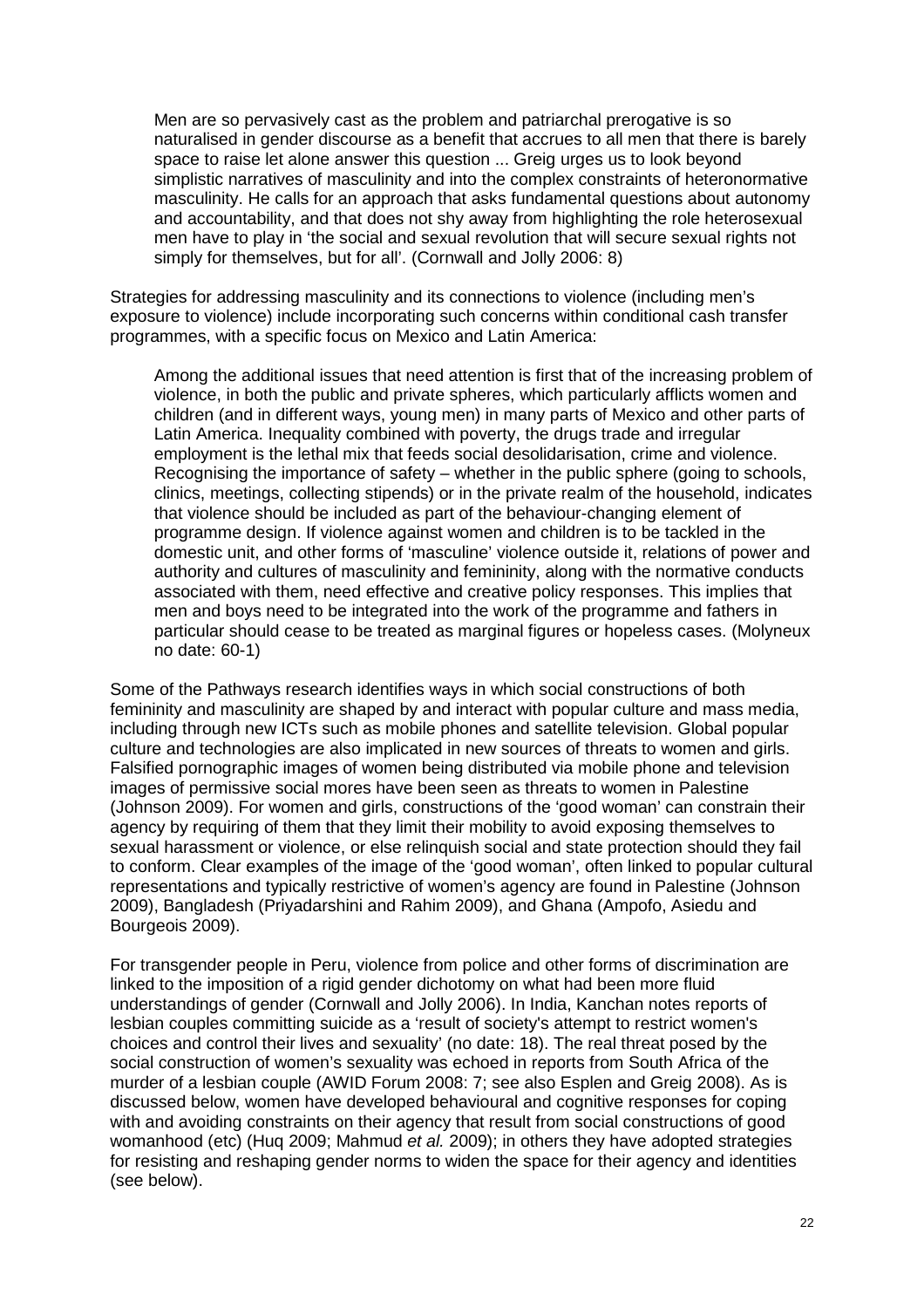#### *2.2.4 Everyday forms of insecurity*

By far the most widespread form of insecurity that women face is 'everyday' forms of violence. These were identified in all contexts covered by the research. They include domestic violence, sexual and other forms of harassment, and physical or verbal abuse. The routine and widespread nature of domestic violence and other forms of sexual harassment can lead to their underestimation as an impediment to women's empowerment. Yet the extent of the problem and the level of impunity with which it occurs are strikingly self-evident deterrents to women's struggles to gain power.

In some contexts, domestic violence is associated with the stresses of poverty under conditions of structural adjustment (Bedford 2008) or poverty and alcohol or drug abuse (Sardenberg and Costa 2009; Khan 2010). Domestic violence is not only perpetrated by men on women, however: the Egyptian Demographic and Health Survey in the late 1990s found high levels of violence by men and women against each other and their children (Sholkamy 2009). Sholkamy also cites a 2007 survey of 2,372 ever-married women in Egypt, which found that 25 per cent of respondents reported having been beaten since their marriage, by their husband in 93 per cent of cases. An additional 8 per cent reported emotional violence such as threats of divorce and of physical violence.

Kabeer cites evidence that 14,000 Russian women are murdered by their partners each year, compared to the 17,000 fatalities from the 10 year Afghanistan war (2007). A survey undertaken as part of the Pathways programme in Ghana work confirmed other evidence about the extent of the problem. Between 20 and 30 per cent of respondents in a survey of 600 adult women had experienced emotional violence, including being prevented from attending meetings, threats of physical abuse and insults, while another 20 per cent had experienced physical violence, and some 13 per cent had been subjected to forced sex by their partners (Darkwah and Tsikata 2009: 37).

Abdullah *et al.* note that before the war in Sierra Leone, domestic violence was enacted with impunity, being so prevalent that the phrase was rarely used. 'Physical chastisement' of wives by husbands was widely approved, and even educated women rarely reported acts of violence (2010). Gonçalves (2009) notes that violence against domestic workers in Brazil was similarly widely accepted:

In the past we did not dare to classify the subject as being sexual abuse as today it is considered. It was only domestic-sexual violence. It was a kind of violence that forced black women to remember little had changed regarding the patterns of behaviour established between slave owners and their slaves, between the 'casa grande' and the 'senzala'. (2009: 65)

Sexual harassment is another deterrent to girls' and women's pathways of empowerment. Evidence from around the world highlights how sexual harassment discourages girls and women from attending school, engaging in politics, taking up paid work (Cornwall 2007b; Johnson 2009; Wilson 2008; Khan 2006; Mohsin 2010). This includes in the more regulated formal sectors, and even within public sector employment in Bangladesh (Sultan 2006). Sultan refers to evidence that in Bangladesh, although women have not frontally protested or dealt with harassment, they have learned to cope in ways that limit its impact on their lives:

Women are learning to cope with vulnerability while commuting and have gained selfconfidence. Most of them now conform to the practice of covering their head while walking. Another coping strategy is walking together in groups, to and from work. (Sultan 2006: 14-15)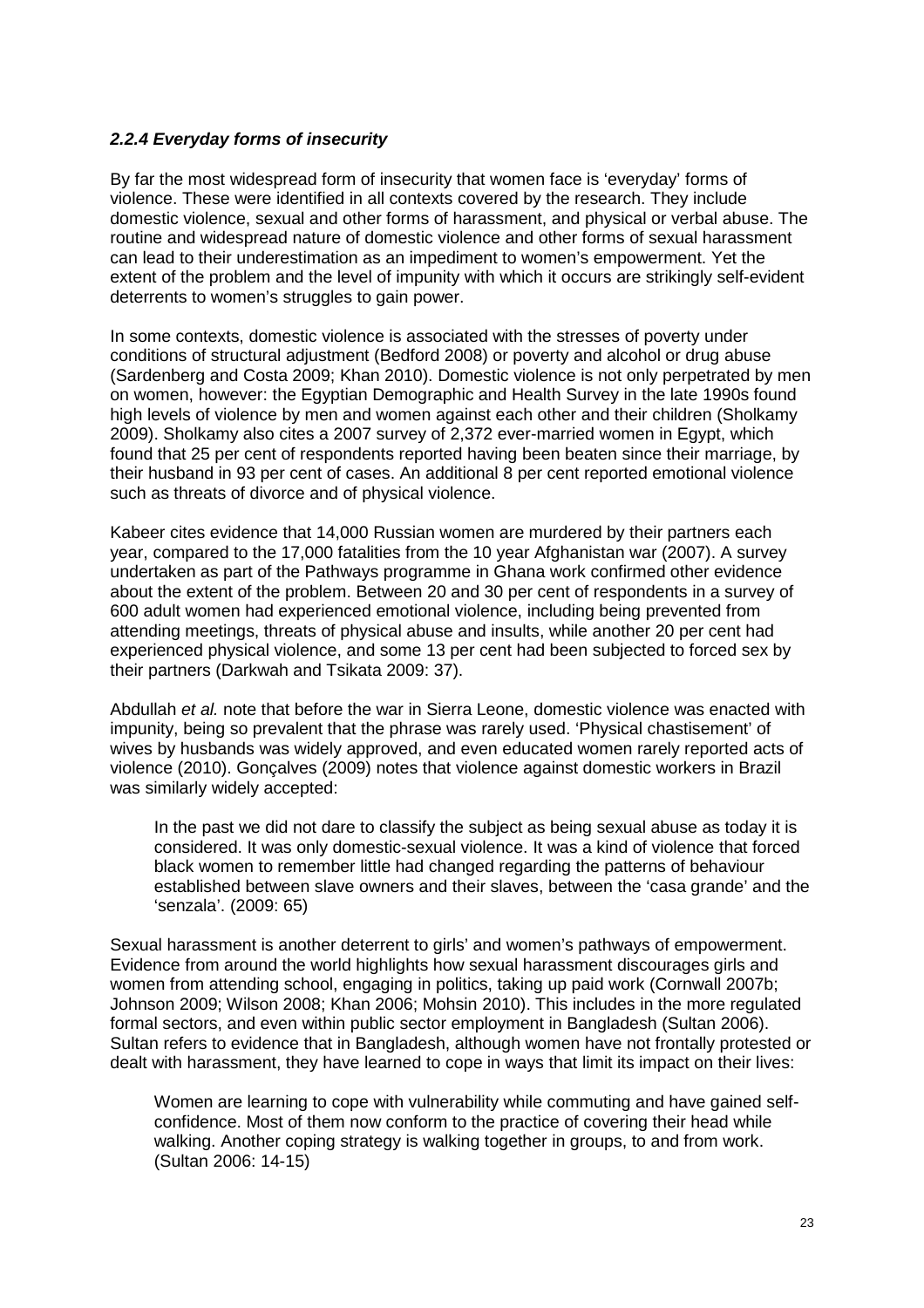A Pathways survey of working women in Bangladesh found that 22 per cent of women in work outside the home, whether the formal or informal sector, experienced harassment or abuse at work; this compared to only 6-8 per cent of women working within the home, suggesting that staying at home 'protects' women from harassment and abuse (Kabeer *et al.* 2009). It is worth emphasising that the evidence on the relationship between domestic violence and women's paid work is varied and inconsistent: there is no linear relationship between paid work and the reduction in domestic violence, and this appears to vary over time. This highlights the central importance of context in understanding the relationship between security and economic empowerment:

[T]he more general absence of a consistent relationship between women's involvement in paid work and the incidence of domestic violence reminds us that domestic violence is the product of a complex interplay of power relations within and beyond the household, and only partly determined by economic factors. (Kabeer 2008: 48)

Kabeer identifies the range of factors that determine domestic violence in different contexts in addition to the nature of paid work and economic security to include dowry demands, alcohol consumption, the experience of domestic violence as children by either partner, social relationships, and the duration of participation in different economic activities (such as microfinance). The lack of a linear connection between violence and women's paid work is of great policy significance, and in particular may prove to be a challenge for the measurement of development 'results'. DFID's current gender strategy includes 'pillars' of action whose outcomes may not always be consistent with each other, at least over the short- and medium-terms: violence against women may not be reduced and is likely to be exacerbated when women's control over economic assets, including work, increases. Understanding how and when this occurs, and how women can organise to protect themselves are critical issues for policy and practice.

Examples of trauma and enduring psychological harm from insecurity include the aftereffects of war, as in contemporary Sierra Leone (see also Fofana-Ibrahim 2007):

Psychosocially, many women suffer in silence, carry the shame and stigma of their rape and abduction experience and are reluctant to discuss these experiences or seek help (Abdullah, Fofana-Ibrahim and King 2010: 43).

As noted above, domestic violence can include emotional abuse and violence. In her study of urban women in Bangladesh, Huq finds intense psychological pressures on women to maintain marital stability even at the cost of enduring violence and abuse:

The sense of helplessness and vulnerability that women experience at abandonment is intense enough to make them claim that a marriage should be maintained at any cost possible. While only "bad" men cheat on, beat excessively and leave their wives, the ultimate responsibility of keeping a marriage alive is to be shouldered by the wife. "There's nothing a woman can't do. If her husband is "bad", she should know that it is very much within her power to turn him into a better man". Underlying a woman's role in preserving a marriage is the norm patience 'dhorjo'. The women claim that it is the failure to engage with this virtue that is leading to the increasing fractures in marriages - fractures that can be cemented by women exerting themselves in being patient. Thus, patience is the virtue a woman needs to engage with in order to have the requisite interiority that safeguards the maintenance of a marriage, which is considered to be not only a social ideal but also a religious one. (Huq 2009: 21-2)

Mahmud also identifies a range of emotional and psychological pressures arising from the insecurities of women's lives in Bangladesh (2006), including impacts on mental health from intimidation and fear of violence and the need to preserve their reputations or chastity: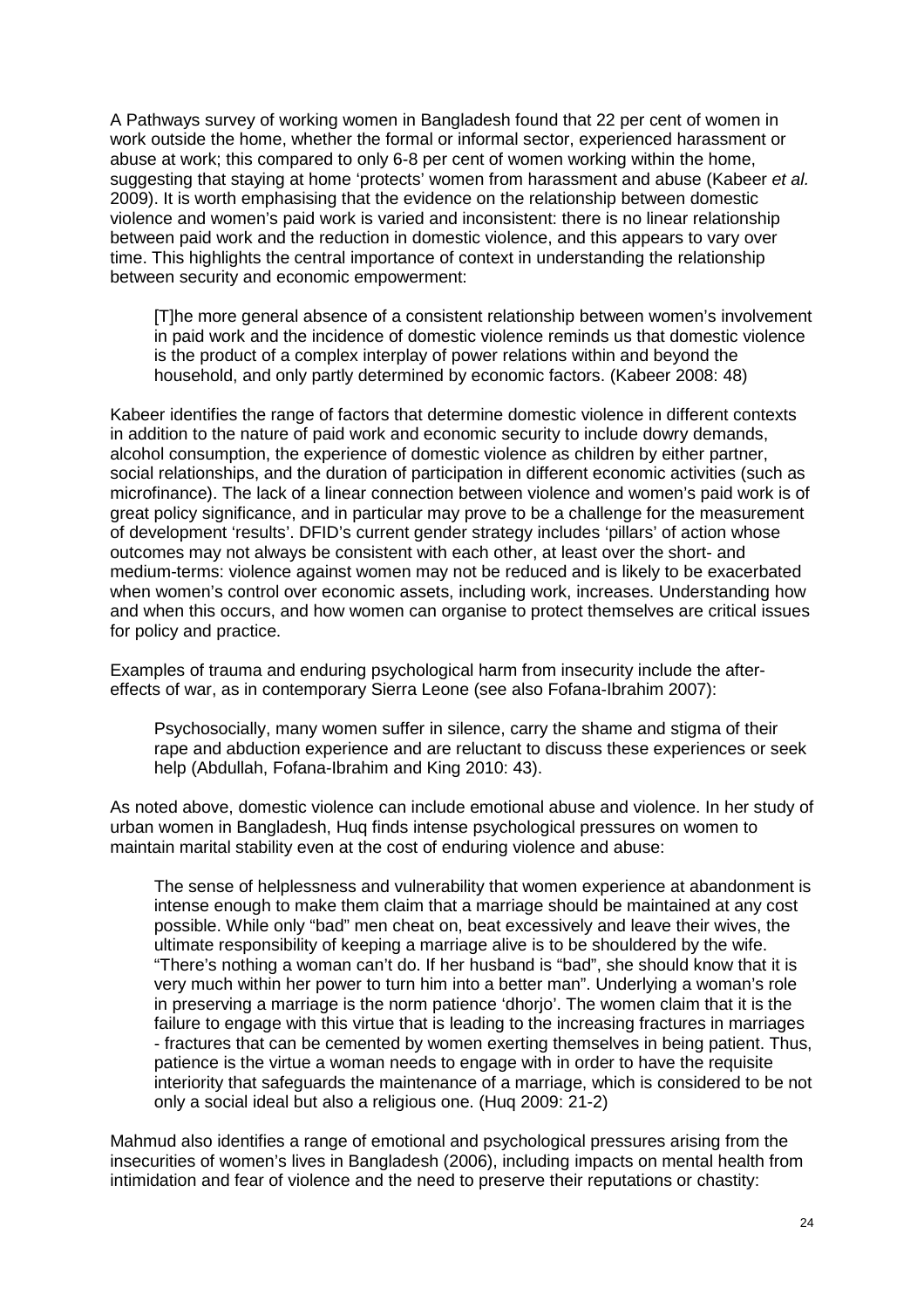The ramifications of psychological violence such as threats, humiliation, denying money for children and isolation are deeper and contribute to women's mental ill health by shattering self esteem and debilitating her ability to function properly … Many women put up with abusive relationships in the home as it gives them a blanket of economic or livelihood security and protects them from the threat of public violence. Insecurity also explains why women tolerate and endure in silence male abuse in public spaces and the workplace. In fact, insecurity of reputation and fear of violence in public spaces is seen as a greater threat by women than violence faced in the home, and women often provide a kind of perverse justification for domestic violence: 'he loves me so he can beat me' …The social ostracism of raped women constitutes another kind of insecurity and violence since it is widely believed that women are responsible for their own rape (2006: 16-7).

Occupational safety or insecurity in women's livelihoods and work take a range of forms, including violence in the deployment of labour such as the use of trafficked or forced child labour in export manufacturing in India (Barrientos 2008), and harassment and other threats on route to as well as within garments factories in Bangladesh (Mahmud 2006), as well as in relation to shrimp cultivation for export, which has provoked organised resistance by women against poor working terms and conditions, the use of force to acquire land and secure compliance, and environmental degradation (Sultan 2006). It is worth emphasising that women (and children) experience acute forms of insecurity in relation to export manufacturing, an area of paid work that has been widely seen as empowering. Yet more 'traditional' areas of women's labour such as paid domestic work are also major sources of violence and rights abuses (Gonçalves 2009; Sultan 2006). Evidence indicates that migration for work in Pakistan and from Bangladesh to other countries exposes women to a range of threats (Khan 2006; Sultan 2006), quite separate from the hazards of trafficking or forced migration. However, evidence suggests that efforts to 'rescue' women from trafficking are also risky:

[o]ften the rescue processes are violent, aggressive and do not take into account the wishes of the women being "rescued". Most are unable to go back to their homes because of various legal and social problems and when released they are again at risk of being picked up by traffickers. (Sultan 2006: 30)

Kabeer (2007) also documents the risks and opportunities associated with the wide range of occupations and economic activities opened up by the global economy.

### **2.3 Empowering responses to women's insecurity**

#### *2.3.1 Opportunities for change in conflict and authoritarian settings*

While insecurity may impede processes of women's empowerment, the review found that the more direct effect of violence and rights abuses was their appearance as sites around which women mobilise. This is particularly notable in how women organise within the fractures left in social relations by conflict or war. Conflict and national liberation struggles as well as mass mobilisation around particular forms of violence or rights abuses are identified as having given birth to contemporary women's movements in many of the countries involved in the Pathways work. In Sudan, the Sudan Women's Union emerged out of the nationalist struggle, and northern and southern women's groups mobilised around the 2002 Machakos Protocol, claiming women's rights to participate in peace building and political quotas for women (Abbas 2010). In both Sierra Leone and Rwanda, the conflict of the 1990s put women's security and women's empowerment on the political agenda, albeit in distinctively different forms with respect to women's political empowerment (Abdullah 2010; Kantengwa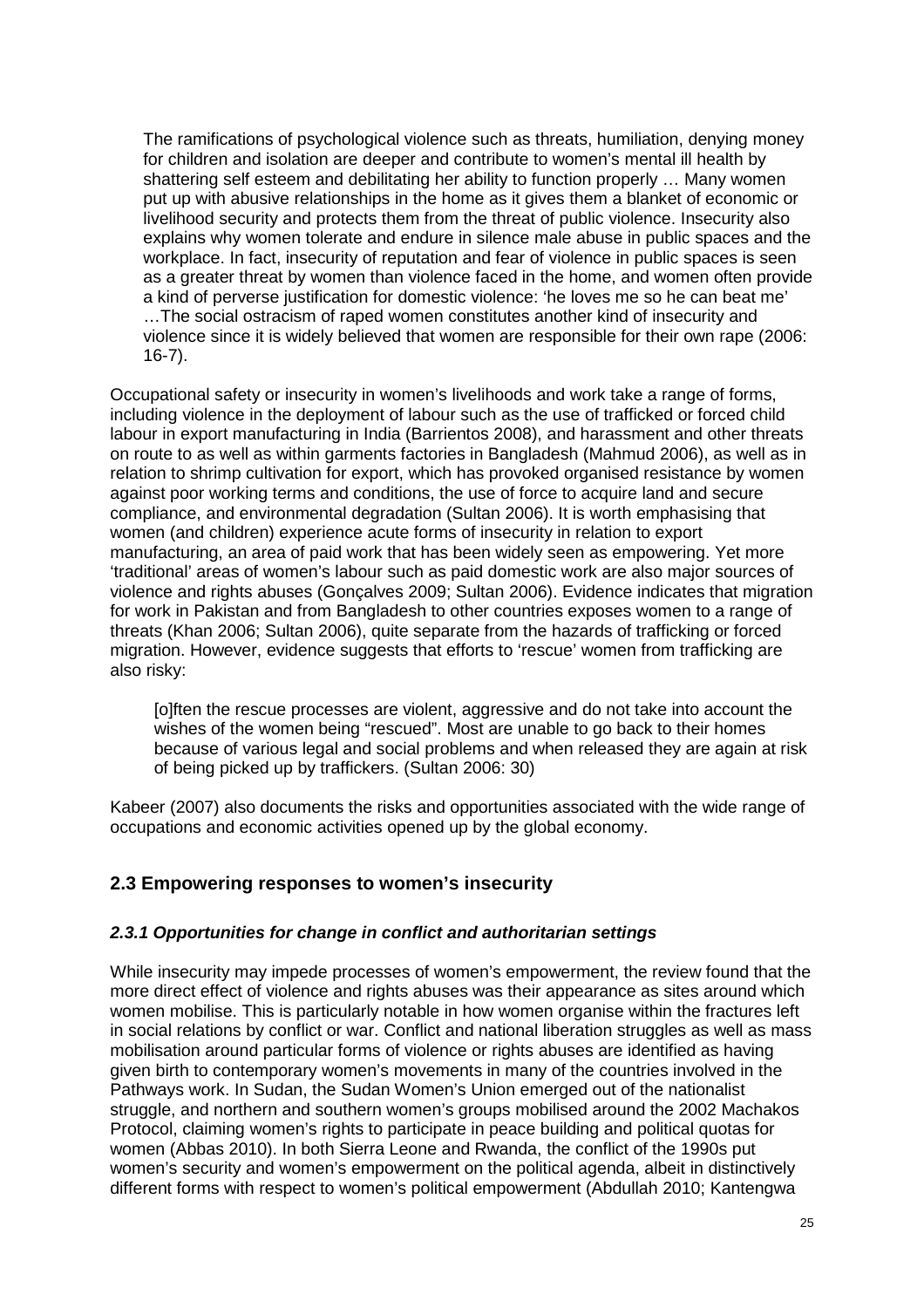2010). In Bangladesh, the women's movement and in particular the Bangladesh Mahila Parishad grew out of the struggle for liberation from the British and from Pakistan (Nazneen *et al.* 2010; Nazneen and Sultan 2009a, 2009b).

Among the alternative identities that women have been able to adopt in conflict settings is that of the liberation fighter or frontline activist: these can be potent modes of agency, but not ones which are usually associated with the liberal notion of the empowered woman. It is clear that armed conflict is not only experienced as a security threat by women: as Jad (2008, 2010) and Johnson (2009) demonstrate, the first intifada was a site for Palestinian women to engage in the national liberation struggle as active participants. This meant an entirely new political identity for Palestinian women, but also a new social identity, as:

[U]nmarried women's bodies … were conceived as in service to a national and social project. Older women (45-65) … often expressed this sentiment: a common refrain, articulated by 52-year old Mariam from Breij camp in Gaza was: "I wanted to be someone, to serve society". This service was frequently seen as replacing marriage and advancing the national struggle against occupation. Coming back from her university studies in Cairo in 1971, Zahera Kamal, who later became the first Minister of Women's Affairs in the Palestinian Authority noted: "No, I was not thinking of marriage. It was the start of occupation and that was on my mind". In contemporary Palestine, the notion of the body (and mind) in service to the nation has been radically re-configured. (Johnson 2009: 6-7)

Yet the chaos that typifies Palestinian politics has helped prevent a more unified women's movement from emerging that can challenge women's subordination in the movement or the society more broadly (Jad 2010).

There are situations in which the extreme nature of the security threat can forge kinds of agency that would be unthinkable in times of peace. Abdullah *et al.* note that when the Sierra Leone government was overthrown in 1997, the brutality of the coup leaders meant women political activists were unable to mobilise collectively, and so they 'engaged in covert activities as undercover agents infiltrating the junta, exposing its activities in arms deals, diamond smuggling and naming its international partners' (2010: 39). Azim points out that conflict does not only feature as a threat to women's choices and agency, but involves women as actors in the conflict themselves, with the creation of new images of women:

The image or the role can be expanded into that of the creation of the militant woman herself, whether as nationalist or religious militant. The history of female militancy has been celebrated, whether it be in the figure of the Palestinian freedom fighter, Leila Khaled, or Pritilata Waddedar who emerges as a heroine from the annals of the Bengal terrorist movement. It is religious militancy, of the Islamic or the Hindu brand, that makes us wonder about the role of women in transforming society. The way women's daily lives are lived within war torn regions, as well as how the discourse over their bodies work themselves out in their personal lives are areas that need to be looked at for better understanding. (Azim 2006: 3)

Feminists' efforts to politicise the experience of mass wartime rape triggered the initial shifts in public discourse around violence against women in post-conflict era Bangladesh. These writings reconfigured women rape victims as war heroines, in some of the earliest efforts to politicise and publicise the problem of sexual violence in the post-war period (Mohsin 2010).

The somewhat different context of industrial conflict also gave rise to a new political agency for women in Bangladesh, through protracted violence in the garments industry. This sector has been closely associated with women's economic empowerment through export employment in the past two decades. Yet women factory workers revolted en masse in 2006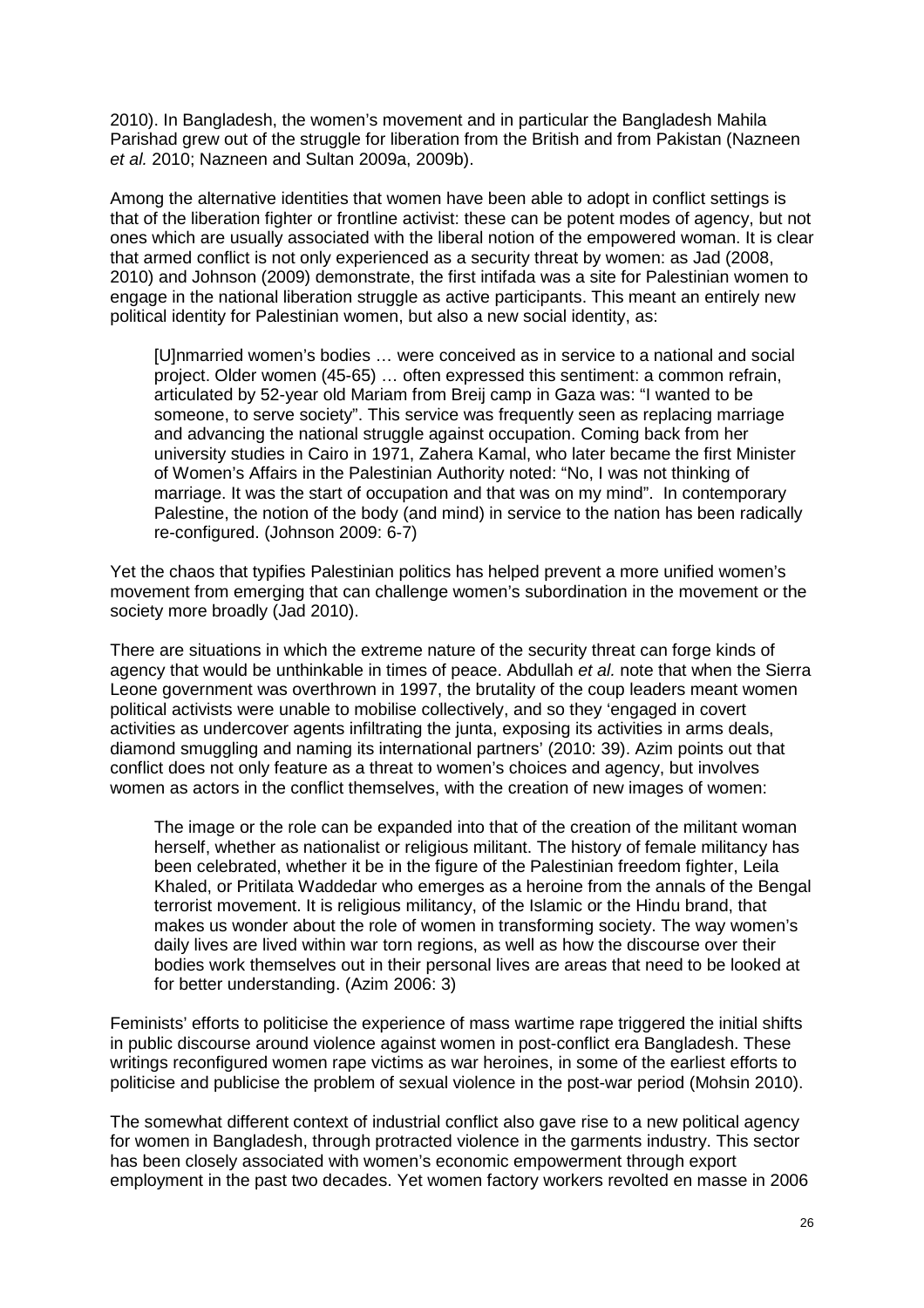(and since) in a context of low wages and no labour or union rights: factories were ransacked and people were injured, reversing the image of the docile Asian woman factory worker (Sultan 2006).

Women's movements have at times made headway – often temporarily - with authoritarian regimes, when they appear receptive to women's struggles, possibly a source of credibility and legitimacy with women and the international community (see Tadros 2010a; Mumtaz 2010). The picture appears to be, as Khattak puts it, one of 'criss-cross patterns … informed by political pragmatism on the one hand and by ideological continuities on the other' (Khattak 2010: 56). Ghanaian military dictatorships are noted for their anti-women bias (Manuh and Anyidoho 2009). In Ghana, a tendency has been for 'wifeism' or 'First Lady Syndrome' when wives of heads of authoritarian states form organisations ostensibly to improve conditions for women but in effect to mobilise support for their husbands' regimes (Manuh and Anyidoho 2009); this pattern is also common in Latin American authoritarian regimes. It should be noted that it is not only the wives of authoritarian dictators who present themselves as champions of women but whose agendas are conservative or disempowering: Sudanese women peace process participants (Abbas 2010), Costa Rican women legislators (Sagot 2010) and even a Ghanaian Minister for Women's Affairs (Tsikata 2009) and other women have also been found to work against empowering or securing women against violence and abuses.

In Brazil, the military dictatorship has left a legacy of reluctance among the women's movement to work with political parties (Costa 2010). In Pakistan, the picture has been mixed:

Military regimes have also instituted quotas for women with more alacrity than civilian governments; however, some military governments have been more misogynistic than others – Zia-ul-Haq's Islamisation, for example, denied women their fundamental right to equality in legal matters and helped make rape and murder compoundable private crimes. The Sharif government gave women quotas in LG but nothing at the national and provincial levels; Sharif publicly sympathised with rape survivors and declared gang-rape punishable through capital punishment, yet he preserved the Hudood Laws that provided rapists and honour killers with refuge from the law. Eventually, Musharraf's military regime defanged the Hudood Ordinances with support from the PPP in the National Assembly. (Khattak 2010: 56)

Left and progressive movements and organisations have been more reliable allies in struggles for security, but again, not in all contexts (on Pakistan, see Mumtaz 2010; on Bangladesh, Sultan 2006 and Mahmud 2006; on India, see Chakravarti no date). For the Brazilian women's movement, the experience of the revolutionary left was one of:

armed struggle, underground clandestine lives, imprisonment, torture, exile and … authoritarianism and sexism from both the left wing organizations in which they militated as well as from the repressive state mechanisms. (Sardenberg and Costa 2009: 4)

Lessons for the women's movement have been that the risks of engaging in such settings frequently outweigh any potential opportunities for reform they may afford.

#### *2.3.2 Violence as a locus for women's mobilisation*

A key point to emerge from this synthesis is that violence and related insecurities are frequently a locus for successful mobilisation by women. Instances of successful campaigns on violence issues which help establish the women's movement and its organisations and strategies were found across the very diverse contexts included in this research. This finding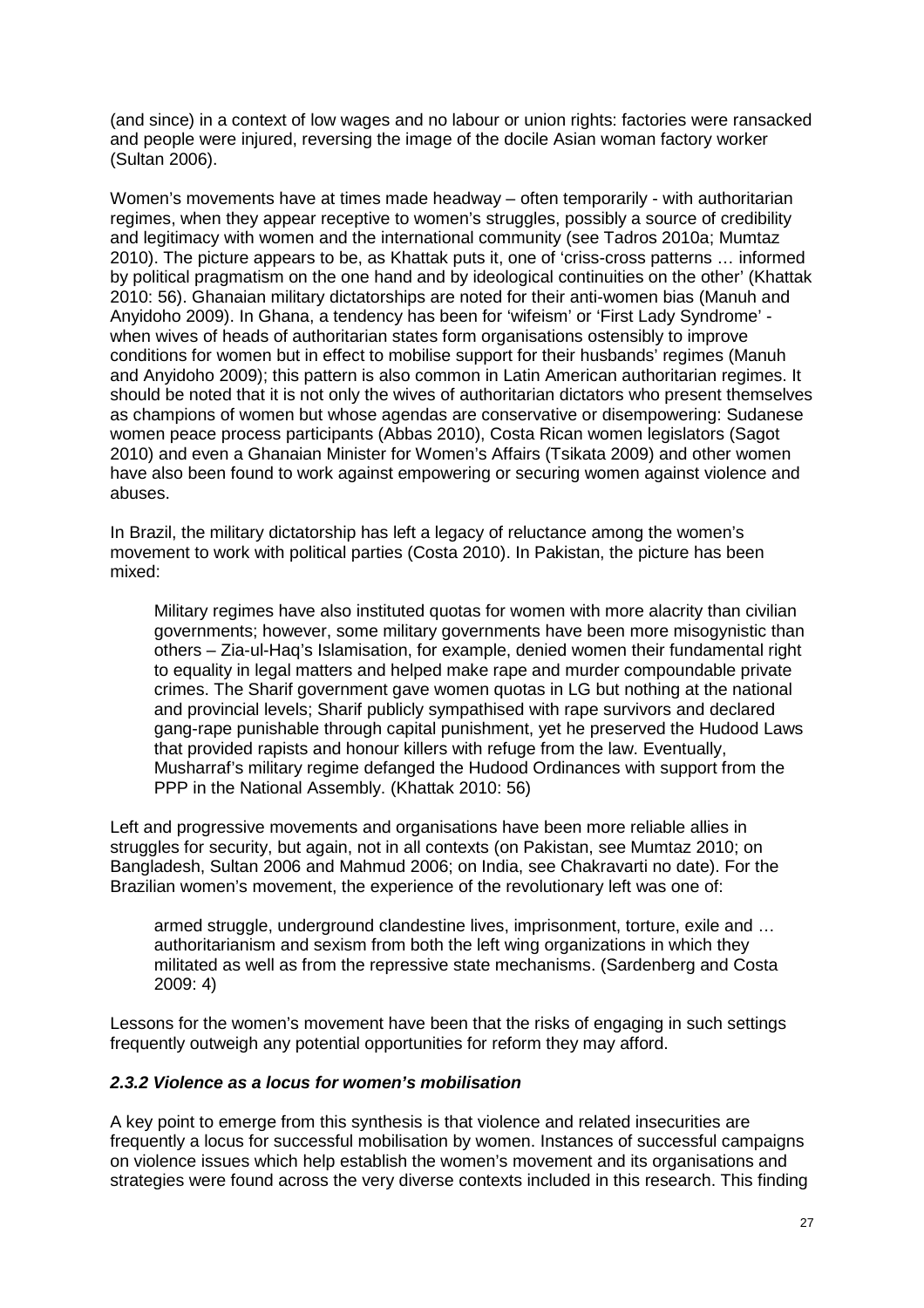challenges or reformulates our starting assumption that women's insecurity matters because it prevents their empowerment. The many documented instances of successful mobilisation and public action on violence contained in the Pathways collection illustrate the conceptual framing of empowerment (in section 2.1 above) as in part the struggle by women to secure their bodies and rights against violence and abuses. From the thematic synthesis, this seems to be a common locus for mobilisation because it can unify people across classes and social categories to create a broad-based movement in a way that (for instance) poverty cannot. At the same time, effective if instrumental strategies have used emotionally and morally compelling arguments about the effects of violence to place the issue of women's empowerment on the public agenda. And it is clear that several women's movements gained their stripes, building coalitions and learning the ropes of political engagement in the fight against violence against women.

Women's security issues have often been politicised around the idea of shared or universal harm; this has enabled women's movements to present a united front, and gain strength from their collective power. The recognition that acute violence during conflict affected all women was, for instance, a unifying cause in post-genocide Rwanda (Kantengwa 2010). The Women's Action Forum (WAF) in Pakistan brought together a range of otherwise disparate women's groups in response to the passing of the Hudood Ordinances in 1979, which equated adultery with rape, excluded the legal evidence of women and minorities and provided for stoning to death and flogging (Mumtaz 2010). Similarly, action on a range of forms of violence against women has involved a wide swathe of the Indian women's movement over the past three decades, including campaigns against rape, dowry violence, female infanticide and foeticide, *sati*, sexual harassment (or 'eve-teasing') and domestic violence (Kanchan no date).

In a particularly striking instance of how mobilisation around violence against women can set the political stage for further mobilisation and organisation, the Ghanaian women's movement took uncharacteristically direct action against police failures to apprehend a serial killer who was targeting women in Accra, in the late 1990s. This mobilisation intensified around the time of a general election which was lost by the incumbent. The new president expressed his gratitude to the women's movement, credited with having enabled his success, by announcing the establishment of a Ministry for Women's Affairs. Although the less than positive experience of national women's machineries in Africa meant this had never been a demand of the women's movement. Yet the activism and the engagement with the state paved the way for subsequent legislation (including on domestic violence), and to strong and enduring coalitions and networks of women's groups (Tsikata 2009).

Certainly, the political apprenticeship with engaging with the state that mobilisation around violence often engenders is not always easy. The process of collective action on violence against women taught the Indian women's movement some key lessons about engaging wider public action:

[O]ne of the first issues to receive countrywide attention from women's groups was violence against women, especially in the form of rape and dowry death. This was also the beginning of a learning process for women as most protests were directed at the state. Since women were able to mobilise support, the state responded seemingly positively by changing laws related to rape and dowry and making them more stringent. This seemed at that time like a great victory. It was only later that the knowledge began to sink in that mere change in the law meant little unless there was a will and machinery to implement these. What was also starkly revealed was that that the root of discrimination against women lay not only in the law or with the State but was much more widespread. (Chakravarti no date: 25)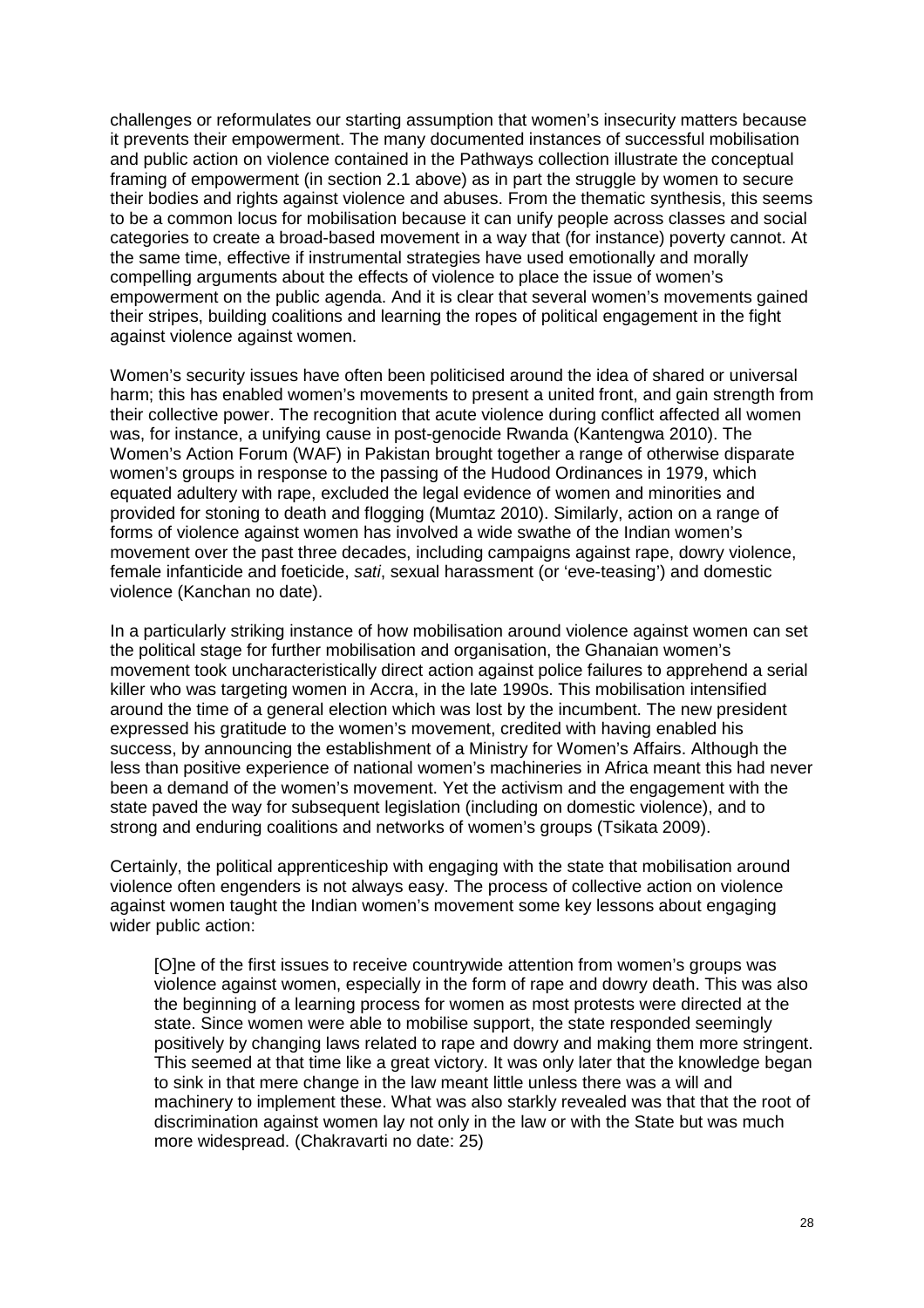Organising around the issue of acid violence, the women's movement in Bangladesh also learned about how to work with government. The need for more accountable public policy was recognised, but working with police, government officials, and public hospitals meant the effort was slow and tough. The campaign against acid violence succeeded in creating a considerably stronger public response to the problem, in part through the strategic use of emotion, involving the mass media in communicating the testimonies of acid survivors to build mass opinion in favour of change (Nazneen and Sultan 2009a). This successful engagement has enabled women's organisations to develop other model interventions that strengthen accountability to women, such as surveys to measure incidences of violence and psycho-social counselling for women and girls affected by violence (Nazneen and Sultan 2009b).

There is much literature and evidence on women's organising around characteristically feminist issues such as violence against women, but to date there has been less emphasis on how women's struggles for economic justice have combined with their concerns about security (or safety) in relation to work (Kabeer 2008). In many instances, organising around work-related safety concerns has brought a feminist perspective to more traditional organised labour issues:

The literature on collective action by women workers' organisations suggest that they have sought to bridge the hitherto dichotomous concerns of class and gender in ways that reflect women's location at the intersection of production and reproduction. Class issues have been re-interpreted from a gender perspective while gender issues have been recast in class terms. Demands for equal pay for work of equal value, for equality of access to training, promotion and other economic opportunities have been added to redistributive demands for better wages, decent working conditions, social security, security of shelter and the right to organise. Protection against sexual harassment in the work place and in the streets and the right to maternity (and parental) leave and child care support have been added to feminist struggles over domestic violence and women's reproductive and sexual rights. The merging of struggles for recognition and redistribution allow women workers to transcend the public–private divide which served to compartmentalise their concerns within the traditional trade union agenda and closed off the possibility of public action around 'private' forms of injustice. (Kabeer 2008: 78)

Kabeer draws a direct link between women's safety and their capacities to engage in (empowering) paid work, highlighting how these connections have been a high priority for women workers.

A final point on the significance of violence as a locus for women's mobilisation is that security concerns have often been an instrumental entry-point for women's empowerment it seems not only because bodily integrity is an 'entry-level right', but also because the emotional and moral significance of violence can be mobilised around and used strategically to powerful effect. The case of acid violence in Bangladesh discussed above is a welldocumented example of the strategic use of emotional and moral arguments to advance policies to empower women. Analyses of policy process and practice in relation to the pathways of women's empowerment note the instrumental use by feminist activists of arguments about the economic and health costs of violence against women to place such issues on the public policy agenda:

The effective policy activist *identifies the opportunities for introducing discursive shifts within the dominant rules of the game*. The selective use of instrumentalist arguments can be part of a game plan for changing these rules. An example is the global campaign against violence to women. As part of that campaign, the 1993 *World Development Report* was used to demonstrate that such violence brought health and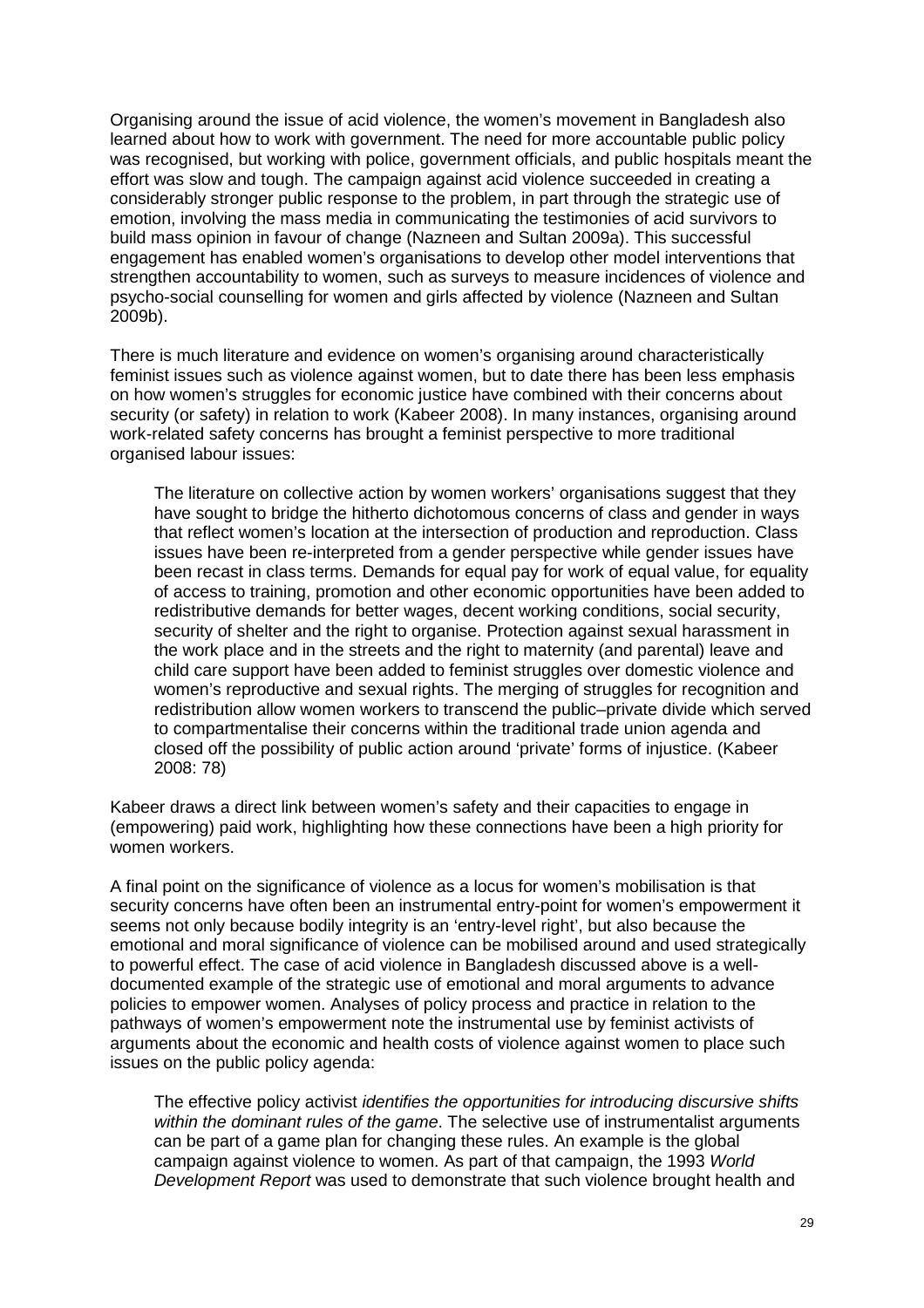economic costs. Instrumentalist, as this approach seemed to some, within mainstream organisations such as DFID, it made violence against women at last a permissible subject of discussion, providing an entry point for subsequent recognition that this was a human rights issue. (Eyben 2010: 58-9; see also Eyben 2008)

#### *2.3.3 Responses and resistance*

The findings section of this review concludes on a positive note, by exploring some of the new and varied strategies for responding and sites of resistance to insecurity and control of women's lives and bodies. This collection highlights a number of significant new spaces in which strength and capacity to resist violence and rights abuses is being sparked and fostered. Some of the sites in which resistance is seeded or generated represent surprising alternatives to an emphasis on empowerment as occurring within self-help groups or formal sector employment, including culture, drama, and television. These findings could encourage reflection by development policy and practitioners on the possibility of widening their gaze to take into account the full range of spaces and sites in which women respond and resist the insecurities they face in their efforts to empower themselves.

In one example, Fofana-Ibrahim describes her use of feminist and critical pedagogy to encourage male and female university students in Sierra Leone to analyse trauma and their experiences of conflict. Her strategy is to create an empowering experience that enables young men and women to cope and avoid despair, while also acknowledging and addressing the inequalities that bred the conflict (2007). A showing of the Vagina Monologues in Serbia in aid of a group that works with Bosnian women who were raped during the war there drew an audience far wider than the women's movement usually draws, forging strong links among groups struggling against sexual violence (Cornwall and Jolly 2006).

Other initiatives to dramatise insecurity as a source of resistance have been used to great effect in a number of contexts, such as street plays in Rajasthan (Chakravarti no date) and an innovative mock tribunal in Kenya:

'[E]vidence' was presented in the form of testimony from and on behalf of women who had experienced unsafe abortion and from medical providers … the mock tribunal was enormously successful in engaging media debate, which continued for over a week after the tribunal had ended and opened up a space in the public eye for debate about abortion. (Cornwall *et al.* 2008: 7)

Cornwall *et al.* 2008 note 'the powerful metaphor of the law as a way of opening up space for dialogue'. The power of the law to reframe the terms of the debate is also evident in changes to family law in Egypt. Procedural reforms there had not resulted in substantial legal empowerment for women, but they had created powerful momentum for change, spurring women's rights activists to seek a legally equitable model of marital rights and responsibilities (Al-Sharmani 2010).

For young Palestinian women, resistance against insecurity came in the form of education as a site for 'challenging borders and expanding boundaries':

A female secondary school student explains that restrictions cause both despair and resolve among girls: The suppression of girls' opinions and our culture of shame means families do not like their girls to study and rent places outside the village. This comes from hearing so much about the problems of girls, particularly honour crimes. This causes girls to be depressed but also causes them to cling to education. (Johnson 2010: 108-9)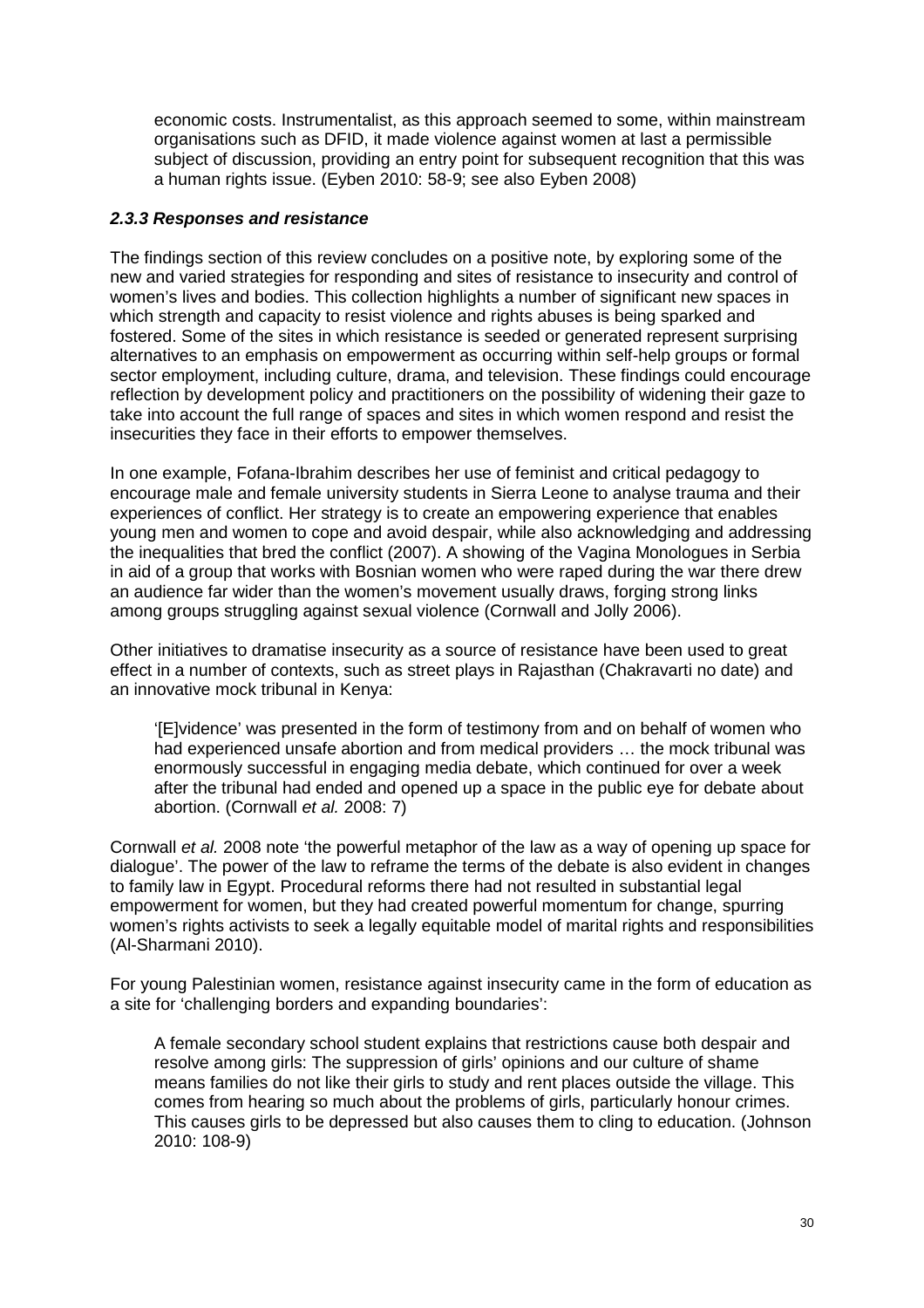Pleasure, love and leisure also featured in these positive accounts of resistance to insecurity or violence. An emphasis on pleasure as a counterpoint to an unremittingly negative focus on sexual violence was highlighted as a strategy for avoiding defining survivors by their negative experiences or depicting sexual violence as the norm (Jolly 2010). An NGO in India that had made room for women to reflect on the connections between desire and violence was encouraged to develop alternative approaches that succeeded in resisting victimhood and promoting pleasure. In rural Bangladesh, women members of a landless organisation in Bangladesh drew strength from their personal and social relationships forged through the organisation for their resilience to the backlash their mobilisation caused:

[P]eople of this area created obstacles – they wanted to break our legs, they wanted to crack our heads open, ostracise us from the society. They said they wouldn't come to our children's wedding. They used to swear at us using bad language. We overcame all the obstacles and we had the strength so long as the organisation was with us. Now we are with them, though we had swerved in the middle. (Kabeer and Huq 2010: 84)

In urban Bangladesh, women have been learning about resistance against violence from television:

One of the most common themes that our viewers enjoy watching is the battle between a mother-in-law and daughter-in-law. Our respondents enjoyed this narrative because it gave them pleasure to see a nasty daughter-in-law taught a lesson or a conniving mother-in-law meted her punishment. A respondent from Gerua commented: A daughter-in-law is abused by her mother-in-law; after that the mother-in-law is taught a lesson. She (the mother-in-law) then starts to feel sorry and thinks 'Why did I do this? I shall never do it again'. When she understands, it makes us feel very good. A married woman in Bhasantek said, 'We don't just like rebellion. At first she must try to be tolerant. If the situation pushes her against the wall, only then should she revolt'. This woman enjoyed narratives not just showing revolt, but also showing the dilemma of putting up with abuse and the tensions that this builds until the moment when tolerance wears out and the protagonist stands up for herself and reclaims her ground. Watching these conflicts onscreen may perhaps offer hope for women who have to endure such injustices themselves. An unmarried respondent in Bhasantek said: Seeing women protest is a matter of learning. It shows that women can stand up against injustice. These should be shown much more on television. Then we can learn that women will not tolerate injustice silently. And those who oppress will learn that women will not stand for it. That the unmarried woman spoke so plainly against any oppression by inlaws and the married respondent but was much more careful about rebelling, highlights the tenuous position of the married woman, who has to balance her role as a good daughter-in-law with any injustices she suffers. (Priyadarshini and Rahim 2010: 122)

The researchers suggest that there are several ways in which watching television empowers these women: their pleasure comes partly from the hope that such abuses can be challenged, and also partly from the reflection they expect such dramas will evoke in the hearts and minds of other would-be oppressors. The limits to their hopes are marked by the fact that the unmarried woman has more freedom to rebel than her married counterpart.

While popular culture can portray relatively empowering images of women, it can also depict misogynistic and objectionably sexualised images, as has been the case in popular music in Ghana (as elsewhere). Yet its potency as a tool for reaching young people and influencing mass culture has meant researchers in Ghana have been exploring pop as a site for resistance, proposing:

[A] variety of potential pathways to alternate representations of women including: increasing numbers of female artists, grooming a "Manchurian Musician" to sing for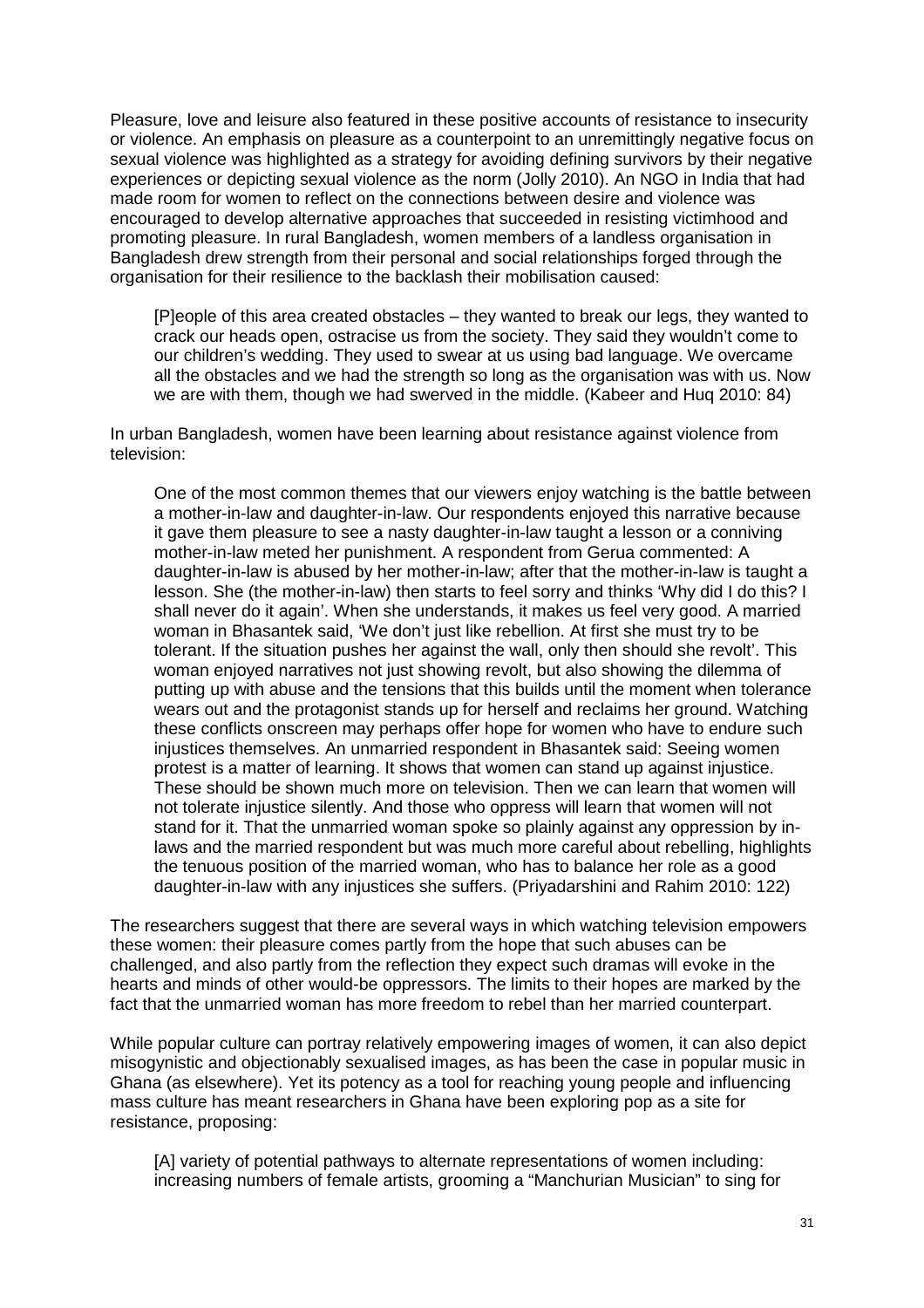change, returning to basic values, heightening censorship activities, boycotting music that does not benefit society, emphasizing creativity, and commentating or opening spaces for commentary within popular media to discuss songs with negative messages. (Ampofo *et al.* 2009: 41)

Other new and proposed sites of resistance include men, and efforts to challenge gendered stereotypes of men as abusers and perpetrators of violence, so as to begin to engage them in more productive and creative ways of challenging prevailing forms of gendered power. These include working in the sports and entertainment industries to encourage positive male role models (Esplen and Greig 2008).

## 3 Conclusions and implications for policy and practice

This paper reports on a thematic synthesis that aimed to derive lessons about how security and insecurity shape processes of women's empowerment in developing countries. It is based on analysis of the full body of research outputs from a five-year programme of research on the Pathways of Women's Empowerment, which included around 60 researchers in 15 countries working within four broad themes: voice, work, body and concepts of empowerment. The paper coded, synthesised and analysed 142 research outputs (all of those available at the time of the review), both conceptual and empirical work, and finally included reference to 115 of those outputs which made at least some reference to women's security or insecurity. The Pathways research was not centrally designed to address the issue of security, as the programme had concluded that a focus on violence against women was likely to be inconsistent with its research and political philosophy focusing on feminist approaches to women's agency and power. However, as the research proceeded, security and insecurity issues recurred in the findings and conceptual work of Pathways, and so the present synthesis was designed to extract interpretive and empirical findings about how security and insecurity shape processes of empowerment as these emerged as additional to the core questions and themes being addressed. The synthesis was not a systematic review as it did not review work outside the Pathways collection, nor select papers according to quality or other criteria. However, the synthesis used a thematic synthesis methodology as commonly used in systematic reviews of qualitative research, and has some additional features in common with systematic review methodologies.

#### **3.1 Key findings: insecurity cross-cuts processes of empowerment, but also triggers responses that empower**

There are two broad conclusions from this analysis. The first is that **insecurity cross-cuts the pathways of women's empowerment in developing countries.** Insecurity takes a number of different forms, operates at several different levels and with degrees of severity; these also vary greatly across places and change over time. As is the case in the process of women's empowerment more generally, context matters. The recognition that insecurity – defined here as the risk or reality of violence or rights abuses - features across the different contexts of women's empowerment is not intended as an alarmist suggestion that violence limits the prospects for women's empowerment or that women cower before its threat under all conditions. It is instead a reminder of some of the basic features of context, structure and power relations within which women's lives are lived. It is specifically a reminder to researchers, policymakers and practitioners that women's empowerment never occurs in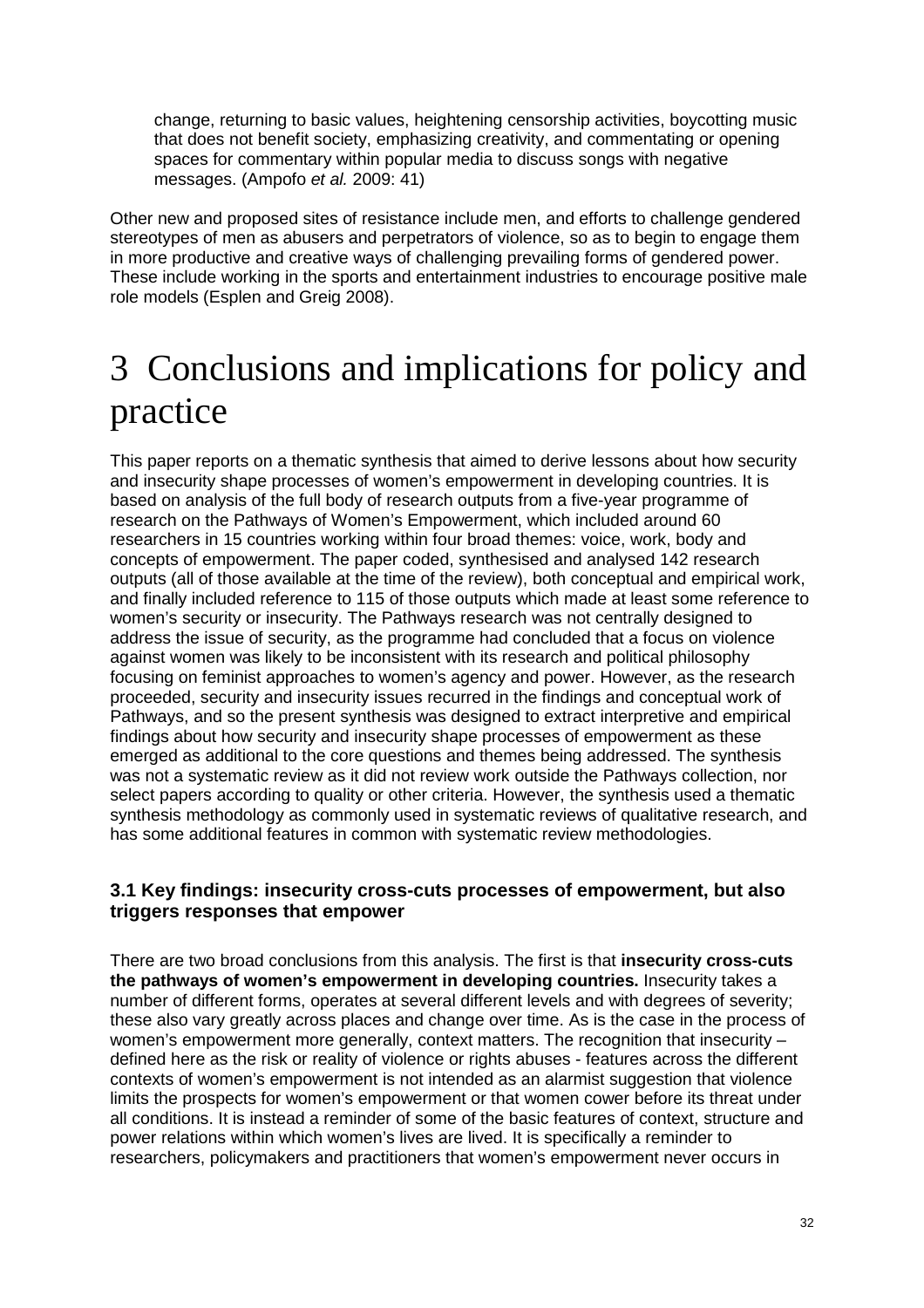economic and social settings insulated from conflict, aggression or the threat of domination, some of which sources of insecurity have particularly gendered effects.

It is worth recalling that this range of different sources of insecurity emerges as relevant to processes of women's empowerment even from a body of research which explicitly rejects a victim of violence standpoint. It should be noted that many of the sources of insecurity that affect women in developing countries also affect men, either directly or because of their relationships with women. This review has focused on the gendered dimensions of those sources of insecurity, yet it is clear that it is not only as women that these are experienced.

One of the reasons insecurity emerges as endemic along the pathways of women's empowerment is that many of the studies involved qualitative research into women's experiences which uncovered some of the subtler and more neglected sources of insecurity in their lives: sexual harassment, norms of femininity and masculinity, socially sanctioned aggression against transgressive gender behaviour, and control of women's mobility. Some of these 'everyday' sources of insecurity had psychological or other effects that were not overt or self-evident. When taken into account, they help to explain the diverse strategies and negotiations women deploy in their struggles to gain power over their lives, and may help to explain why some interventions and policies are more successful than others. A key message is that some quite mundane sources of insecurity - and not only its overt forms like armed conflict or physical violence – are among the important structures of constraint shaping women's prospects for gaining power.

The second broad conclusion is that insecurity does not prevent women's empowerment: instead, **it is in opposing and resisting insecurity that some of the most powerful of women's individual and collective agency are found.** Again, it should be noted that this emerges from a collection which explicitly eschews a victim standpoint, and which takes a perspective on empowerment as a collective struggle. The conceptual analyses from the very different regions allow that women's agency is shaped and indeed constrained by belligerence and fear, and by the unlawful and the sanctioned abuses of their rights. But they also recognise that women (people) become agents partly through such experiences.

In viewing violence not from the perspective of victimhood but from the perspective of women with agency, the Pathways collection of research highlights the responses violence and abuses evoke. These include how individual women negotiate and resist violence and its associated or latent threats. They also include how women collectively come to contest violence and related abuses as a rallying moral concern with the power to unite disparate group interests, through nascent women's movements and broader coalitions. These struggles against violence against women have been important political apprenticeships for the women's movement in many developing countries. Instead of these structural insecurities, fears, aggression and abuses preventing women's empowerment, it is often precisely the abrogation of 'entry-level rights' to bodily integrity that triggers empowering forms of mobilisation, and around which women's political agency and organisation is built.

These collective efforts to secure women's rights to freedom from violence are neither straightforward nor trouble-free. The collection also highlights conflict situations in which extreme gender-based violence has destabilised gender norms and relations to create critical junctures in the pathways of women's empowerment: these opportunities to change paths are not always grasped, however, and the international community has frequently failed to support women's equal participation in post-conflict reconstruction and development efforts. And in addition to failures to grasp opportunities where these exist, there are numerous instances of policy reversals and social backlash against progress made; of conservative women, themselves the beneficiaries of positive action protecting customary male privileges of domination; of technological advances in sources of insecurity (using the internet or SMS for sexual harassment, for instance). From the perspective of women's empowerment as a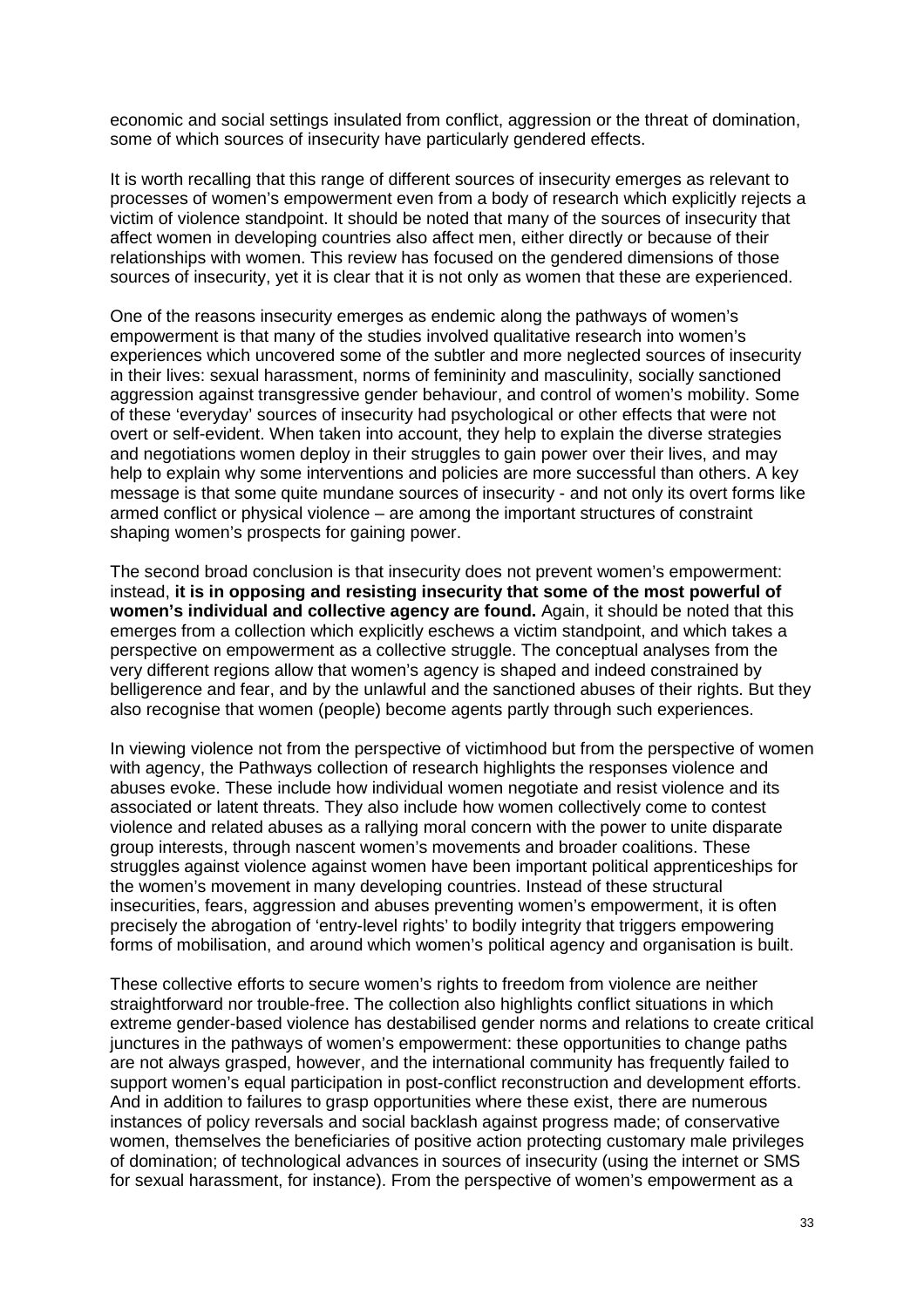journey rather than a destination, however, it should be clear that it is in and around the endemic and the everyday sources of insecurity that women's social and collective political empowerment has gathered force in these developing country contexts. These campaigns and movements have helped enable women to move around in public, to study and to work, to enjoy their leisure and their sexualities, and to engage politically, as voters, civic actors and political representatives.

### **3.2 Policy and practice implications**

Several policy and practice implications arise from these conclusions.

• 'Securitising' women's empowerment

More effective policymaking and interventions around women's and girls' empowerment should be attuned to and take into account how the sources of insecurity relevant to that context shape women's prospects for personal, social, political and economic empowerment. Interventions relating to women's empowerment could be informed by mapping and tracking the sources of insecurity that shape the lives of women and girls in that context. They could also benefit from better understanding of the everyday and hidden sources of insecurity in addition to the more obvious crime and conflict data; such understanding requires grounded analyses of women's and girls' lives and perspectives. This should not mean blocking efforts to enable women to gain paid work, sexual autonomy or political voice if so doing runs the risk of incurring aggressive backlash, but being attuned to such possibilities and poised to respond if they occur. It is partly a matter of being better equipped to operationalise the multidimensional nature of women's empowerment within interventions.

Approaches to gender in relation to conflict, security and fragility could also be sensitive both to how insecurity constrains women's economic, social and political power, and to the opportunities for them to gain power in these domains that may arise in post-conflict societies in which gender norms and policies may have become more malleable.

#### • Measuring empowerment

If the processes of women's empowerment are cross-cut by violence and abuses and galvanised by efforts to negotiate and resist them, efforts to accurately track or measure empowerment should take this into account. This has implications for development results measurement which may need further clarification. We know, for instance, that processes underlying the main indicators of gender equality and women's empowerment may interact with each other, change at different paces or with lagged effects; they may also move in opposing directions at particular times, depending on context. From this thematic synthesis, there are good reasons to believe that trends and changes in three of the four 'pillars' in the DFID Strategic Vision for Girls and Women (delayed marriage, increased assets and postprimary education) may not always move in the same direction or in the same time period as the fourth (violence); in certain contexts, progress on education, age at marriage and women's assets may also mean a rise in violence (or the fear of violence) in the short term (see also Vyas and Watts 2009; Castro, Casique and Brindis 2008). A more accurate indicator of women's empowerment may be of the extent of resistance or mobilisation against violence, rather than of its prevalence.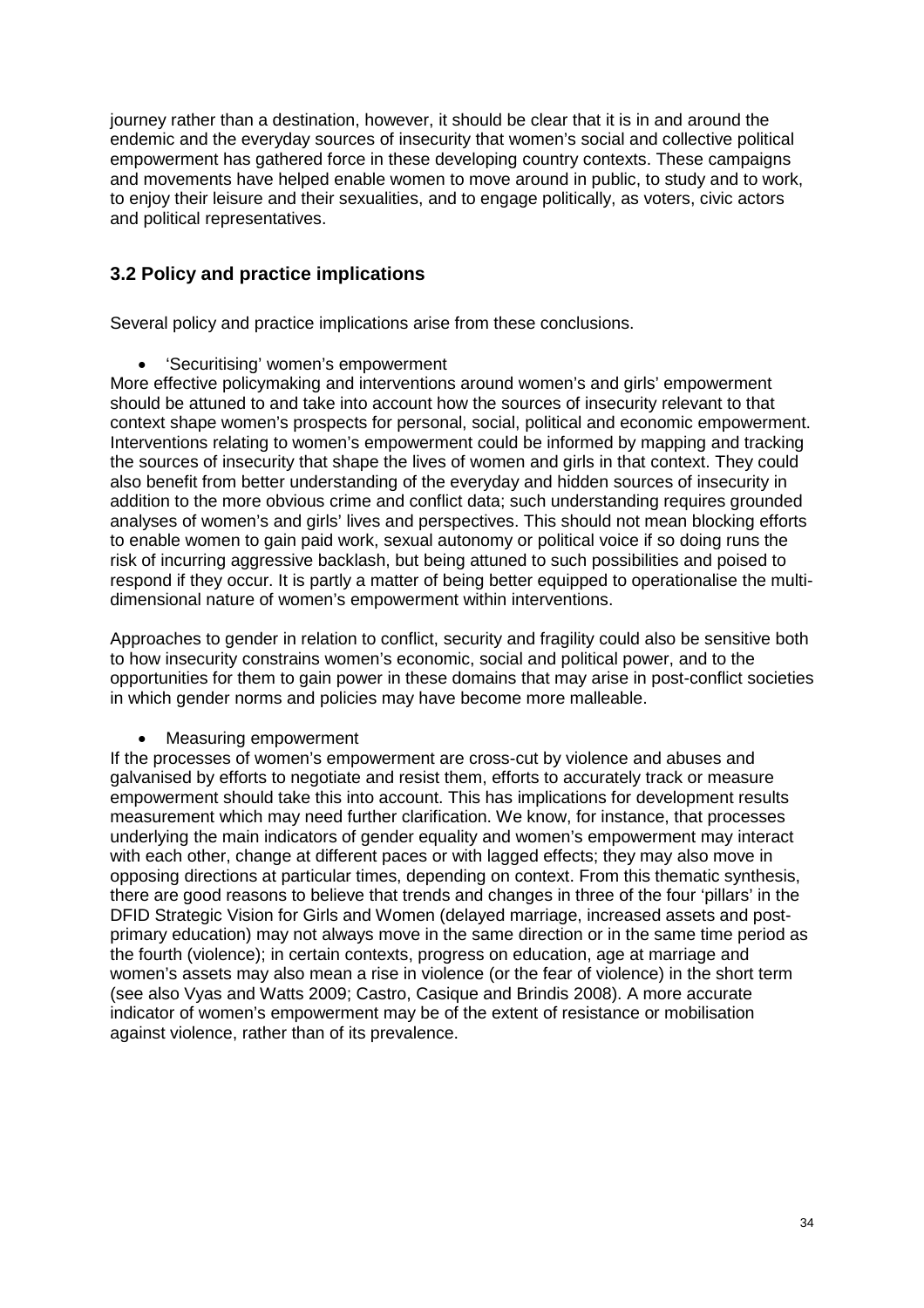Investing in empowering responses to insecurity

The Pathways collection did not focus on the provision of justice and security institutions, yet the focus on women's mobilisation demonstrated the considerable scope for responses to insecurity that empower women individually and collectively, and which lead to institutionalised official responsiveness and accountability towards women's concerns. From this, and the recognition that empowerment and security are closely enmeshed with each other, it would make considerable sense for investments in the police and the formal or nonformal justice sectors to instil a women's empowerment approach in their programmes. Keeping in mind the multi-dimensional nature of women's empowerment, such an approach should seek to avoid burdening women with uncompensated participation in user committees and other social accountability activities. They should instead focus on improving the provision of security in sectors that matter to women's empowerment, including in occupations of importance to poor women such as petty trading, vending, domestic or sex work; tackling sexual harassment in public spaces, on public transport or in public institutions (e.g., schools and colleges, government offices); and protecting women's rights to participate in politics at all levels without the fear of violence (see also UNIFEM 2008).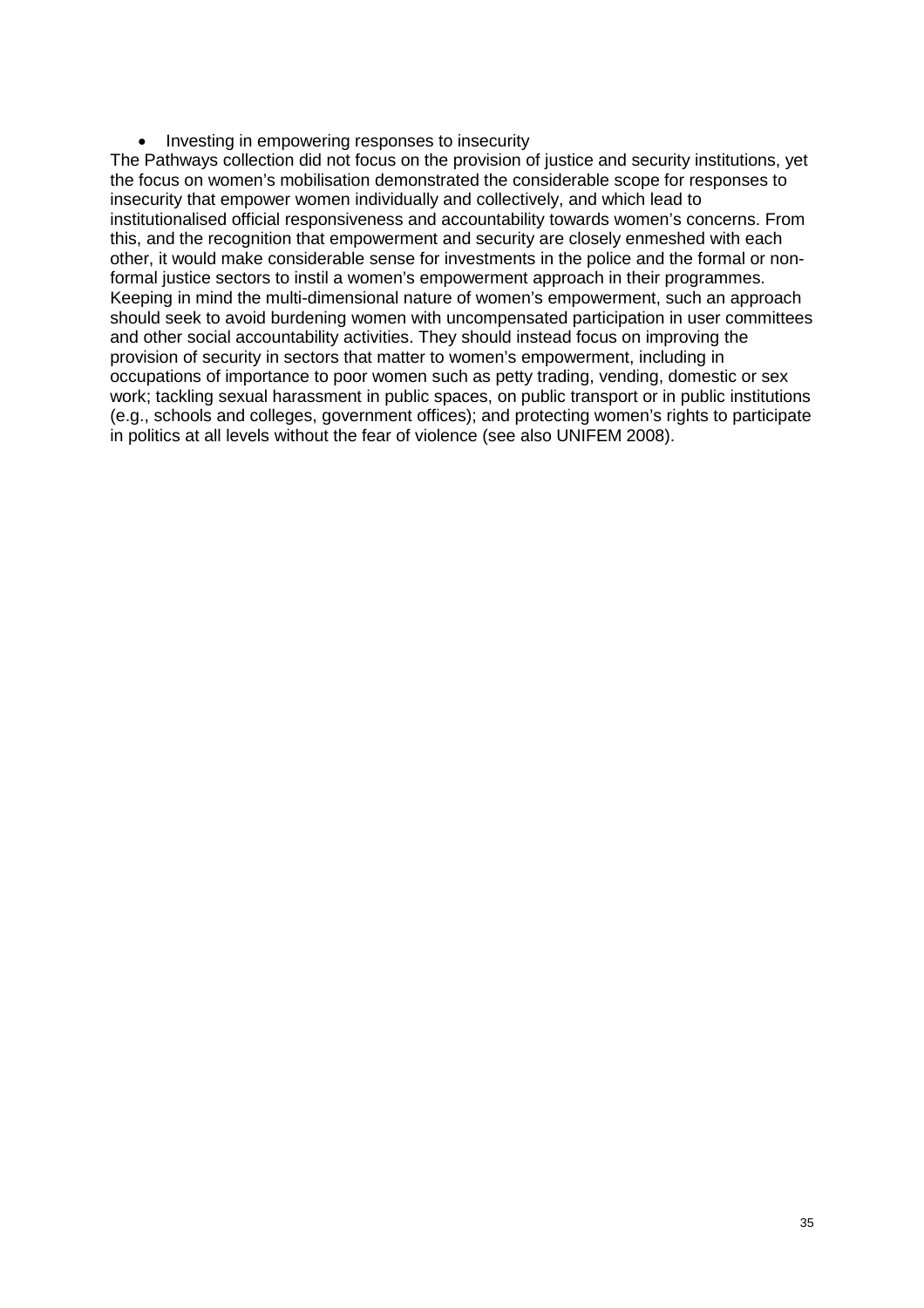## References

- Abbas, S. (2010) 'The Sudanese Women's Movement and the Mobilisation for the 2008 Legislative Quota and its Aftermath', *IDS Bulletin*, 41.5: 100-8
- Abdullah H. J. (2010) 'Forging Ahead without an Affirmative Action Policy: Female Politicians in Sierra Leone's Post-War Electoral Process', *IDS Bulletin*, 41.5: 62-71
- Abdullah, H. J. and Fofana-Ibrahim, A. (2010), 'The Meaning and Practice of Women's Empowerment in Post-Conflict Sierra Leone', *Development*, 53.2: 259-66
- Abdullah H. J, Ibrahim, A. F. and King, J. (2010) 'Women's Voices, Work and Bodily Integrity in Pre-Conflict, Conflict and Post-conflict Reconstruction processes in Sierra Leone', *IDS Bulletin*, 41.2: 37-45
- Alkire, S. (2003) 'A Conceptual Framework for Human Security', Centre for Research on Inequality, Human Security and Ethnicity, *CRISE Working Paper* 2, Oxford: Queen Elizabeth House, University of Oxford
- Al-Sharmani, M. (2010) 'Legal Reform, Women's Empowerment and Social Change: The Case of Egypt', *IDS Bulletin*, 41.2: 10-17
- Ampofo Adomako, A., Asiedu, A. and Bourgeois, A-M. (2009) 'Changing Representations of Women in Ghanaian Popular Music', paper presented at the Pathways Mid-Term Review Conference, Cairo, 20-24 January
- AWID Forum (2008) 'Women's Empowerment: What do Men have to do with it?', AWID 2008 Forum, the Power of Movements, Cape Town, South Africa, 14-17 November, [http://secure1.awid.org/eng/Forum-08-in-Review/Most-Popular-Break-out-](http://secure1.awid.org/eng/Forum-08-in-Review/Most-Popular-Break-out-Sessions/Forum-08-s-Most-Popular-Breakout-Sessions/Women-s-Empowerment-What-do-men-have-to-do-with-it)[Sessions/Forum-08-s-Most-Popular-Breakout-Sessions/Women-s-Empowerment-](http://secure1.awid.org/eng/Forum-08-in-Review/Most-Popular-Break-out-Sessions/Forum-08-s-Most-Popular-Breakout-Sessions/Women-s-Empowerment-What-do-men-have-to-do-with-it)[What-do-men-have-to-do-with-it](http://secure1.awid.org/eng/Forum-08-in-Review/Most-Popular-Break-out-Sessions/Forum-08-s-Most-Popular-Breakout-Sessions/Women-s-Empowerment-What-do-men-have-to-do-with-it) (accessed 6 June 2012)
- Azim, F. (2006) 'The New 21<sup>st</sup> Century Woman', paper presented at the Scoping Workshop of the South Asia Hub of the Pathways of Women's Empowerment Research Consortium, Dhaka, 18-21 August
- Barnett-Page, E. and Thomas, J. (2009) 'Methods for the Synthesis of Qualitative Research: A Critical Review', *BMC Medical Research Methodology*, 9: 59-61
- Barrientos, S. (2008) 'Women Treading the Corridors of Corporate Power: Beyond Corporate Social Responsibility?', [www.pathways-of](http://www.pathways-of-empowerment.org/Global/Barrientos_April_08.pdf)[empowerment.org/Global/Barrientos\\_April\\_08.pdf](http://www.pathways-of-empowerment.org/Global/Barrientos_April_08.pdf) (accessed 20 June 2012)
- Batliwala, S. (2007) 'Putting Power back into Empowerment', 30 July, [www.opendemocracy.net/article/putting\\_power\\_back\\_into\\_empowerment\\_0](http://www.opendemocracy.net/article/putting_power_back_into_empowerment_0) (accessed 6 June 2012)
- Bedford, K. (2008) 'Holding it Together in a Crisis: Family Strengthening and Embedding Neoliberalism', *IDS Bulletin*, 39.6: 60-6
- Bradshaw, S. (2008) 'An Unholy Trinity: The Church, the State, the Banks and the Challenges for Women Mobilising for Change in Nicaragua', *IDS Bulletin*, 39.6: 67-74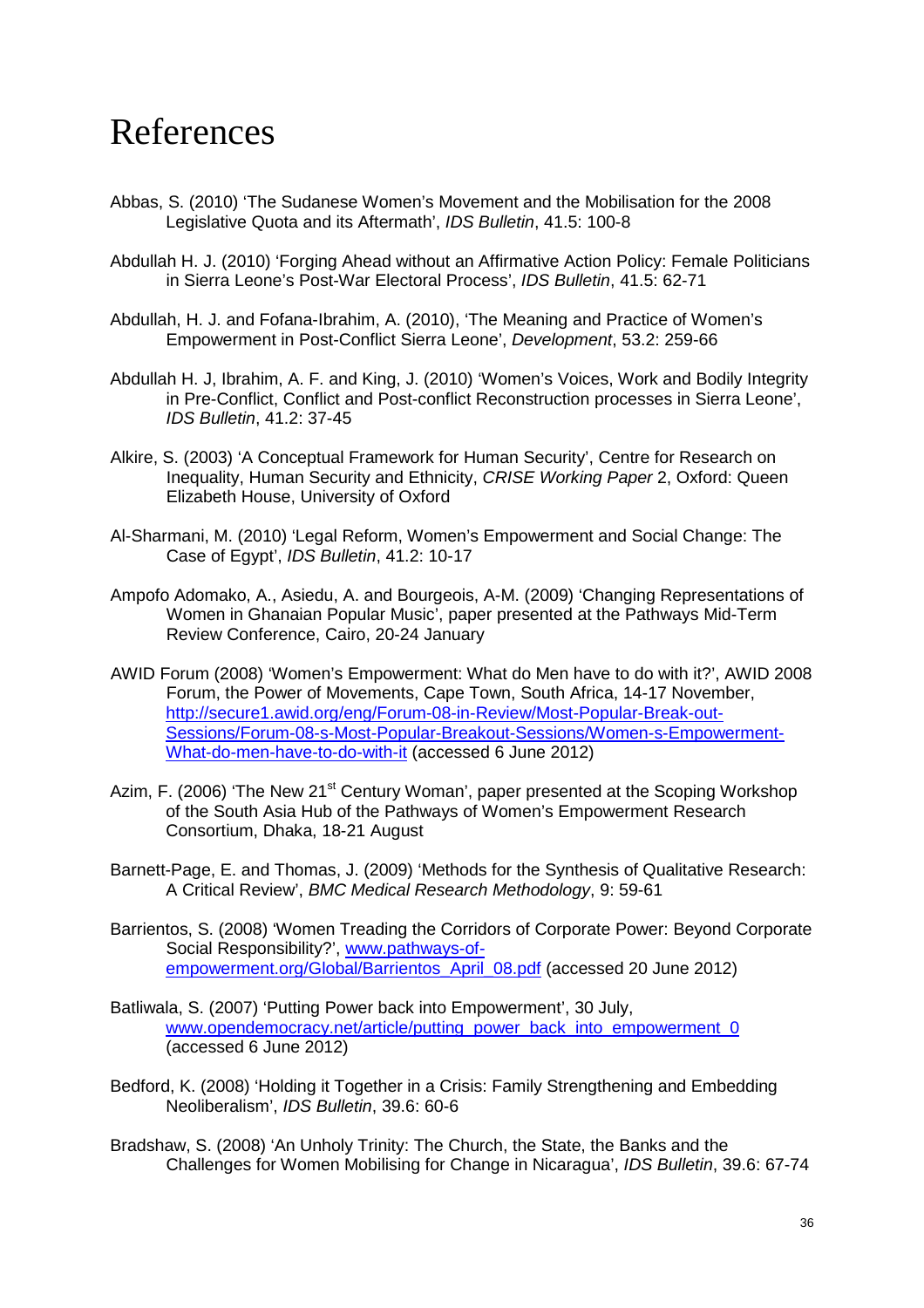- Castro, R., Casique, I. and Brindis, C. D. (2008) 'Empowerment and Physical Violence throughout Women's Reproductive Life in Mexico', *Violence Against Women*, 14.6: 655-77
- Chakravarti, U. (2008) 'Beyond the Mantra of Empowerment: Time to Return to Poverty, Violence and Struggle', *IDS Bulletin*, 39.6: 10-17
- Cornwall, A. (2007a) 'Pathways of Women's Empowerment', 30 July, [www.opendemocracy.net/article/pathways\\_of\\_womens\\_empowerment](http://www.opendemocracy.net/article/pathways_of_womens_empowerment) (accessed 13 June 2012)
- Cornwall, A. (2007b) 'Addressing the Preconditions: Women's Rights and Development', in *Financing Gender Equality: Commonwealth Perspectives*, London: Commonwealth **Secretariat**
- Cornwall, A, and Anyidoho, N. A. (2010) 'Introduction: Women's Empowerment: Contentions and Contestations', *Development*, 53.2: 144–9
- Cornwall, A. and Jolly, S. (2006) 'Introduction: Sexuality Matters', *IDS Bulletin*, 37.5: 1-11
- Cornwall, A., Gideon, J. and Wilson, K. (2008) 'Introduction: Reclaiming Feminism: Gender and Neoliberalism', *IDS Bulletin*, 39.6: 1-9
- Cornwall, A., Standing, H. and Lynch, A. (2008) 'Introduction: Putting Unsafe Abortion on the Development Agenda', *IDS Bulletin*, 39.3: 1-9
- Costa, A. A. A. (2010) 'Quotas as a Path to Parity: Challenges to Women's Participation in Politics', *IDS Bulletin*, 41.5: 116-20
- Darkwah, A. and Tsikata, D. (2009) 'Change and Continuity in Women's Everyday Lives in Ghana: Exploring Some Indicators of the Material Dimensions of Empowerment and Citizenship', paper presented at the Pathways Mid-Term Review Conference, Cairo, 20-24 January
- Esplen, E. (2008) 'Men and Gender Justice: Old Debate, New Perspective',28 February, [http://www.opendemocracy.net/article/5050/pathways/men\\_gender\\_justice](http://www.opendemocracy.net/article/5050/pathways/men_gender_justice) (accessed 13 June 2012)
- Esplen, E. and Greig, A. (2008) 'Politicising Masculinities: Beyond the Personal', report from symposium held in Dakar, Senegal, 15–18 October 2007
- Eyben, R. (2010) 'Subversively Accommodating: Feminist Bureaucrats and Gender Mainstreaming', *IDS Bulletin*, 41.2: 54-61
- Eyben, R. (2008) 'Conceptualising Policy Practices in Researching Pathways of Women's Empowerment', *Pathways of Women's Empowerment Working Paper* 1, Brighton: Institute of Development Studies
- Eyben, R., Kabeer, N. and Cornwall, A. (2008) 'Conceptualising Empowerment and the Implications for Pro Poor Growth: A Paper for the DAC Poverty Network', September, Brighton: Institute of Development Studies
- Fofana-Ibrahim, A. (2007) 'Decentering a "Traditional" Classroom through War-Talk and/or Trauma', paper presented at the Second Annual Feminist Pedagogy Conference at the CUNY Graduate Center I, New York City, 12 October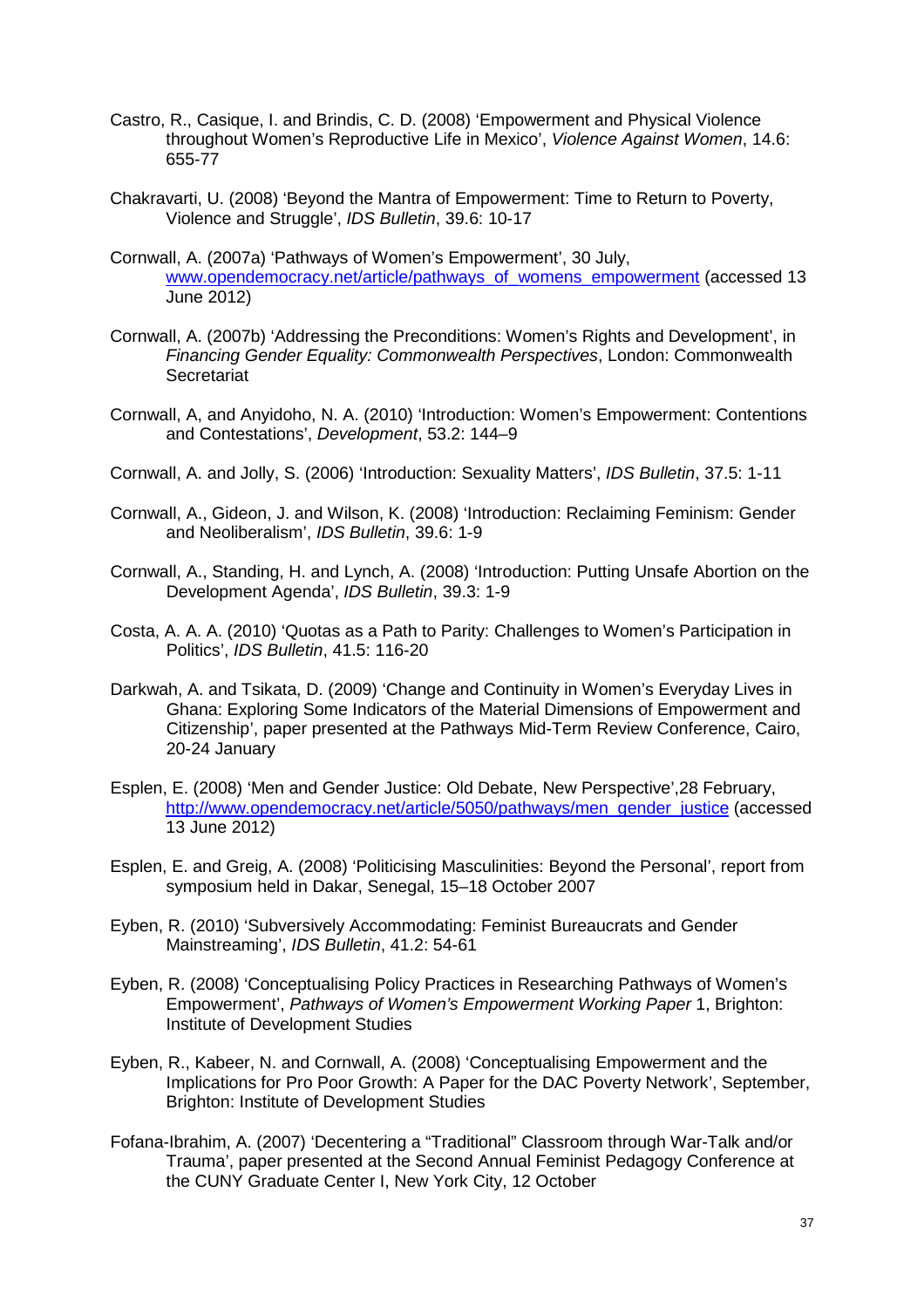- Fofana-Ibrahim, A. and King, J. (2007) 'Pilot Study Report on Women's Empowerment in Sierra Leone', Pathways of Women's Empowerment, 30 April, unpublished paper
- Goetz, A-M. and Nyamu, C. (2008) 'Voice and Women's Empowerment: Mapping a Research Agenda', *Pathways of Women's Empowerment Working Paper* 2, July, Brighton: Institute of Development Studies
- Gonçalves, T. (2009) 'Crossroads of Empowerment: The Organization of Women Domestic Workers in Brazil', paper presented at the Pathways Mid-Term Review Conference, Cairo, 20-24 January
- Hoogensen, G. and Stuvøy, K. (2006) 'Gender, Resistance and Human Security', *Security Dialogue*, 37: 207-28
- Huq, S. (2010) 'Negotiating Islam: Conservatism, Splintered Authority and Empowerment in Urban Bangladesh', *IDS Bulletin*, 41.2: 97-105
- Huq, S. (2009) 'Islam in Urban Bangladesh: Between Negotiation and Appropriation', paper presented at the Pathways Mid-Term Review Conference, Cairo, 20-24 January
- Jad, I. (2010) 'Palestinian Women Contesting Power in Chaos', *IDS Bulletin*, 41.5: 81-8
- Jad, I. (2008) 'Local Feminism: Between Islamism and Liberal Universalism', *IDS Bulletin*, 39.6: 34-41
- Johnson, P. (2010) 'Unmarried in Palestine: Embodiment and (dis)Empowerment in the Lives of Single Palestinian Women', *IDS Bulletin*, 41.2: 106-15
- Johnson, P. (2009) 'Unmarried in Palestine: Embodiment and (dis)Empowerment in the Lives of Single Palestinian Women', paper presented at the Pathways Mid-Term Review Conference, Cairo, 20-24 January
- Jolly, S. (2010) 'Pleasure and Empowerment: Connections and Disconnections', *Development*, 53.2: 227-31
- Kabeer, N. (2008) 'Paid Work, Women's Empowerment and Gender Justice: Critical Pathways of Social Change', *Pathways of Women's Empowerment Working Paper* 3, Brighton: Institute of Development Studies
- Kabeer, N. (2007) 'Marriage, Motherhood and Masculinity in the Global economy: Reconfiguration of Personal and Economic Life', *IDS Working Paper* 209, Brighton: Institute of Development Studies
- Kabeer, N. (1999) 'Resources, Agency, Achievement: Reflections on the Measurement of Women's Empowerment', *Development and Change*, 30.3: 435–64
- Kabeer, N. and Huq, L. (2010) 'The Power of Relationships: Love and Solidarity in a Landless Women's Organisation in Rural Bangladesh', *IDS Bulletin*, 41.1: 79-87
- Kabeer, N., Mahmud, S., Sultan, M. and Tasneem, S. (2009) 'Paid Work and Pathways to Women's Empowerment: Preliminary Findings from Bangladesh', paper presented at the Pathways Mid-Term Review Conference, Cairo, 20-24 January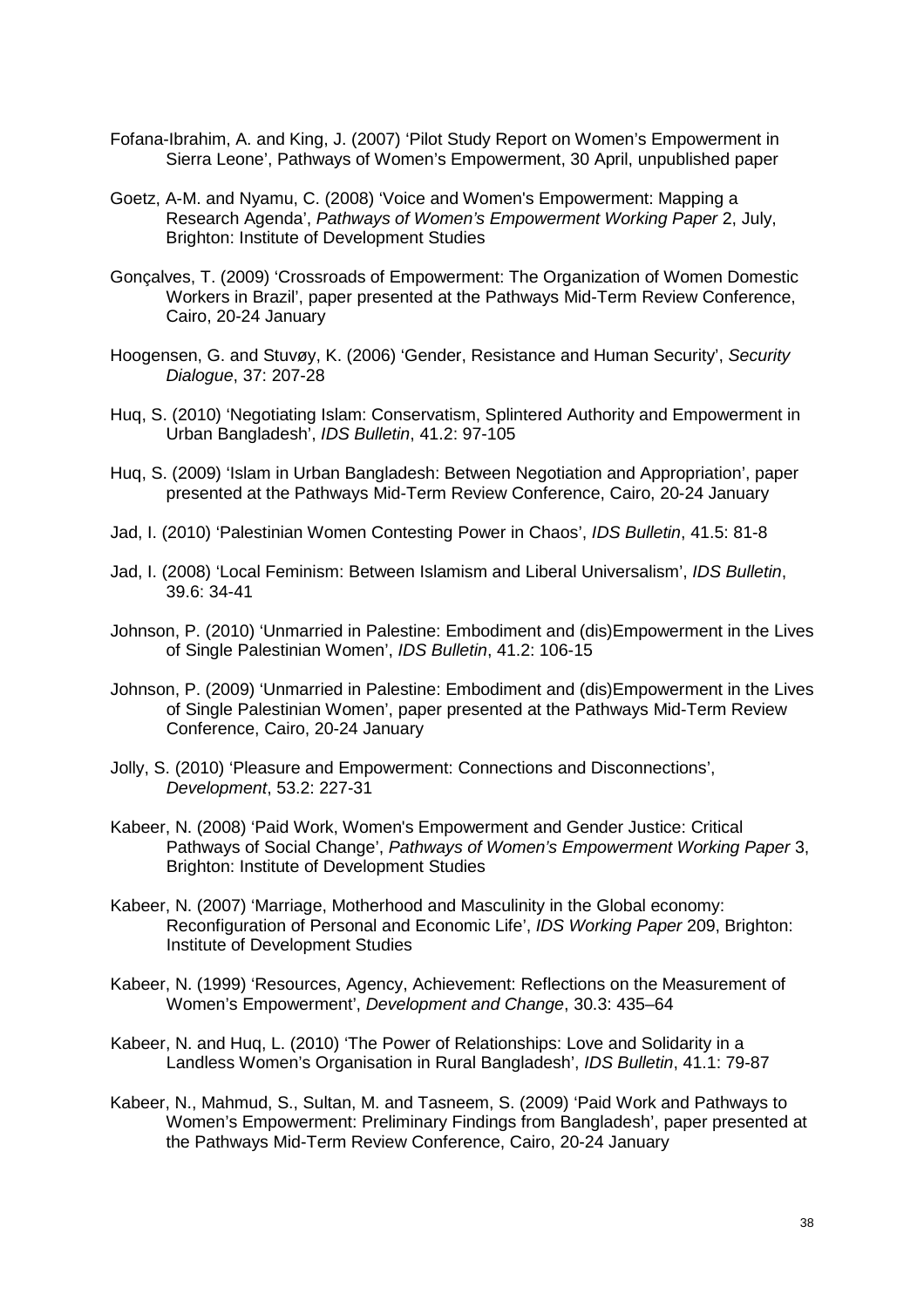- Kantengwa, M. J. (2010) 'The Will to Political Power: Rwandan Women in Leadership', *IDS Bulletin*, 41.5: 72-80
- Khan, A. (2010) '"Look, that's me on TV!" Lady Health Workers in Pakistan', paper presented to the International Sociological Association World Congress, Gothenburg, Sweden, 11-17 July
- Khan, A. (2006) 'Women and Paid Work in Pakistan', paper presented at the Scoping Workshop of the South Asia Hub of the Pathways of Women's Empowerment Research Consortium, Dhaka, 18-21 August
- Khattak, S. G. (2010) 'Women in Local Government: The Pakistan Experience', *IDS Bulletin*, 41.5: 52-61
- Kuttab, E. (2010) 'Empowerment as Resistance: Conceptualising Palestinian women's Empowerment', *Development*, 53.2: 247-53
- Mahmud, S. (2006) 'Our Bodies, Our Selves: The Bangladesh Perspective', paper presented at the Scoping Workshop of the South Asia Hub of the Pathways of Women's Empowerment Research Consortium, Dhaka, 18-21 August
- Mahmud, S., Sultan, M. and Tariquzzaman, S. (2009) 'Community Health Workers as Agents of Change: Negotiating Pathways of Empowerment within the Family, Community and Workplace', paper presented at the Pathways Mid-Term Review Conference, Cairo, 20-24 January
- Manuh, T. (2007) 'African Women and Domestic Violence', 26 November, [www.opendemocracy.net/article/5050/ghana\\_domestic\\_violence](http://www.opendemocracy.net/article/5050/ghana_domestic_violence) (accessed 13 June 2012)
- Manuh, T. and Anyidoho, N. A. (2009) 'Taking the Lead?: A Study of Discourses and Practices on Women's Empowerment by Ghana's Ministry of Women and Children's Affairs (MOWAC)', paper presented at the Pathways Mid-Term Review Conference, Cairo, 20-24 January
- Mathur, K. (2010) 'Body as Site, Body as Space: Bodily Integrity and Women's Empowerment in India', in F. Azim and M. Sultan (eds), *Mapping Women's Empowerment: Experiences from Bangladesh, India and Pakistan*, Dhaka: University Press Ltd
- Mohsin, A. (2010) 'Coming out of the Private: Women Forging Voices in Bangladesh', in F. Azim and M. Sultan (eds), *Mapping Women's Empowerment: Experiences from Bangladesh, India and Pakistan*, Dhaka: University Press Ltd
- Molyneux, M. (2008) 'Conditional Cash Transfers: A 'Pathway to Women's Empowerment?', *Pathways of Women's Empowerment Working Paper* 5, Brighton: Institute of Development Studies
- Mumtaz, K. (2010) 'Pathways of Empowerment: Bodily Integrity and Women's Empowerment', in F. Azim and M. Sultan (eds), *Mapping Women's Empowerment: Experiences from Bangladesh, India and Pakistan*, Dhaka: University Press Ltd
- Nazneen, S. and Sultan, M. (2009a) 'Reciprocity, Distancing, and Opportunistic Overtures: Women's Organisations Negotiating Legitimacy and Space in Bangladesh', paper presented at the Pathways Mid-Term Review Conference, Cairo, 20-24 January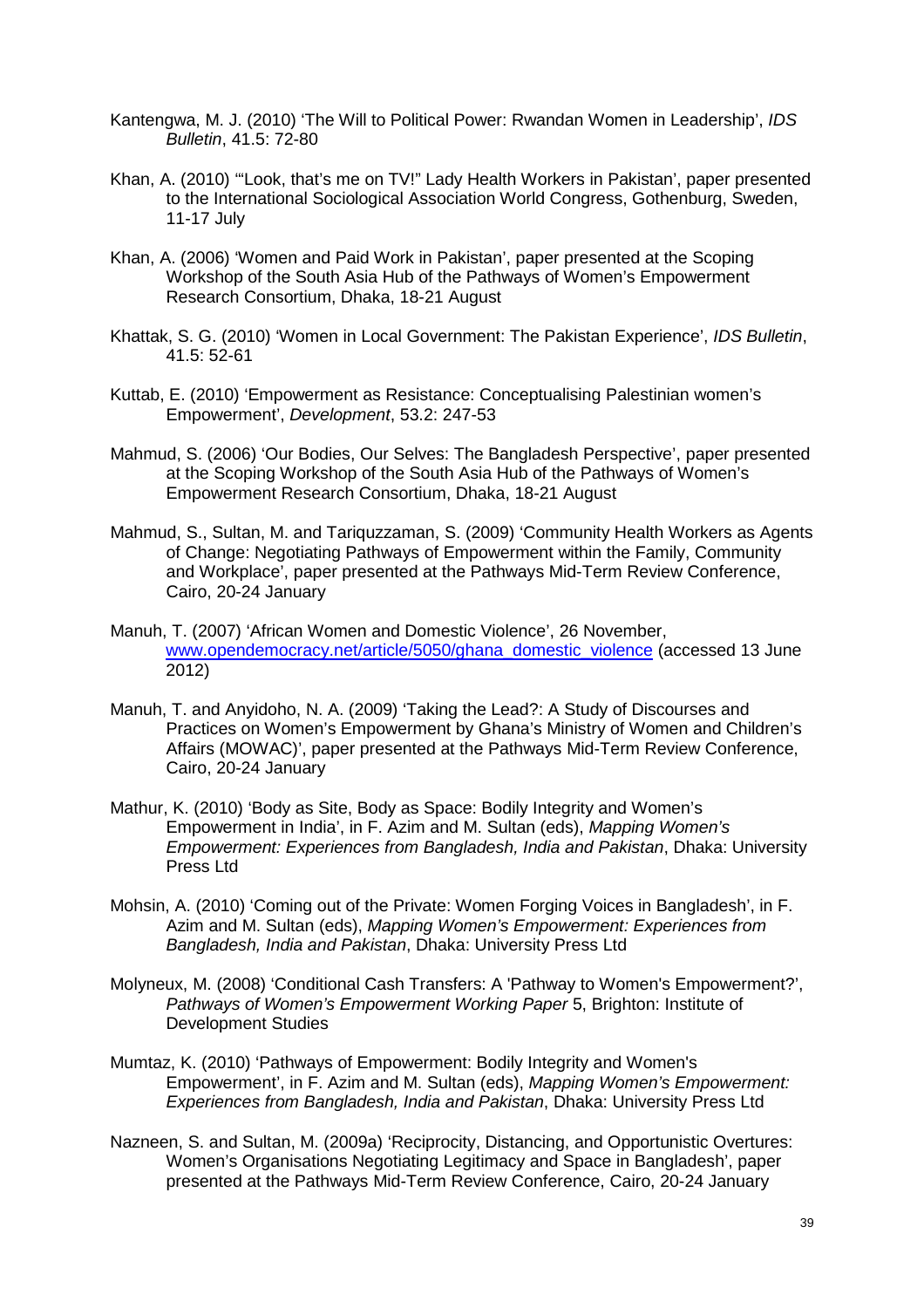- Nazneen, S. and Sultan, M. (2009b) 'Struggling for Survival and Autonomy: Impact of NGOization on Women's Organizations in Bangladesh', *Development*, 52.2: 193-99
- Nazneen, S. and Tasneem, S. (2010) 'A Silver Lining: Women in Reserved Seats in Local Government in Bangladesh', *IDS Bulletin*, 41.5: 32-42
- Nazneen, S., Sultan, M. and Hossain, N. (2010) 'National Discourses on Women's Empowerment in Bangladesh: Enabling or Constraining Women's Choices?', *Development*, 53.2: 239-46
- Pereira, C. (2008) 'Changing Narratives of Sexuality Concept Paper', *Pathways of Women's Empowerment Working Paper* 4, Brighton: Institute of Development Studies
- Priyadarshani, A. and Rahim, S. A. (2010) 'Women Watching Television: Surfing Between Fantasy and Reality', *IDS Bulletin*, 41.2: 116-24
- Priyadarshani, A. and Rahim, S. A. (2009) 'Women Watching TV: Surfing Between Fantasy and Reality', paper presented at the Pathways Mid-Term Review Conference, Cairo, 20-24 January
- Sagot, M. (2010) 'Does the Political Participation of Women Matter? Democratic Representation, Affirmative Action and Quotas in Costa Rica', *IDS Bulletin*, 41.5: 25-34
- Sardenberg, C. M. B and Costa, A. A. A. (2009) 'Contemporary Feminisms in Brazil: Achievements, Challenges, and Tensions', unpublished Pathways of Women's Empowerment paper, January
- Sholkamy, H. (2009) 'Gender and Population', in H. Zaky (ed.), *Population Status in Egyp*t, New York: United Nations Population Fund
- Sholkamy, H. (2008) 'The Empowerment of Women: Rights and Entitlements in Arab Worlds', in M. Mukhopadhyay and S. Meer (eds), *Gender Rights and Development: A Global Sourcebook*, Amsterdam: Royal Tropical Institute
- Sultan, M. (2006) 'Work for Pay and Women's Empowerment: Bangladesh', paper presented at the Scoping Workshop of the South Asia Hub of the Pathways of Women's Empowerment Research Consortium, Dhaka, 18-21 August
- Tadros, M. (2010a) 'Introduction: Quotas Add Women and Stir?', *IDS Bulletin*, 41.5: 1-10
- Tadros, M. (2010b) 'Quotas: A Highway to Power for Women in Egypt ... But for which Women?', *IDS Bulletin*, 41.5: 89-99
- Thomas, J. and Harden, A. (2008) 'Methods for the Thematic Synthesis of Qualitative Research in Systematic Reviews', *BMC Medical Research Methodology*, 8: 45
- Tsikata, D. (2009) 'Women's Organizing in Ghana since the 1990s: From Individual Organizations to Three Coalitions', *Development*, 52.2: 185-192
- UNIFEM (2008) *Who Answers to Women? Gender and Accountability: Progress of the World's Women*, New York: UNDP/UNIFEM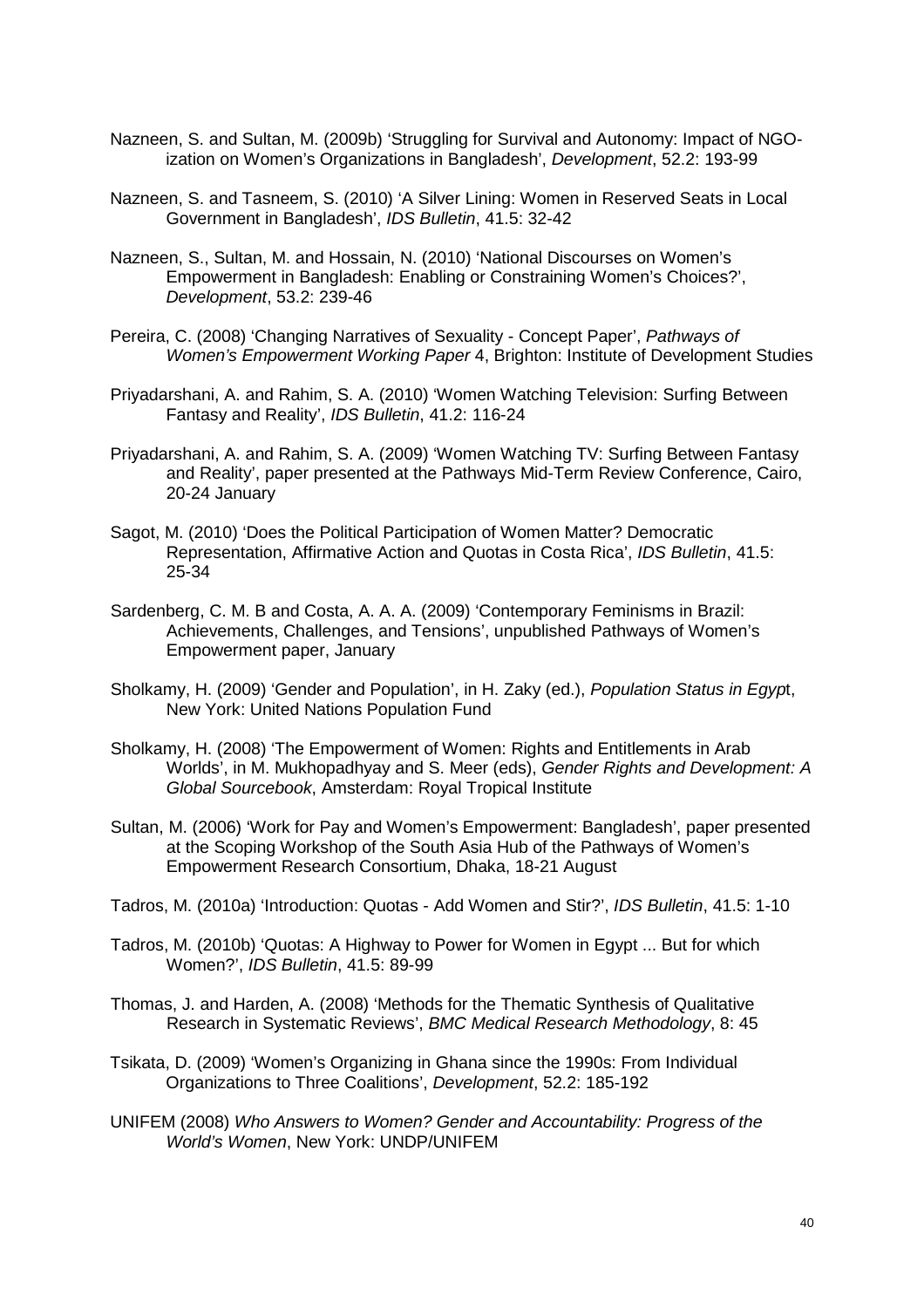- Vera-Sanso, P. (2008) ''Whose Money is it?': On Misconceiving Female Autonomy and Economic Empowerment in Low-income Households', *IDS Bulletin*, 39.6: 51-9
- Vyas, S. and Watts, C. (2009) 'How does Economic Empowerment affect Women's Risk of Intimate Partner Violence in Low and Middle Income Countries? A Systematic Review of Published Evidence', *Journal of International Development*, 21: 577–602

Wilson, K. (2008) 'Reclaiming 'Agency', Reasserting Resistance', *IDS Bulletin*, 39.6: 83-91

#### **Documents reviewed**

(including different versions)

- Abbas, S. (2010) 'The Sudanese Women's Movement and the Mobilisation for the 2008 Legislative Quota and its Aftermath', *IDS Bulletin*, 41.5: 100-8
- Abdullah H. J. (2010) 'Forging Ahead without an Affirmative Action Policy: Female Politicians in Sierra Leone's Post-War Electoral Process', *IDS Bulletin*, 41.5: 62-71
- Abdullah, H. J. and Fofana-Ibrahim, A. (2010), 'The Meaning and Practice of Women's Empowerment in Post-Conflict Sierra Leone', *Development*, 53.2: 259-66
- Abdullah H. J, Ibrahim, A. F. and King, J. (2010) 'Women's Voices, Work and Bodily Integrity in Pre-Conflict, Conflict and Post-conflict Reconstruction processes in Sierra Leone', *IDS Bulletin*, 41.2: 37-45
- Abdullah, H. J, Fofana-Ibrahim, A. and Senesie, T. (2009) 'Women in Local Governance in Post-Conflict Sierra Leone', paper presented at the Pathways Mid-Term Review Conference, Cairo, 20-24 January
- Al-Sharmani, M. (2010) 'Legal Reform, Women's Empowerment and Social Change: The Case of Egypt', *IDS Bulletin*, 41.2: 10-17
- Al-Sharmani, M. (2007) 'Family Law Reforms and Women's Empowerment: Family Courts in Egypt', [www.pathways-of-empowerment.org/familycourtstudybackgroundpaper.pdf](http://www.pathways-of-empowerment.org/familycourtstudybackgroundpaper.pdf) (accessed 20 June 2012)
- Alvarez, S. E. (2009) 'Beyond NGO-ization? Reflections from Latin America', *Development*, 52.2: 175–84
- Ampofo Adomako, A., Asiedu, A. and Bourgeois, A-M. (2009) 'Changing Representations of Women in Ghanaian Popular Music', paper presented at the Pathways Mid-Term Review Conference, Cairo, 20-24 January
- AWID Forum (2008) 'Women's Empowerment: What do Men have to do with it?', AWID 2008 Forum, the Power of Movements, Cape Town, South Africa, 14-17 November, [http://secure1.awid.org/eng/Forum-08-in-Review/Most-Popular-Break-out-](http://secure1.awid.org/eng/Forum-08-in-Review/Most-Popular-Break-out-Sessions/Forum-08-s-Most-Popular-Breakout-Sessions/Women-s-Empowerment-What-do-men-have-to-do-with-it)[Sessions/Forum-08-s-Most-Popular-Breakout-Sessions/Women-s-Empowerment-](http://secure1.awid.org/eng/Forum-08-in-Review/Most-Popular-Break-out-Sessions/Forum-08-s-Most-Popular-Breakout-Sessions/Women-s-Empowerment-What-do-men-have-to-do-with-it)[What-do-men-have-to-do-with-it](http://secure1.awid.org/eng/Forum-08-in-Review/Most-Popular-Break-out-Sessions/Forum-08-s-Most-Popular-Breakout-Sessions/Women-s-Empowerment-What-do-men-have-to-do-with-it) (accessed 6 June 2012)
- Azim, F. (2007) 'Women and Religion in Bangladesh: New Paths', 19 December, [www.opendemocracy.net/article/women\\_and\\_religion\\_in\\_bangladesh\\_new\\_paths](http://www.opendemocracy.net/article/women_and_religion_in_bangladesh_new_paths) (accessed 20 June 2012)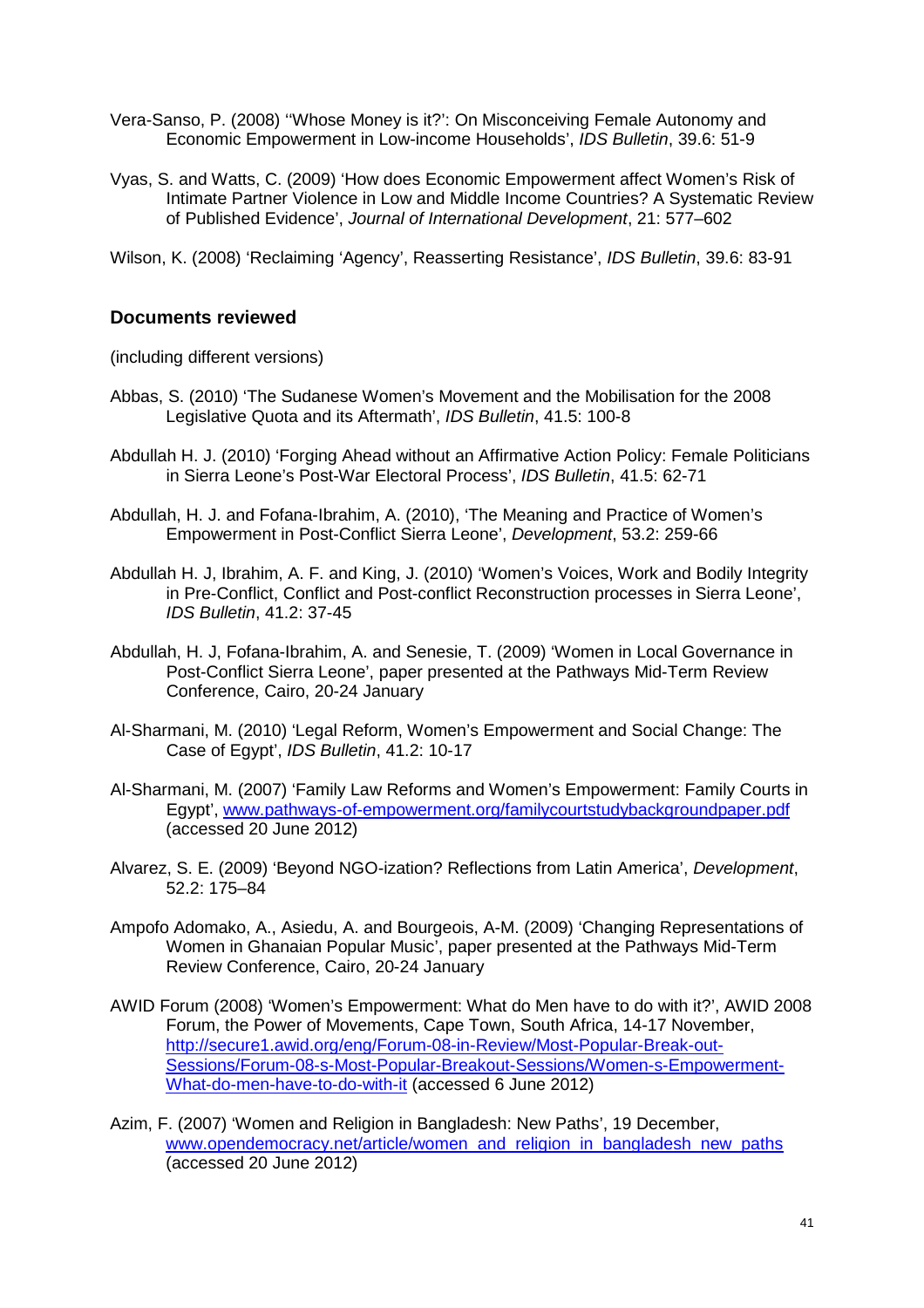- Azim, F. (2006) 'The New 21<sup>st</sup> Century Woman', paper presented at the Scoping Workshop of the South Asia Hub of the Pathways of Women's Empowerment Research Consortium, Dhaka, 18-21 August
- Azim, F. and Rahim, S. (2009) 'Women on the Move', *Inter-Asia Cultural Studies*, 10.3: 460-70
- Barrientos, S. (2008) 'Women Treading the Corridors of Corporate Power: Beyond Corporate Social Responsibility?', [www.pathways-of](http://www.pathways-of-empowerment.org/Global/Barrientos_April_08.pdf)[empowerment.org/Global/Barrientos\\_April\\_08.pdf](http://www.pathways-of-empowerment.org/Global/Barrientos_April_08.pdf) (accessed 20 June 2012)
- Barrientos, S. (2007) 'Female Employment in Agriculture: Global Challenges and Global Responses', in *Financing Gender Equality: Commonwealth Perspectives*, London: Commonwealth Secretariat
- Batliwala, S. (2007) 'Putting Power back into Empowerment', 30 July, [www.opendemocracy.net/article/putting\\_power\\_back\\_into\\_empowerment\\_0](http://www.opendemocracy.net/article/putting_power_back_into_empowerment_0) (accessed 6 June 2012)
- Bedford, K. (2008) 'Holding it Together in a Crisis: Family Strengthening and Embedding Neoliberalism', *IDS Bulletin*, 39.6: 60-6
- Bradshaw, S. (2008) 'An Unholy Trinity: The Church, the State, the Banks and the Challenges for Women Mobilising for Change in Nicaragua', *IDS Bulletin*, 39.6: 67-74
- Chakravarti, U. (2008) 'Beyond the Mantra of Empowerment: Time to Return to Poverty, Violence and Struggle', *IDS Bulletin*, 39.6: 10-17
- Cornwall, A. (2007a) 'Pathways of Women's Empowerment', 30 July, [www.opendemocracy.net/article/pathways\\_of\\_womens\\_empowerment](http://www.opendemocracy.net/article/pathways_of_womens_empowerment) (accessed 13 June 2012)
- Cornwall, A. (2007b) 'Addressing the Preconditions: Women's Rights and Development', in *Financing Gender Equality: Commonwealth Perspectives*, London: Commonwealth **Secretariat**
- Cornwall, A, and Anyidoho, N. A. (2010) 'Introduction: Women's Empowerment: Contentions and Contestations', *Development*, 53.2: 144–9
- Cornwall, A. and Edwards, J. (2010) 'Introduction: Negotiating Empowerment', *IDS Bulletin*, 41.2: 1-9
- Cornwall, A. and Jolly, S. (2006) 'Introduction: Sexuality Matters', *IDS Bulletin*, 37.5: 1-11
- Cornwall, A., Gideon, J. and Wilson, K. (2008) 'Introduction: Reclaiming Feminism: Gender and Neoliberalism', *IDS Bulletin*, 39.6: 1-9
- Cornwall, A., Standing, H. and Lynch, A. (2008) 'Introduction: Putting Unsafe Abortion on the Development Agenda', *IDS Bulletin*, 39.3: 1-9
- Costa, A. A. A. (2010) 'Quotas as a Path to Parity: Challenges to Women's Participation in Politics', *IDS Bulletin*, 41.5: 116-20
- Darkwah, A. and Tsikata, D. (2009) 'Change and Continuity in Women's Everyday Lives in Ghana: Exploring Some Indicators of the Material Dimensions of Empowerment and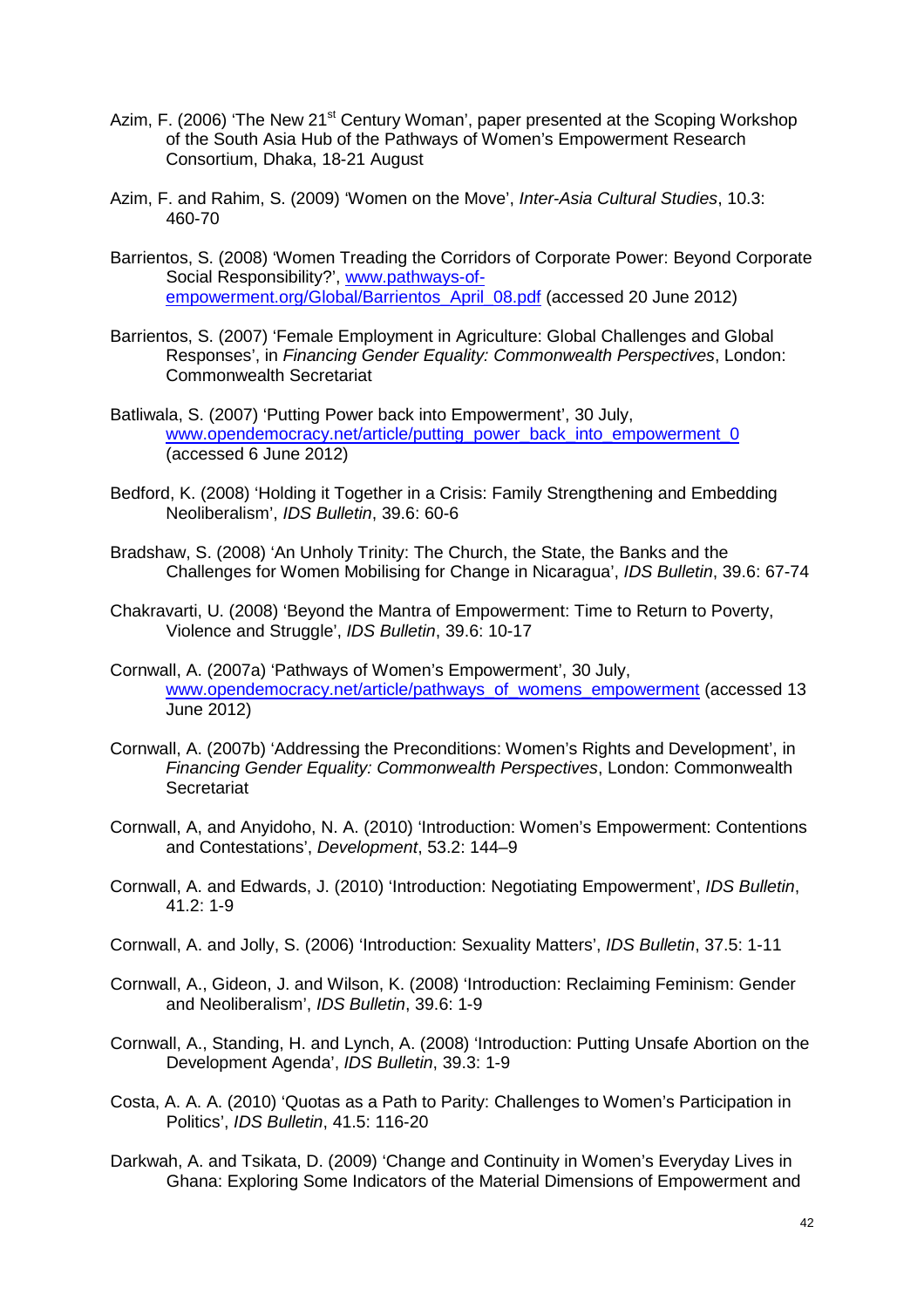Citizenship', paper presented at the Pathways Mid-Term Review Conference, Cairo, 20-24 January

- Darkwah, A. and Tsikata, D. (2009) 'Researching Empowerment: On Methodological Innovations, Pitfalls and Challenges', paper presented at the Pathways Mid-Term Review Conference, Cairo, 20-24 January
- Dohad, R. (2006) 'Speaking for Change: Voice and Women's Empowerment', paper presented at the Scoping Workshop of the South Asia Hub of the Pathways of Women's Empowerment Research Consortium, Dhaka, 18-21 August
- Esplen, E. (2008) 'Men and Gender Justice: Old Debate, New Perspective',28 February, [http://www.opendemocracy.net/article/5050/pathways/men\\_gender\\_justice](http://www.opendemocracy.net/article/5050/pathways/men_gender_justice) (accessed 13 June 2012)
- Esplen, E. and Greig, A. (2008) 'Politicising Masculinities: Beyond the Personal', report from symposium held in Dakar, Senegal, 15–18 October 2007
- Eyben, R. (2010) 'Subversively Accommodating: Feminist Bureaucrats and Gender Mainstreaming', *IDS Bulletin*, 41.2: 54-61
- Eyben, R. (2008) 'Conceptualising Policy Practices in Researching Pathways of Women's Empowerment', *Pathways of Women's Empowerment Working Paper* 1, Brighton: Institute of Development Studies
- Eyben, R. and Napier-Moore, R. (2009) 'Choosing Words with Care? Shifting Meanings of Women's Empowerment in International Development', paper presented at the Pathways Mid-Term Review Conference, Cairo, 20-24 January
- Eyben, R., Kabeer, N. and Cornwall, A. (2008) 'Conceptualising Empowerment and the Implications for Pro Poor Growth: A Paper for the DAC Poverty Network', September, Brighton: Institute of Development Studies
- Fofana-Ibrahim, A. (2007) 'Decentering a "Traditional" Classroom through War-Talk and/or Trauma', paper presented at the Second Annual Feminist Pedagogy Conference at the CUNY Graduate Center I, New York City, 12 October
- Fofana-Ibrahim, A. and King, J. (2007) 'Pilot Study Report on Women's Empowerment in Sierra Leone', Pathways of Women's Empowerment, 30 April, unpublished paper
- Goetz, A-M. and Nyamu, C. (2008) 'Voice and Women's Empowerment: Mapping a Research Agenda', *Pathways of Women's Empowerment Working Paper* 2, July, Brighton: Institute of Development Studies
- Goncalves, T. (2010) 'Crossroads of Empowerment: The Organisation of Women Domestic Workers in Brazil', *IDS Bulletin*, 41.2: 62-9
- Gonçalves, T. (2009) 'Crossroads of Empowerment: The Organization of Women Domestic Workers in Brazil', paper presented at the Pathways Mid-Term Review Conference, Cairo, 20-24 January
- Huq, S. (2010) 'Negotiating Islam: Conservatism, Splintered Authority and Empowerment in Urban Bangladesh', *IDS Bulletin*, 41.2: 97-105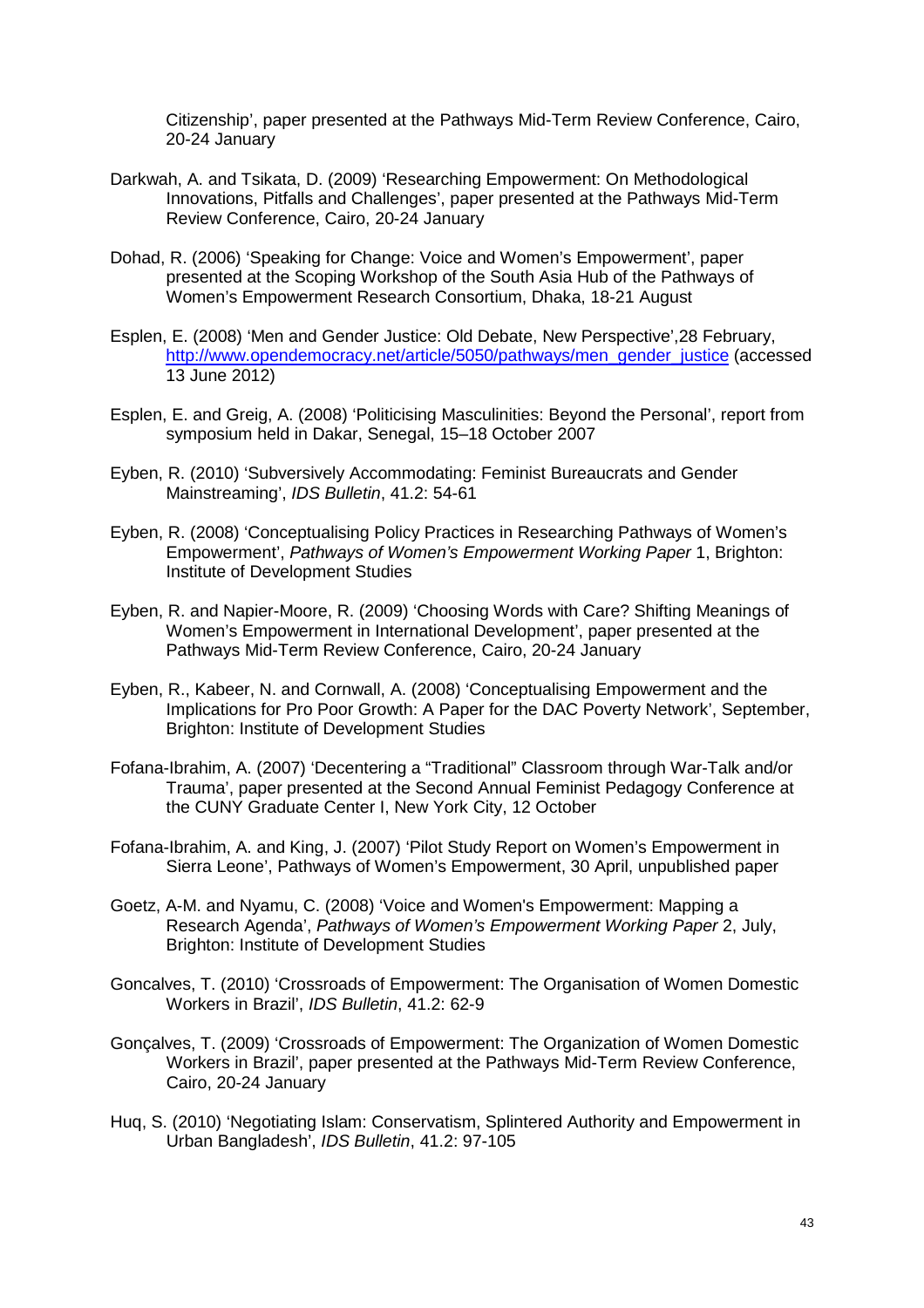- Huq, S. (2009) 'Islam in Urban Bangladesh: Between Negotiation and Appropriation', paper presented at the Pathways Mid-Term Review Conference, Cairo, 20-24 January
- Jad, I. (2010) 'Palestinian Women Contesting Power in Chaos', *IDS Bulletin*, 41.5: 81-8
- Jad, I. (2008) 'Local Feminism: Between Islamism and Liberal Universalism', *IDS Bulletin*, 39.6: 34-41
- Johnson, P. (2010) 'Unmarried in Palestine: Embodiment and (dis)Empowerment in the Lives of Single Palestinian Women', *IDS Bulletin*, 41.2: 106-15
- Johnson, P. (2009) 'Unmarried in Palestine: Embodiment and (dis)Empowerment in the Lives of Single Palestinian Women', paper presented at the Pathways Mid-Term Review Conference, Cairo, 20-24 January
- Jolly, S. (2010) 'Pleasure and Empowerment: Connections and Disconnections', *Development*, 53.2: 227-31
- Jones, E. (2006) 'Annotated Bibliography on Psychology of Empowerment', unpublished Pathways of Women's Empowerment paper
- Jones, E. (2006) 'Psychological Dimensions of Women's Empowerment: Concepts, Measures and Tests: A Concept Note', unpublished Pathways of Women's Empowerment paper
- Jose, S. (2006) 'Women, Paid Work and Empowerment in India: A Scoping Paper', paper presented at the Scoping Workshop of the South Asia Hub of the Pathways of Women's Empowerment Research Consortium, Dhaka, 18-21 August
- Kabeer, N. (2008) 'Paid Work, Women's Empowerment and Gender Justice: Critical Pathways of Social Change', *Pathways of Women's Empowerment Working Paper* 3, Brighton: Institute of Development Studies
- Kabeer, N. (2007) 'Marriage, Motherhood and Masculinity in the Global economy: Reconfiguration of Personal and Economic Life', *IDS Working Paper* 209, Brighton: Institute of Development Studies
- Kabeer, N. and Huq, L. (2010) 'The Power of Relationships: Love and Solidarity in a Landless Women's Organisation in Rural Bangladesh', *IDS Bulletin*, 41.1: 79-87
- Kabeer, N., Mahmud, S., Sultan, M. and Tasneem, S. (2009) 'Paid Work and Pathways to Women's Empowerment: Preliminary Findings from Bangladesh', paper presented at the Pathways Mid-Term Review Conference, Cairo, 20-24 January
- Kantengwa, M. J. (2010) 'The Will to Political Power: Rwandan Women in Leadership', *IDS Bulletin*, 41.5: 72-80
- Khan, A. (2010) '"Look, that's me on TV!" Lady Health Workers in Pakistan', paper presented to the International Sociological Association World Congress, Gothenburg, Sweden, 11-17 July
- Khan, A. (2008) 'Women's Empowerment and the Lady Health Worker Programme in Pakistan', Collective for Social Science Research, [www.researchcollective.org/Documents/Final\\_LHW\\_Paper.pdf](http://www.researchcollective.org/Documents/Final_LHW_Paper.pdf) (accessed 20 June 2012)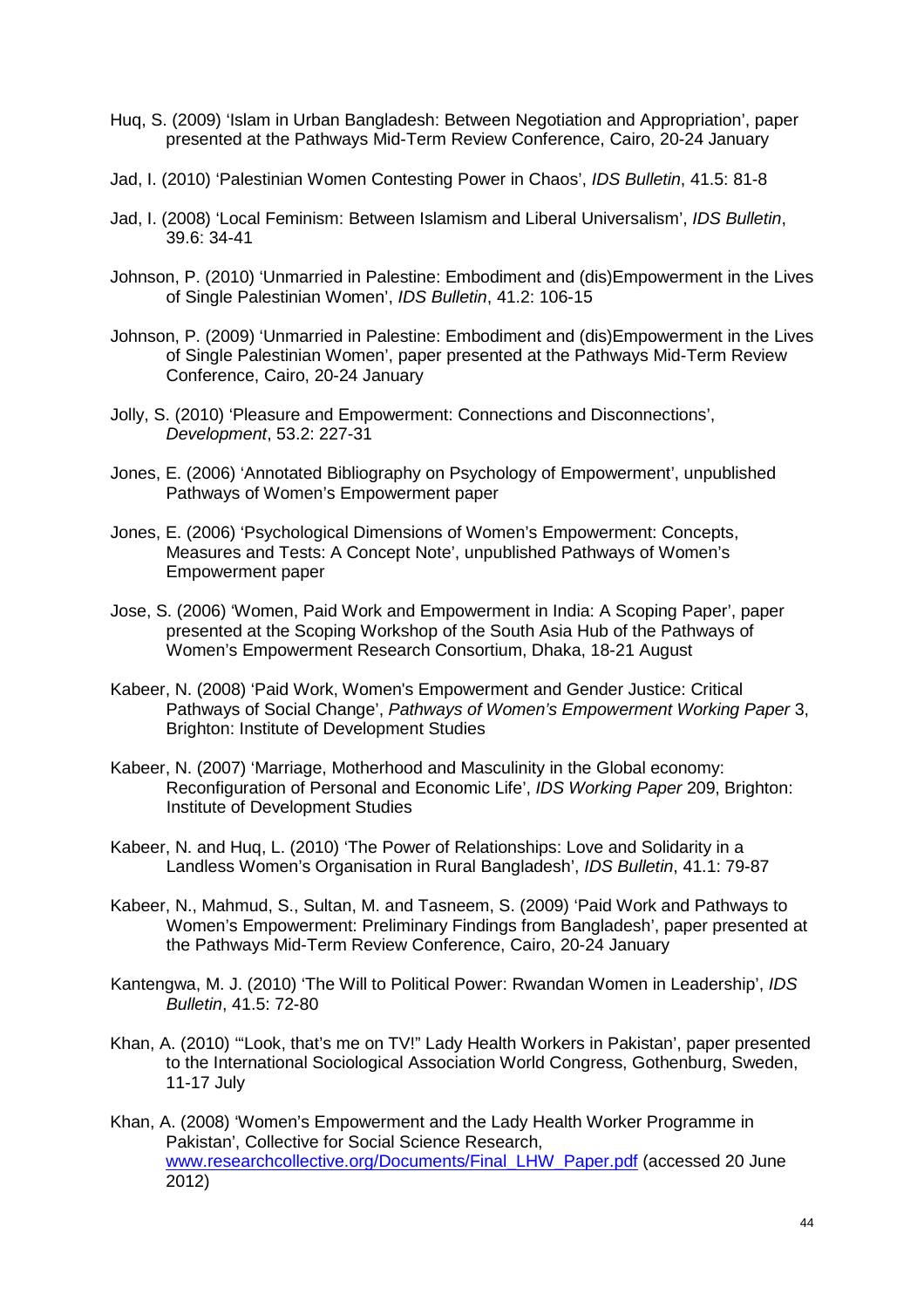- Khan, A. (2006) 'Women and Paid Work in Pakistan', paper presented at the Scoping Workshop of the South Asia Hub of the Pathways of Women's Empowerment Research Consortium, Dhaka, 18-21 August
- Khan, Z. R. and Mohsin, A. (2009) 'Women's Empowerment through Local Governance: Emerging Debates and Issues in Bangladesh', paper presented at the Pathways Mid-Term Review Conference, Cairo, 20-24 January
- Khattak, S. G. (2010) 'Women in Local Government: The Pakistan Experience', *IDS Bulletin*, 41.5: 52-61
- Kuttab, E. (2010) 'Empowerment as Resistance: Conceptualising Palestinian women's Empowerment', *Development*, 53.2: 247-53
- Mahmud, S. (2006) 'Our Bodies, Our Selves: The Bangladesh Perspective', paper presented at the Scoping Workshop of the South Asia Hub of the Pathways of Women's Empowerment Research Consortium, Dhaka, 18-21 August
- Mahmud, S., Sultan, M. and Tariquzzaman, S. (2009) 'Community Health Workers as Agents of Change: Negotiating Pathways of Empowerment within the Family, Community and Workplace', paper presented at the Pathways Mid-Term Review Conference, Cairo, 20-24 January
- Mahmud, S., Sultan, M. and Tariquzzaman, S. (2009) 'Annexes: Community Health Workers as Agents of Change: Negotiating Pathways of Empowerment within the Family, Community and Workplace', paper presented at the Pathways Mid-Term Review Conference, Cairo, 20-24 January
- Manuh, T. (2008) 'Women's Empowerment and Development Policy', paper presented at the West African Hub Annual Dialogue on Empowerment held at the 51<sup>st</sup> Annual Meeting of the African Studies Association, Chicago, 15 November
- Manuh, T. (2007) 'African Women and Domestic Violence', 26 November, [www.opendemocracy.net/article/5050/ghana\\_domestic\\_violence](http://www.opendemocracy.net/article/5050/ghana_domestic_violence) (accessed 13 June 2012)
- Manuh, T. and Anyidoho, N. A. (2009) 'Taking the Lead?: A Study of Discourses and Practices on Women's Empowerment by Ghana's Ministry of Women and Children's Affairs (MOWAC)', paper presented at the Pathways Mid-Term Review Conference, Cairo, 20-24 January
- Mathur, K. (2010) 'Body as Site, Body as Space: Bodily Integrity and Women's Empowerment in India', in F. Azim and M. Sultan (eds), *Mapping Women's Empowerment: Experiences from Bangladesh, India and Pakistan*, Dhaka: University Press Ltd
- Milward, K. (2008) 'Organising Women in the Informal Economy: Lessons from Practice*'*, report from a Pathways workshop held in New Delhi, 20-21 October
- Molyneux, M. (2008) 'Conditional Cash Transfers: A 'Pathway to Women's Empowerment?', *Pathways of Women's Empowerment Working Paper* 5, Brighton: Institute of Development Studies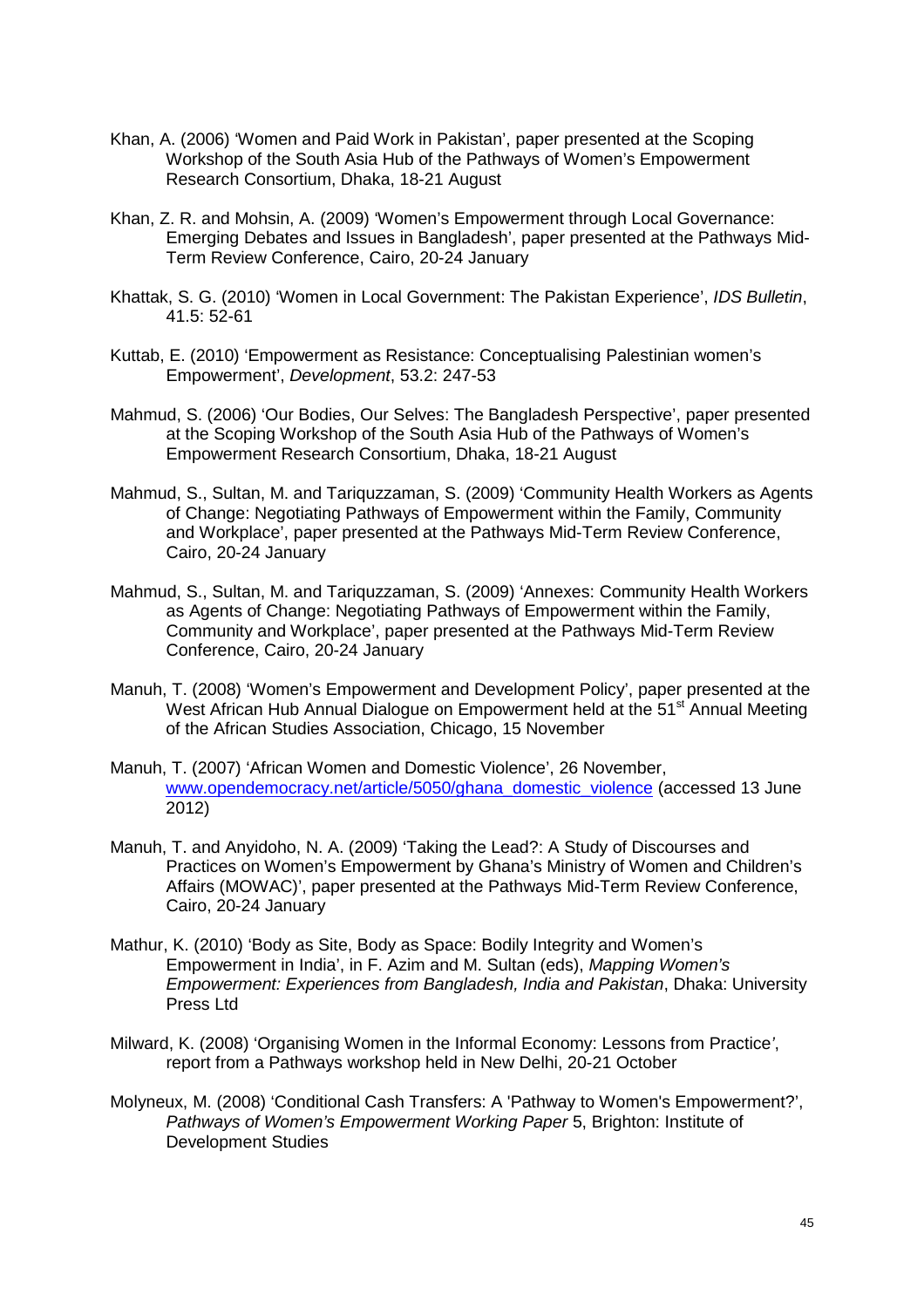- Mohsin, A. (2010) 'Coming out of the Private: Women Forging Voices in Bangladesh', in F. Azim and M. Sultan (eds), *Mapping Women's Empowerment: Experiences from Bangladesh, India and Pakistan*, Dhaka: University Press Ltd
- Mumtaz, K. (2010) 'Pathways of Empowerment: Bodily Integrity and Women's Empowerment', in F. Azim and M. Sultan (eds), *Mapping Women's Empowerment: Experiences from Bangladesh, India and Pakistan*, Dhaka: University Press Ltd
- Nazneen, S. (2009) ''Something is Better than Nothing?': Political Party Discourses on Women's Empowerment in Bangladesh', *South Asian Journal*, June, 24: 44-52
- Nazneen, S. (2009) ''Something is Better than Nothing?': Political Party Discourses on Women's Empowerment in Bangladesh', paper presented at the Pathways Mid-Term Review Conference, Cairo, 20-24 January
- Nazneen, S. and Sultan, M. (2009a) 'Reciprocity, Distancing, and Opportunistic Overtures: Women's Organisations Negotiating Legitimacy and Space in Bangladesh', paper presented at the Pathways Mid-Term Review Conference, Cairo, 20-24 January
- Nazneen, S. and Sultan, M. (2009b) 'Struggling for Survival and Autonomy: Impact of NGOization on Women's Organizations in Bangladesh', *Development*, 52.2: 193-99
- Nazneen, S. and Tasneem, S. (2010) 'A Silver Lining: Women in Reserved Seats in Local Government in Bangladesh', *IDS Bulletin*, 41.5: 32-42
- Nazneen, S., Sultan, M. and Hossain, N. (2010) 'National Discourses on Women's Empowerment in Bangladesh: Enabling or Constraining Women's Choices?', *Development*, 53.2: 239-46
- Pathways (2007) 'Brazilian National Congress Hosts Pathways of Women's Empowerment RPC Seminar on Women's Political Representation', [www.pathwaysofempowerment.org/BrazilianNationalCongress.pdf](http://www.pathwaysofempowerment.org/BrazilianNationalCongress.pdf) (accessed 20 June 2012)
- Pereira, C. (2009) "Reporting Anita': Nudity in Nigerian Newspapers', paper presented at the Pathways Mid-Term Review Conference, Cairo, 20-24 January
- Pereira, C. (2008) 'Appropriating 'Gender' and 'Empowerment': The Resignification of Feminist Ideas in Nigeria's Neoliberal Reform Programme', *IDS Bulletin*, 39.6: 42-50
- Pereira, C. (2008) 'Changing Narratives of Sexuality Concept Paper', *Pathways of Women's Empowerment Working Paper* 4, Brighton: Institute of Development Studies
- Priyadarshani, A. and Rahim, S. A. (2010) 'Women Watching Television: Surfing Between Fantasy and Reality', *IDS Bulletin*, 41.2: 116-24
- Priyadarshani, A. and Rahim, S. A. (2009) 'Women Watching TV: Surfing Between Fantasy and Reality', paper presented at the Pathways Mid-Term Review Conference, Cairo, 20-24 January
- Sagot, M. (2010) 'Does the Political Participation of Women Matter? Democratic Representation, Affirmative Action and Quotas in Costa Rica', *IDS Bulletin*, 41.5: 25-34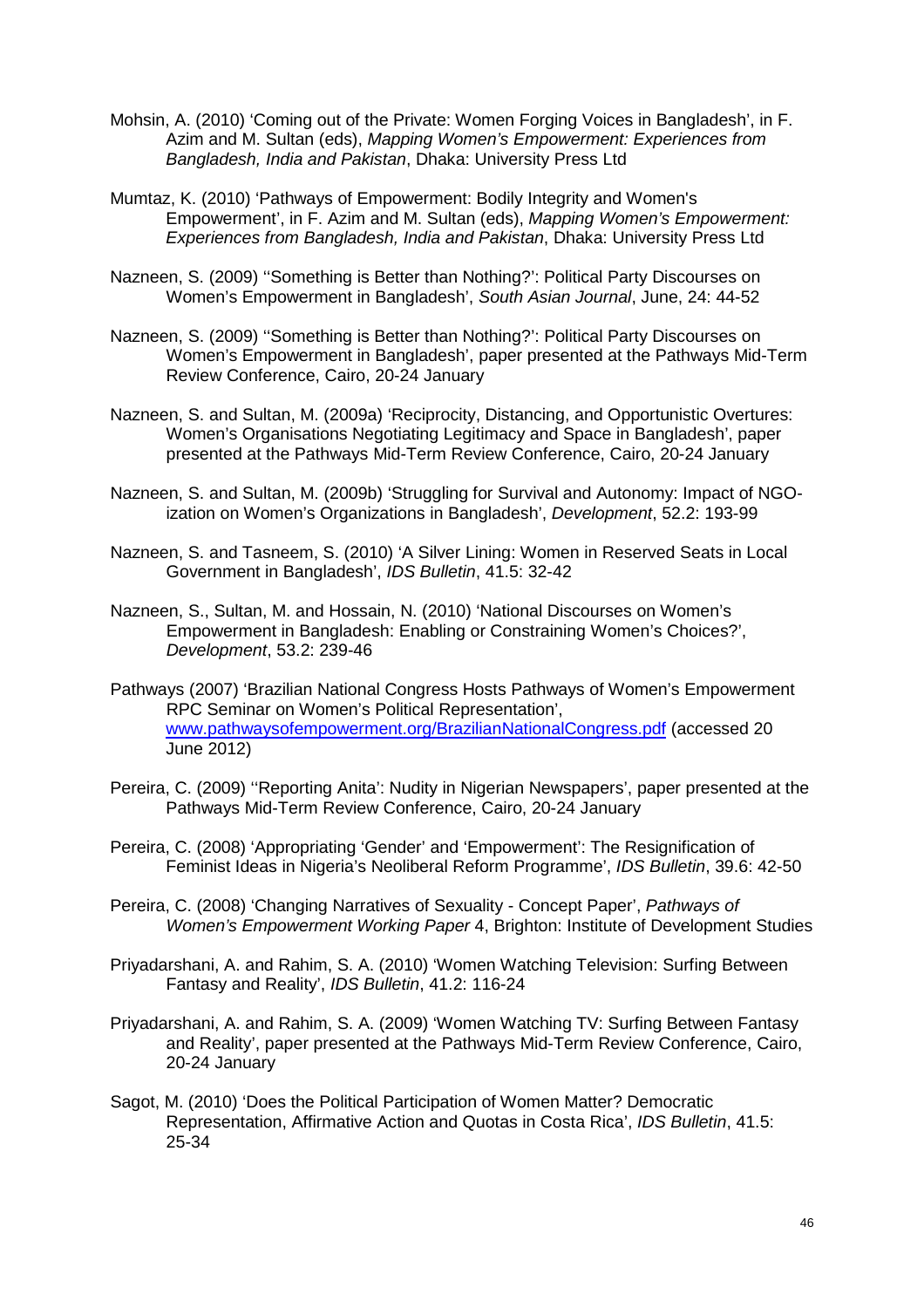- Sardenberg, C. M. B. (2010) 'Women's Empowerment in Brazil: Tensions in Discourse and Practice', *Development*, 53.2: 232-8
- Sardenberg, C. M. B. (2010) 'Family, Households and Women's Empowerment in Bahia, Brazil, Through the Generations: Continuities or Change?', *IDS Bulletin*, 41.2: 88-96
- Sardenberg, C. M. B. (2009) 'Liberal vs Liberating Empowerment: Latin America', *Pathways of Women's Empowerment Working Paper* 7, Brighton: Institute of Development **Studies**
- Sardenberg, C. M. B. (2008) 'Liberal vs. Liberating Empowerment: A Latin American Feminist Perspective on Conceptualising Women's Empowerment', *IDS Bulletin*, 39.6: 18-27
- Sardenberg, C. M. B. (2007) 'The Right to Abortion: Briefing from Brazil', 26 October, www.opendemocracy.net/article/5050/how feminists make progress (accessed 20 June 2012)
- Sardenberg, C. M. B. (no date) 'Getting Hotter by the Day: The Debate on the Legalisation of Abortion on Demand in Brazil', Pathways of Women's Empowerment, www.pathwaysofempowerment.org/Getting Hotter by the Day.pdf (accessed 20 June 2012)
- Sardenberg, C. M. B and Costa, A. A. A. (2009) 'Contemporary Feminisms in Brazil: Achievements, Challenges, and Tensions', unpublished Pathways of Women's Empowerment paper, January
- Sharma, D. and Sudarshan, R. M. (2010) 'Towards a Politics of Collective Empowerment: Learning from Hill Women in Rural Uttarakhand, India', *IDS Bulletin*, 41.5: 43-51
- Sholkamy, H. (2010) 'No Path to Power: Civil Society, State Services, and the Poverty of City Women', *IDS Bulletin*, 41.2: 46-53
- Sholkamy, H. (2009) 'Gender and Population', in H. Zaky (ed.), *Population Status in Egyp*t, New York: United Nations Population Fund
- Sholkamy, H. (2008) 'The Empowerment of Women: Rights and Entitlements in Arab Worlds', in M. Mukhopadhyay and S. Meer (eds), *Gender Rights and Development: A Global Sourcebook*, Amsterdam: Royal Tropical Institute
- Soares, G. and Sardenberg, C. (2008) 'Campaigning for the Right to Free and Safe Abortion in Brazil', *IDS Bulletin*, 39.3: 55-61
- Social Research Center, American University of Cairo (2008) 'Introducing Empowering Conditional Cash Transfers to Egypt The Ain el-Sira Experiment', report of a workshop held in Cairo, 30-31 January
- Sudarshan, R. M. and Bisht, M. (2006) ''Voice' as a Pathway to Women's Empowerment: Reflections on the Indian Experience', paper presented at the Scoping Workshop of the South Asia Hub of the Pathways of Women's Empowerment Research Consortium, Dhaka, 18-21 August
- Sultan, M. (2006) 'Work for Pay and Women's Empowerment: Bangladesh', paper presented at the Scoping Workshop of the South Asia Hub of the Pathways of Women's Empowerment Research Consortium, Dhaka, 18-21 August